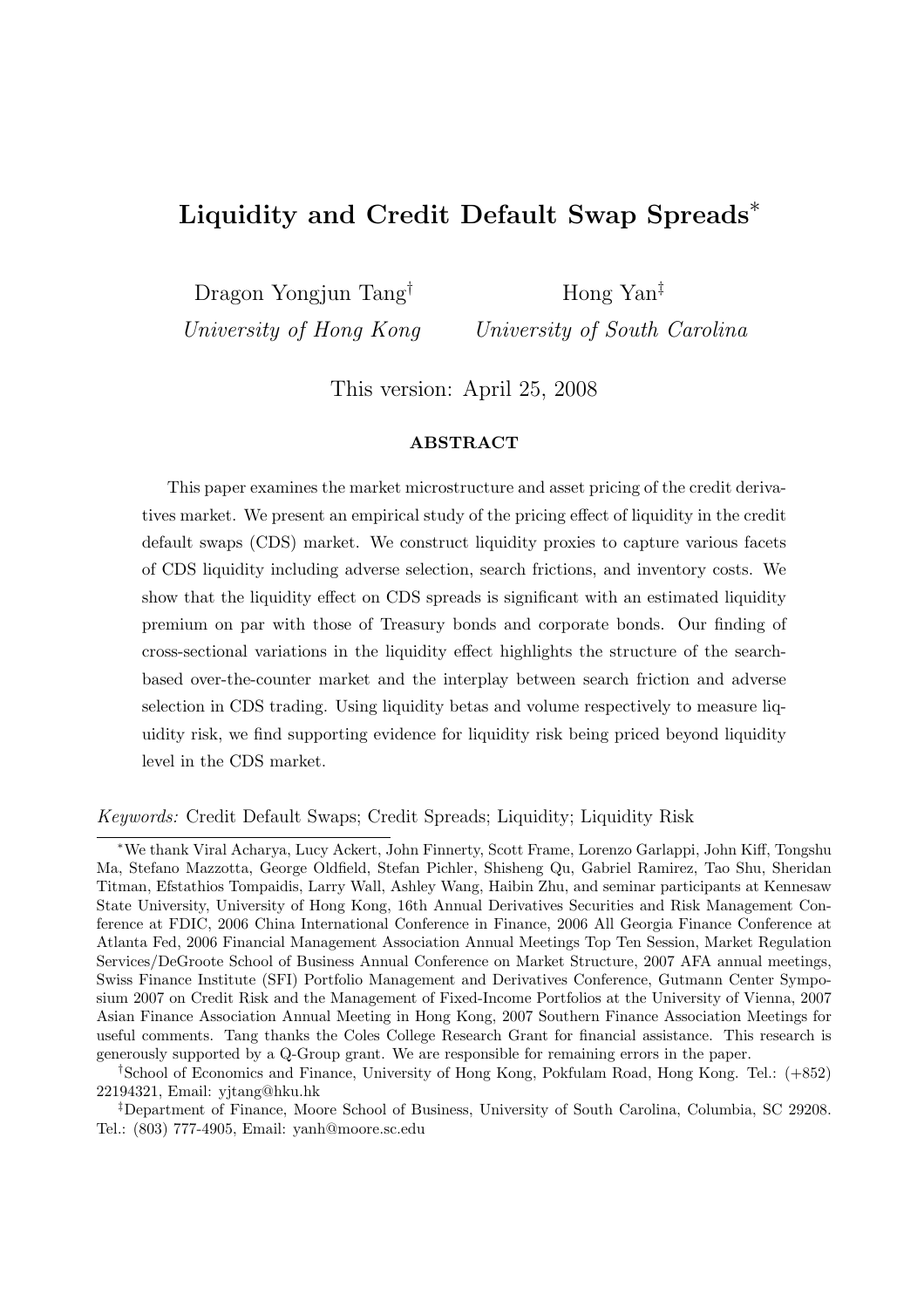# Liquidity and Credit Default Swap Spreads

#### ABSTRACT

This paper examines the market microstructure and asset pricing of the credit derivatives market. We present an empirical study of the pricing effect of liquidity in the credit default swaps (CDS) market. We construct liquidity proxies to capture various facets of CDS liquidity including adverse selection, search frictions, and inventory costs. We show that the liquidity effect on CDS spreads is significant with an estimated liquidity premium on par with those of Treasury bonds and corporate bonds. Our finding of cross-sectional variations in the liquidity effect highlights the structure of the searchbased over-the-counter market and the interplay between search friction and adverse selection in CDS trading. Using liquidity betas and volume respectively to measure liquidity risk, we find supporting evidence for liquidity risk being priced beyond liquidity level in the CDS market.

JEL Classification: G12; G13; E43; E44

Keywords: Credit Default Swaps; Credit Spreads; Liquidity; Liquidity Risk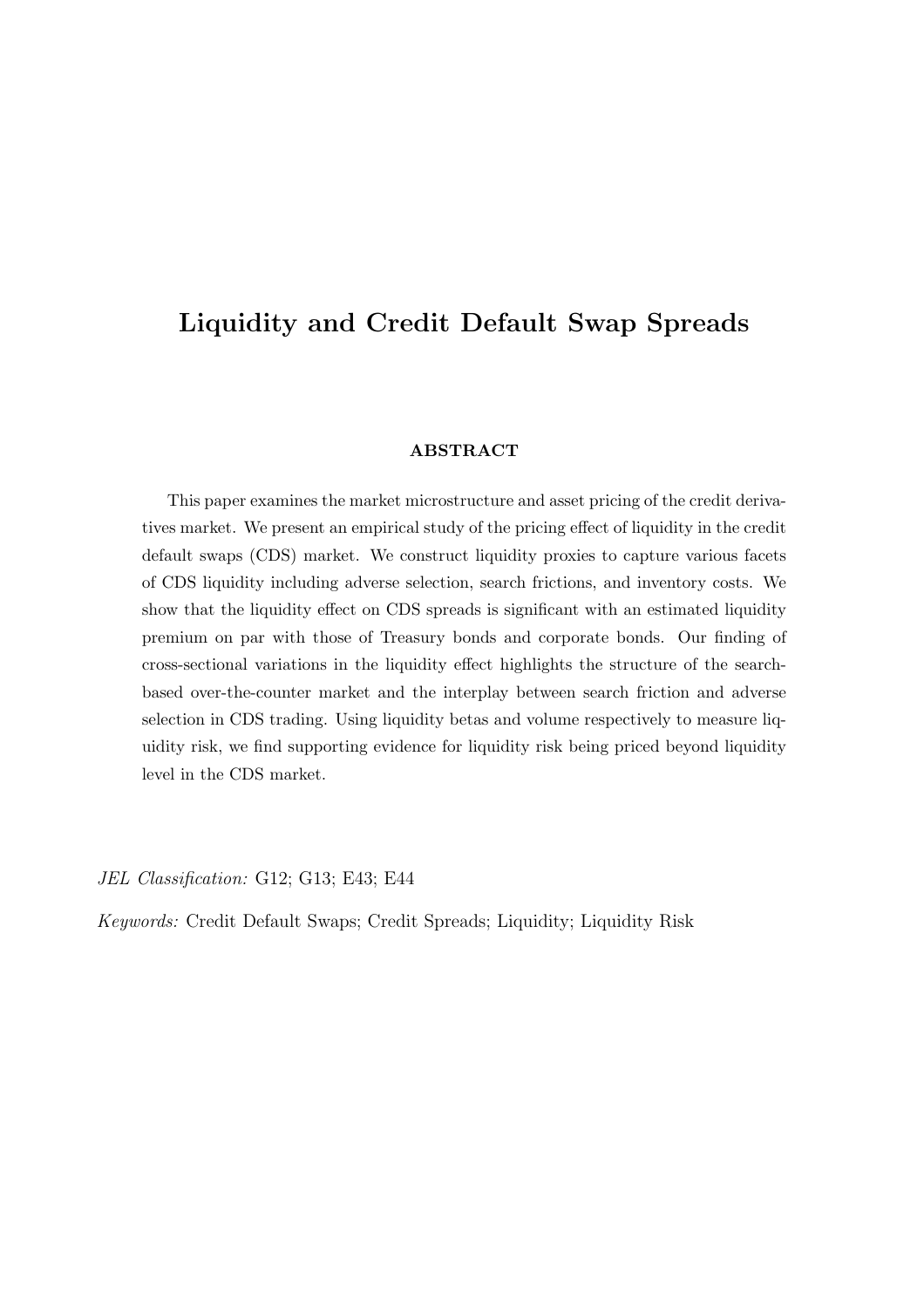# I. Introduction

Credit derivative innovations play a significant role in the ongoing subprime crisis. This crisis is in large part driven by the illiquidity of those credit derivative products, particularly collateralized debt obligations (CDO). A building block for the credit derivative market, and the essence of the CDOs, is credit default swaps (CDS). In this paper, we explore the CDS market microstructure and study liquidity effects in CDS pricing.

A credit default swap (CDS) is a type of insurance contract against corporate default that is traded in the over-the-counter market. Over the last decade, the CDS market has grown rapidly to more than \$17 trillion in notional value. Much of this development has been driven by the demand from banks and insurance companies to hedge their underlying bond and loan exposures and by the need of hedge funds and investment banks' proprietary trading desks for more liquid instruments to speculate on credit risk. Given the tremendous growth and the formidable size of the market, trading in CDS contracts can have a pervasive market-wide impact, as demonstrated by the  $GM/$  Ford credit debacle in  $2005<sup>1</sup>$ . The rapid growth and the lax regulatory supervision of the CDS market have raised a number of policy concerns about market stability and risk of adverse selection, both of which would influence investors' propensity to trade in the market and hence the liquidity of CDS contracts.<sup>2</sup>

There are a number of indications that liquidity may play a crucial role in the further growth of credit derivatives markets and in the pricing of these derivatives contracts. For instance, even with the tremendous size of the CDS market, the usage of CDS contracts by banks is still surprisingly low despite its hedging advantage. Minton, Stulz, and Williamson (2005) find that only 5% (19 out of 345) of large banks in their sample use credit derivatives. They argue that "the use of credit derivatives by banks is limited because adverse selection and moral hazard problems make the market for credit derivatives illiquid for the typical credit exposure of banks." Parlour and Plantin (2007) show in a theoretical model that the liquidity effect can arise endogenously in the credit derivative market when banks are net protection buyers. Because banks may utilize CDS contracts either for managing their balance sheet obligations or for trading on their private information about the underlying firm, their

<sup>&</sup>lt;sup>1</sup>Bonds of General Motors and Ford were downgraded to the junk status in May, 2005, causing turmoil in the credit markets that also unsettled the equity and options markets and resulted in heavy losses for some hedge funds that had sold a large amount of CDS contracts.

 $2$ See, for instance, International Monetary Fund (2006) for a discussion of market stability. Reports in the financial press, such as "Can Anyone Police the Swap" in The Wall Street Journal on August 31, 2006, highlight possible informed trading in the CDS market.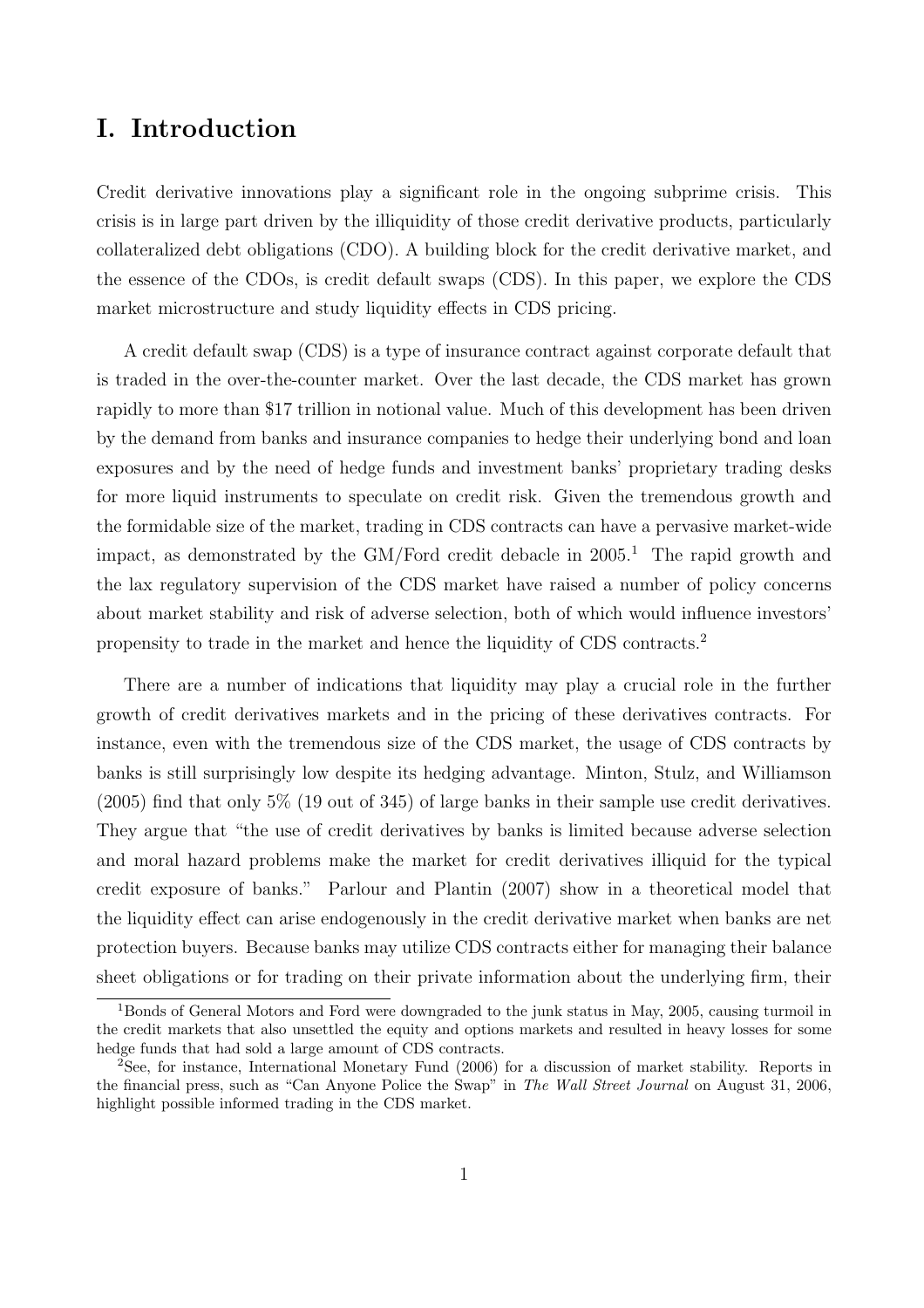presence in the market may increase the risk of adverse selection and affect the liquidity of CDS contracts. Acharya and Johnson (2007) provide evidence of informed trading in CDS contracts that highlights this risk of adverse selection in the CDS market. In addition, several papers have documented that CDS spreads seem too high to be accounted for by default risk alone, and some have suggested that liquidity may be a factor determining CDS prices.<sup>3</sup>

In this paper, we investigate the impact of liquidity characteristics and liquidity risk on CDS spreads. Our analysis reveals multiple facets of liquidity in the CDS market that have significant effects on CDS spreads. We find that the interplay between search frictions and adverse selection results in cross-sectional variations in the impact of different liquidity measures on CDS prices. We show that while CDS spreads generally decrease with market depth and increase with dealers' inventory constraints, the impact of matching intensity in the search process and bid-ask spreads on CDS spreads is quite different in the cross section. For infrequently quoted contracts, the CDS spread is lower with a higher matching intensity or a lower bid-ask spread, ceteris paribus. For actively quoted contracts, however, neither matching intensity nor bid-ask spread seems to have a significant impact on CDS prices. The differential effect of the matching intensity is consistent with the implications of a search model of Duffie, Garleanu and Pedersen (2005, 2006) for over-the-counter markets. Our result with the bid-ask spread also sheds more light on the findings of Acharya and Johnson (2007), who uncover the evidence of informed trading in contracts with the most active trading without finding a link between CDS spreads and bid-ask spreads among these contracts.

To further examine the role of adverse selection, we classify samples by a measure of likelihood of informed trading, or PIN, following its construction by Easley et al (1997). We find that for contracts with a small PIN, CDS spreads decrease with matching intensity and increase with bid-ask spread. For contracts with a large PIN, however, higher matching intensity increases CDS spreads, implying that improved liquidity for these contracts facilitates informed trading, and hence the risk of adverse selection is priced in the CDS price. Moreover, for these high PIN names, large bid-ask spreads actually reduce CDS spreads. We argue that this observation implies that the risk of adverse selection is reflected in the widened bid-ask spread while CDS spreads do not fully incorporate inside information, as most of the informed trading seems to have come from buyers of credit protection.

Our analysis suggests that sellers of CDS contracts provide not only insurance against credit risk, but also liquidity service in the market. This is indicated by evidence that when

<sup>3</sup>See, e.g., Berndt, Douglas, Duffie, Ferguson, and Schranz (2005), Blanco, Brennan, and Marshall (2005), Pan and Singleton (2005), and Saita (2006).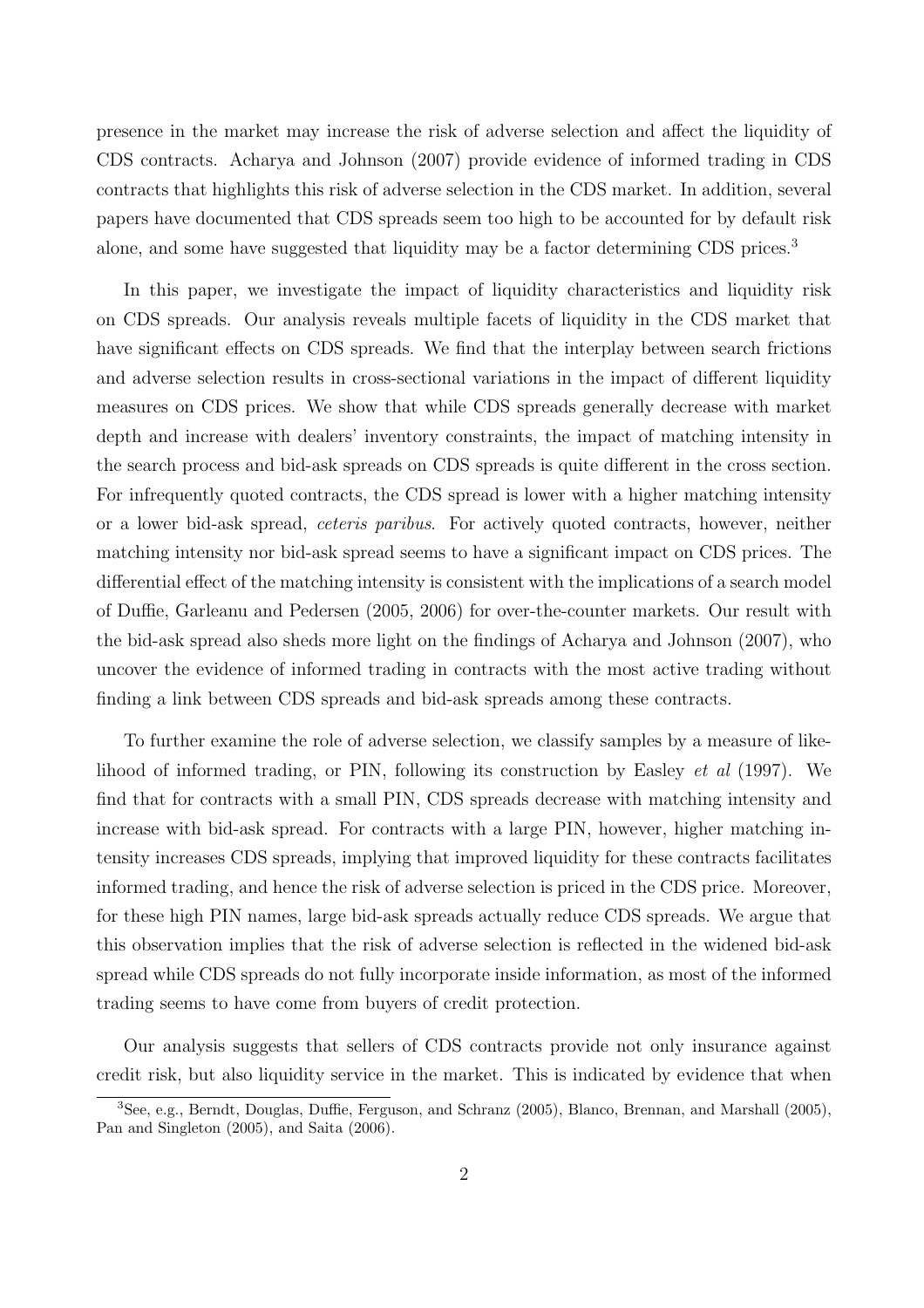the supply of a particular contract outstrips its demand, sellers are offering discounts for a better matching intensity and charging a premium when they have the pricing power. If the demand exceeds supply, sellers are charging a premium for faster matching, ceteris paribus, as they are liquidity providers. Overall, with measures of various facets of liquidity, we demonstrate the significant effect of liquidity on CDS spreads. Indeed, our estimated mean liquidity premium across all liquidity proxies is 13.2 basis points, comparable with the prior estimate of liquidity premium from Treasury bonds (Longstaff, 2004) and with the non-default component of corporate bond spreads (Longstaff, Mithal and Neis, 2005).

While the effect of liquidity characteristics captures the impact of liquidity for trading today, the variation of liquidity measures over time can pose liquidity risk that may affect future trading, and hence this liquidity risk should also be priced in CDS spreads. To verify this intuition, we examine the effect of liquidity risk – measured by liquidity betas following the framework of Acharya and Pedersen (2005) – on CDS spreads, controlling for liquidity levels. We find that CDS spreads are significantly positively related to the sensitivity of individual liquidity shocks to market-wide liquidity shocks, and negatively related to the sensitivity of shocks to individual CDS spreads to market-wide liquidity shocks, consistent with the prediction of Acharya and Pedersen (2005). To mitigate the concern over the impact of measurement errors in betas on our analysis of liquidity risk premium, we follow the argument of Johnson (2007) by using the volume measure as an alternative proxy for liquidity risk. Our results confirm an overall positive liquidity premium in the CDS market.

Although the liquidity effects for traditional securities, such as stocks and bonds, have been studied extensively in the literature,<sup>4</sup> relatively little is known about the liquidity effects for derivative contracts, as the contractual nature of these instruments and their zero net supply in the market distinguish them from stocks and bonds. Several recent papers have explored the role of liquidity in pricing options. For instance, Bollen and Whaley (2004), Cetin, Jarrow, Protter, and Warachka (2006), and Garleanu, Pedersen, and Poteshman (2007) illustrate the effect of supply/demand imbalance on equity option prices. Brenner, Eldor, and Hauser (2001) find a significant illiquidity discount in the prices of non-tradable currency options compared to their exchange-traded counterparts. Deuskar, Gupta and Subrahmanyam (2006) argue that there are liquidity discounts in interest rate options markets. Thus far, to our best knowledge, no other paper has systematically investigated the liquidity effect in the fast growing CDS market which has important implications for financial market stability.

<sup>4</sup>See Amihud, Mendelson, and Pedersen (2005) for an excellent review.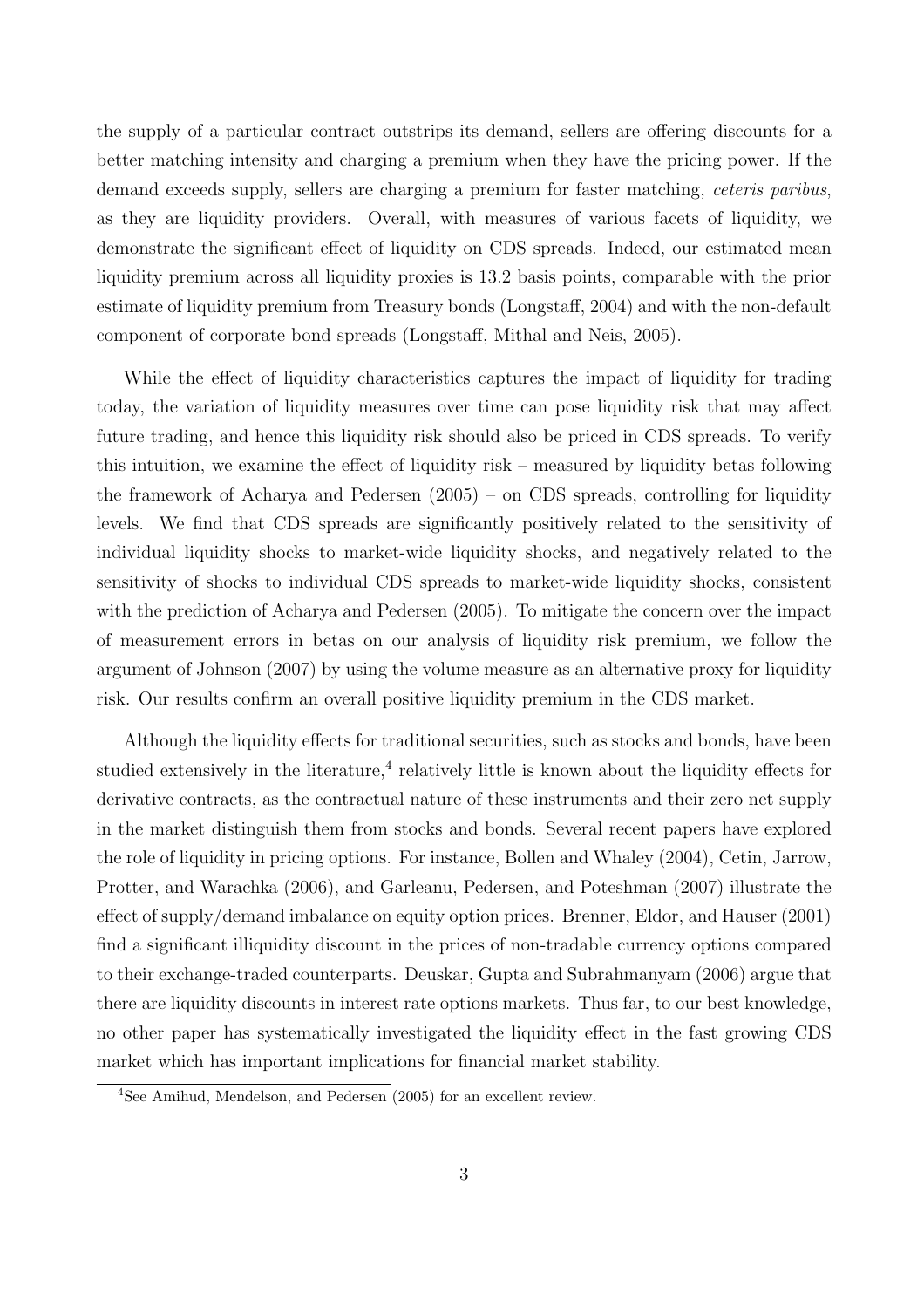The contribution of our paper is two-fold. First, we provide the first comprehensive evidence of significant liquidity effects on CDS spreads. Our analysis illustrates that both search frictions and adverse selection play important and differentiated roles in affecting the liquidity and, in turn, the prices of CDS contracts. As such, ours is among the first empirical studies to specifically examine the role of search frictions in OTC markets. Second, we demonstrate empirically for the first time that liquidity risk is positively priced in the CDS market. Our finding thus lends further support to the liquidity-augmented asset pricing framework of Acharya and Pedersen (2005).

The rest of this paper is organized as follows: Section II provides some background information on the CDS market and develops our research hypotheses regarding the roles of liquidity characteristics and liquidity risk. Section III describes the CDS data, the econometric procedure, the control variables and the proxies we use in our empirical work. Section IV discusses the empirical results on the effect of liquidity characteristics in the CDS market. Section V presents the evidence on liquidity risk. Section VI concludes.

# II. The Impact of Liquidity on CDS Spreads: Hypothesis Development

#### A. The CDS Market

Credit derivatives markets have been growing rapidly. The notional amount traded in global credit derivatives markets has increased from \$180 billion in 1997 to \$34.4 trillion in 2006.<sup>5</sup> Most credit derivatives are unfunded, i.e., they do not require lumpy capital investments upfront. Banks, securities houses and insurance companies constitute the majority of market participants. Recently, hedge funds have emerged as important players in credit derivatives markets. Enhanced standardization of contracts and trading procedures, increased participation of hedge funds in the market, and improved market liquidity have all been instrumental in the rapid growth of global markets in credit derivatives.

Nearly half of the instruments traded in credit derivatives markets are related to credit

<sup>5</sup>The International Swaps and Derivatives Association (ISDA) 2006 Year-End Market Survey reports that the notional amount of CDS on single-names, baskets and portfolios of credits and index trades reached \$34.4 trillion by December 31, 2006. The figures from the Bank of International Settlements (BIS) show the notional amount of \$28.8 trillion for credit derivatives by the end of 2006, of which \$18.9 trillion is for single-name CDS contracts.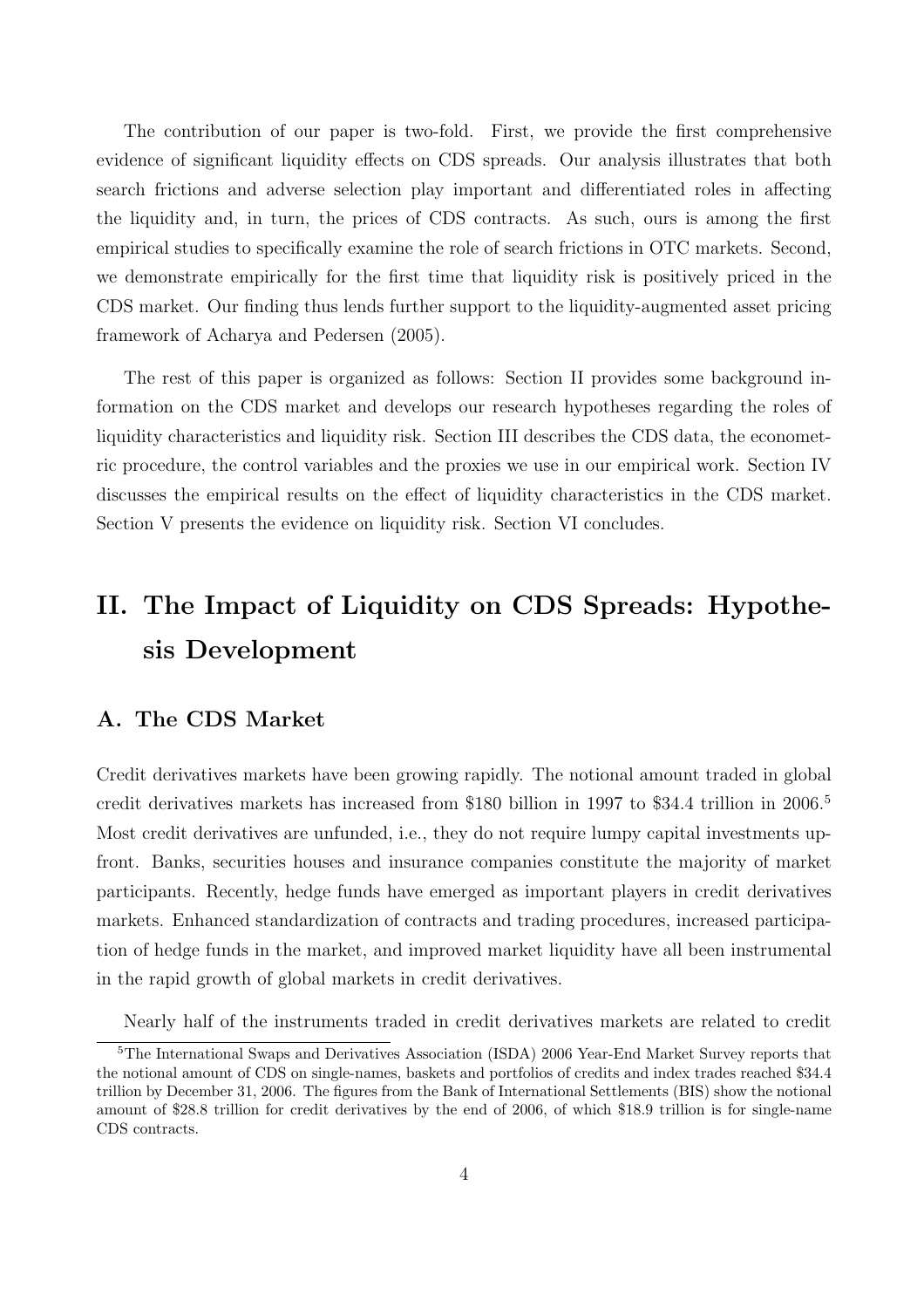default swap contracts. Credit default swaps are over-the-counter contracts for credit protection. CDS contracts were initially developed by banks in order to reduce their credit risk exposure and better satisfy regulatory requirements. In a CDS contract, the two parties, the protection buyer and the seller, agree to swap the credit risk of a bond issuer or loan debtor ("reference entity" or "name"). The credit protection buyer pays a periodic fee (as a percentage of the face value of the debt) – alternately called CDS premium, spread, or price – to the protection seller until the contract matures or a credit event occurs. When a credit event takes place, either the buyer of the protection delivers defaulted bonds or loans ("reference issue") to the seller in exchange for the face value of the issue in cash ("physical settlement"), or the seller directly pays the difference between the market value and the face value of the reference issue to the protection buyer ("cash settlement"). Credit events and deliverable obligations are specified in the contract. Credit events generally include bankruptcy, failure to pay, and restructuring. Along with the development of the CDS market, the International Swaps and Derivatives Association (ISDA) has given definitions to four types of restructuring: full restructuring; modified restructuring (only bonds with maturity shorter than 30 months can be delivered); modified-modified restructuring (restructured obligations with maturity shorter than 60 months and other obligations with maturity shorter than 30 months can be delivered); and no restructuring.

The typical maturity of a CDS contract is five years. The typical notional amount is \$5-10 million for investment-grade credits and \$2-5 million for high-yield credits. CDS trading is concentrated in London and New York, each accounting for about 40% of the total market. Most transactions (86%) use physical settlement, according to the 2003/2004 Credit Derivatives Report by the British Bankers' Association.

#### B. Default Risk and CDS Spreads

CDS spreads are the required periodic payment for providing insurance for default risk of the underlying firm. Therefore, theoretical determination of CDS spreads should capture the risk of default and the potential loss upon default, similar to that of credit spreads for corporate bonds.<sup>6</sup> Recent empirical studies, including Blanco, Brennan, and Marshall (2005), Houweling and Vorst (2005), Hull, Predescu and White (2004), and Zhu (2006), have confirmed an approximate parity between the CDS spreads and bond spreads. Berndt et al (2005) find that default probabilities, measured by Moody's KMV's Expected Default

 $6$ See, e.g., Duffie (1999) and Hull and White (2000).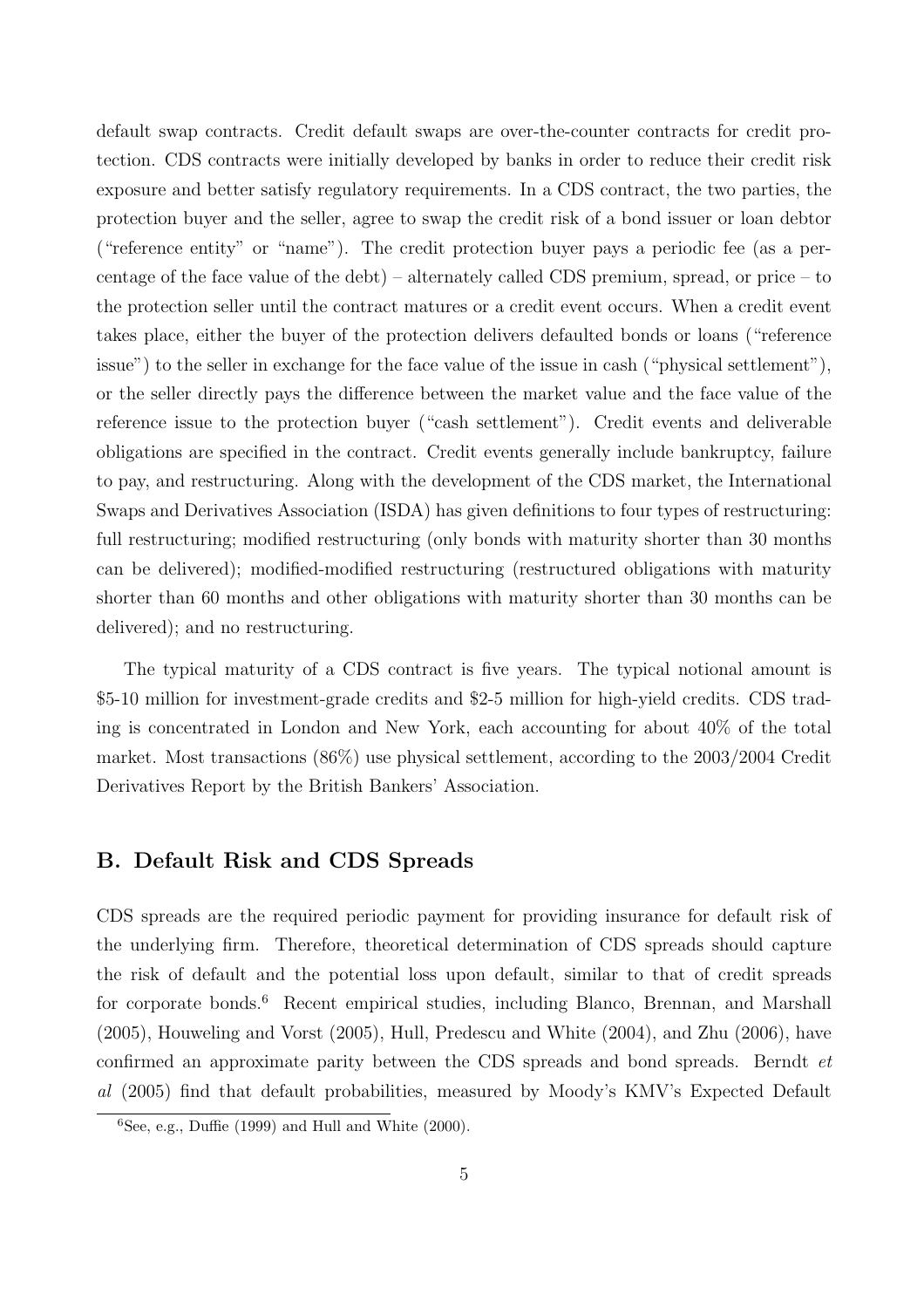Frequencies (EDF), can account for a large portion of CDS spreads. While these results imply that CDS spreads reflect well the underlying credit risk, Blanco *et al* (2005), Hull *et al* (2004) and Zhu (2006) also document that the CDS market is more likely to lead the bond market in price discovery as CDS spreads are more responsive to new information.

A number of empirical studies of corporate bond spreads have shown that a large component of corporate bond yield spreads may be attributed to the effects of taxes and liquidity (see, e.g., Elton, Gruber, Agrawal, and Mann (2001), Ericsson and Renault (2006) and Chen, Lesmond, and Wei (2007)). In contrast, Longstaff, Mithal and Neis (2005) argue that prices of CDS contracts may not be significantly affected by liquidity because of their contractual nature that affords relative ease of transacting large notional amounts compared to the corporate bond market, and hence CDS spreads may better reflect default risk premium. This argument has led a few studies to use CDS spreads as a benchmark to control for credit risk in order to study liquidity effects in bond markets (Han and Zhou (2007), Nashikkar and Subrahmanyam (2006), etc.). However, Berndt, Douglas, Duffie, Ferguson, and Schranz (2005) and Pan and Singleton (2005) have documented that CDS spreads seem too high to be accounted for by default risk alone and suggested a liquidity factor as a possible mechanism for filling the gap. We discuss the role of liquidity in the CDS market in the next subsection.

### C. CDS Trading and Liquidity

CDS contracts are traded over the counter.<sup>7</sup> In this market, an interested party searches through a broker or a dealer to find a counter-party. The two parties negotiate the terms of a contract. Information about the trade is then passed along through the back office and sent to a clearing house. Because the entire process has not been sufficiently standardized, there may be delays in clearing the trades.<sup>8</sup> Recently, inter-dealer brokerages (IDB) have gained popularity. A dealer can register with an IDB and use either an online trading platform or a voice quoting system. An IDB maintains a limit order book, which substantially facilitates both the quoting and trading processes. Traders can also remain anonymous until the order is filled. Presently, CDS trading is done through a hybrid of voice-brokered and electronic platforms.

<sup>7</sup> In 2007, binary CDS contracts started trading on exchanges.

<sup>8</sup>The backlog in the clearing of CDS contracts has been a focus of attention by the New York Fed in recent years. See, e.g., "Fed, Banks Will Meet over Derivatives", The Wall Street Journal, August 25, 2005; "Fed Looks to Improve Derivatives Infrastructure", The Wall Street Journal, September 16, 2005; and "Wall Street Is Cleaning Derivatives Mess", The Wall Street Journal, February 16, 2006.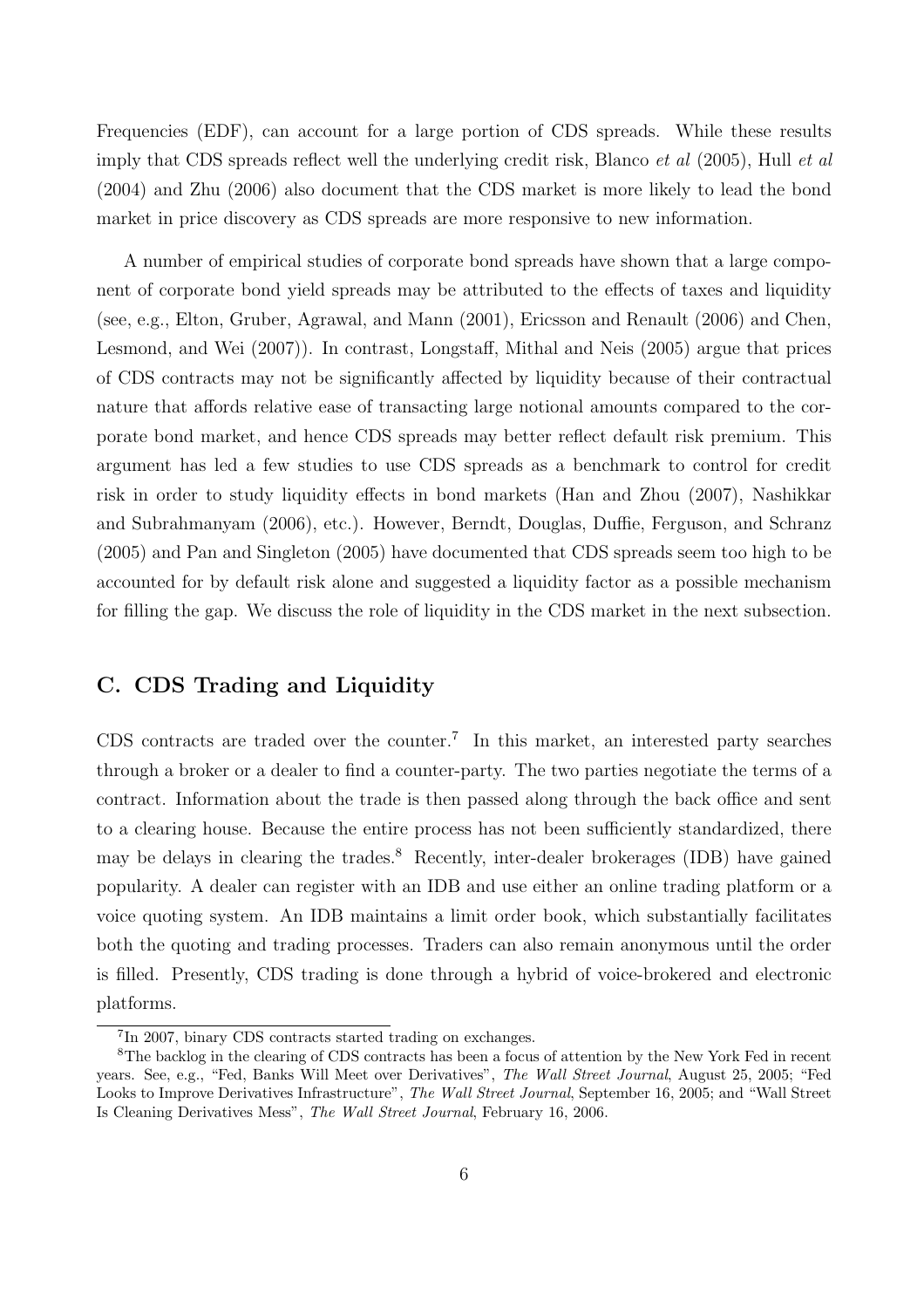Credit default swaps allow for the transfer of credit risk from one party to another. For investors who only want the exposure for a limited period of time, such as hedge funds, the ability to take or remove the exposure with relative ease and at a fair price, i.e., an adequate level of liquidity in the CDS market, is an important consideration of using CDS contracts. Liquidity is an important issue for securities traded on more transparent and centralized exchanges, and it is a particularly acute concern for CDS contracts because of their over-thecounter, nonstandardized trading mechanics.

In general, liquidity is vaguely defined as the degree to which an asset or security can be bought or sold in the market quickly without affecting the asset's price. Liquidity has multiple facets and cannot be described by a sufficient statistic. Usually, a security is said to be liquid if its bid-ask spread is small (tightness), if a large amount of the security can be traded without affecting the price (depth), and if price recovers quickly after a demand or supply shock (resiliency).<sup>9</sup> Compared to other established markets, the CDS market is relatively illiquid. The bid-ask spread is high – at  $23\%$  on average – with a sizable fixed component. The market is not continuous, as one trader has to search for another trader who can match his trade. Generally speaking, the aspects that affect liquidity of stocks and bonds should also affect liquidity of CDS contracts. These aspects include: adverse selection, inventory costs, search costs, and order handling costs.

Acharya and Johnson (2007) find evidence indicating informed trading in the CDS market. This finding implies that uninformed traders in the market face the risk of adverse selection. Consequently, they will seek to pay less when they buy protections and demand more when they sell protections in order to compensate for the risk of trading against informed traders. This situation may also deter potential liquidity providers from participating in the market and hence increase search frictions and transaction costs.

Inventory costs matter for risk-averse dealers who also face funding constraints (Brunnermeier and Pedersen, 2007). Dealers with excessive inventory will worry about the risk of front-running and the costs of dynamic hedging. Cao, Evans, and Lyons (2006) show that inventory information can have a significant impact on prices even in the absence of changes in fundamental risk, and Hendershott and Seasholes (2007) illustrate how specialists' inventory influences stock prices. In the CDS market, inventory can become restrictive for dealers with

<sup>&</sup>lt;sup>9</sup>Fischer Black (1971) stated that "... a liquid market is a continuous market, in the sense that almost any amount of stock can be bought or sold immediately, and an efficient market, in the sense that small amounts of stock can always be bought and sold very near the current market price, and in the sense that large amounts can be bought or sold over long periods of time at prices that, on average, are very near the current market price."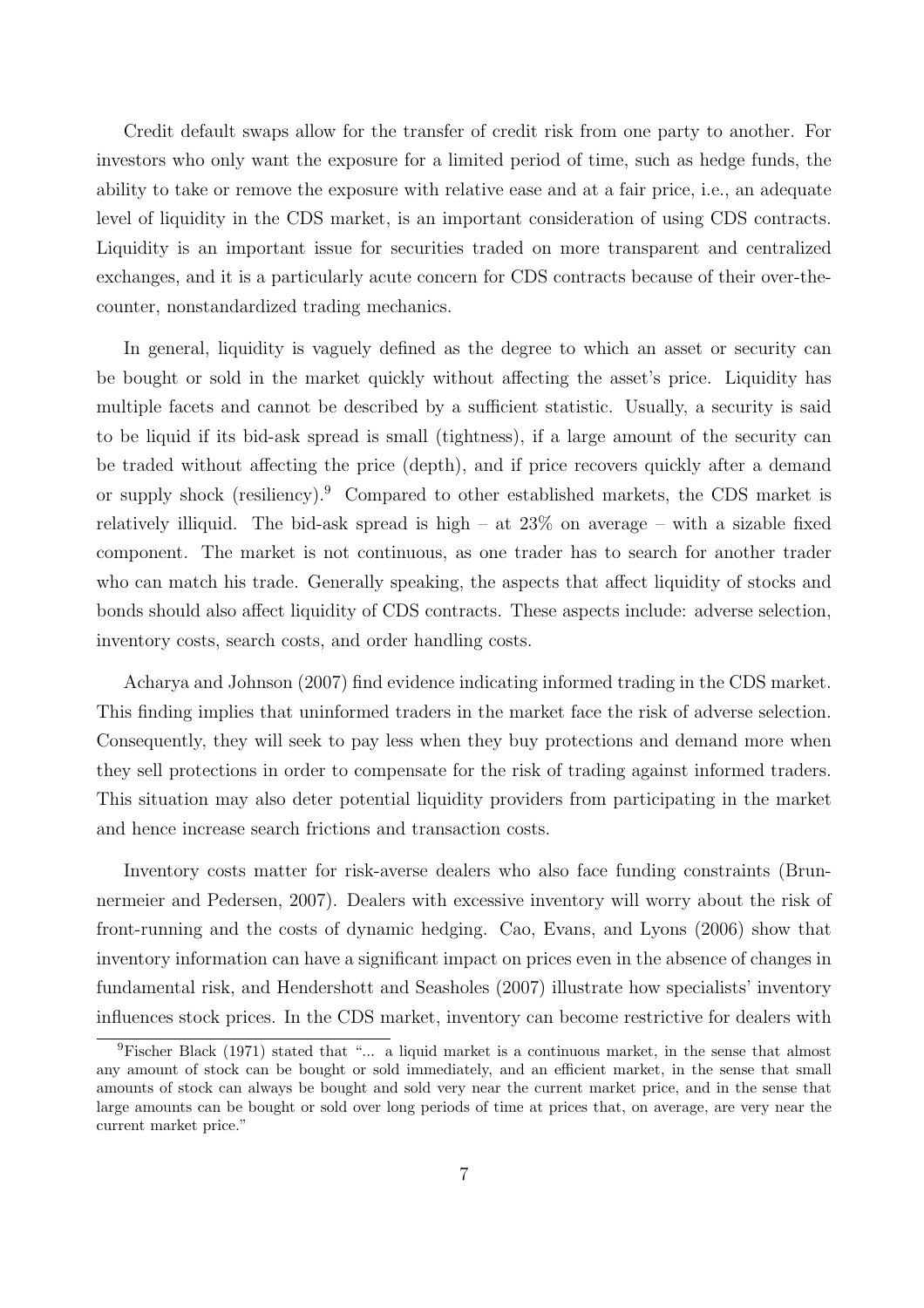funding constraints, which will in turn affect the supply of contracts in the market.

Order handling costs can be substantial for CDS contracts, which may be reflected in bid-ask spreads. Credit derivatives deals have so far largely been processed manually. The market is opaque and a substantial backlog is suspected. Of particular concern is the posttrade clearing and settlement process. The Federal Reserve Bank of New York has requested major CDS participants in the U.S. to clean up their processing of derivatives trades.<sup>10</sup> A survey by the International Securities and Derivatives Association (ISDA) shows that one in five credit derivatives trades by large dealers in 2005 contained mistakes.<sup>11</sup> Even though virtually all market participants are sophisticated institutional investors, the opacity of the trading mechanics in the CDS market has raised concerns about its vulnerability at the time of crisis (see, e.g., IMF (2005)).

A salient feature of opaque and decentralized markets is search frictions. CDS dealers can only fill an order through a match with a counter-party. Even with IDBs, CDS dealers will have to wait for the next trader to appear because IDBs do not take positions themselves. Search costs therefore directly affect market liquidity and market prices, as indicated in a theoretical model of OTC markets by Duffie, Garleanu and Pedersen (2005, 2006). Market makers in this search-based market may also have pricing power (Chacko, Jurek, and Stafford, 2007). The over-the-counter market in which CDS contracts are traded thus provides a good laboratory for investigating the effect of search frictions on asset valuation and the impact of the interaction between adverse selection and matching intensity on liquidity.

#### D. Research Hypotheses

We have delineated above various factors that can affect the liquidity of CDS contracts in the CDS market. Given that the seller bears the credit risk and faces the constraints in hedging his exposures and making the market, it is conceivable that, *ceteris paribus*, the seller would charge a higher price for a CDS contract with inferior liquidity characteristics. Therefore, we can articulate the potential impact of these aspects of liquidity on CDS spreads into the following hypothesis that can be tested with data.

Hypothesis 1 CDS spreads are higher for less liquid contracts, ceteris paribus. These include contracts with higher search costs, higher price sensitivity to trading, higher level of

 $10$ See footnote 8.

<sup>&</sup>lt;sup>11</sup>ISDA 2005 Operations Benchmarking Survey and FpML Use Survey.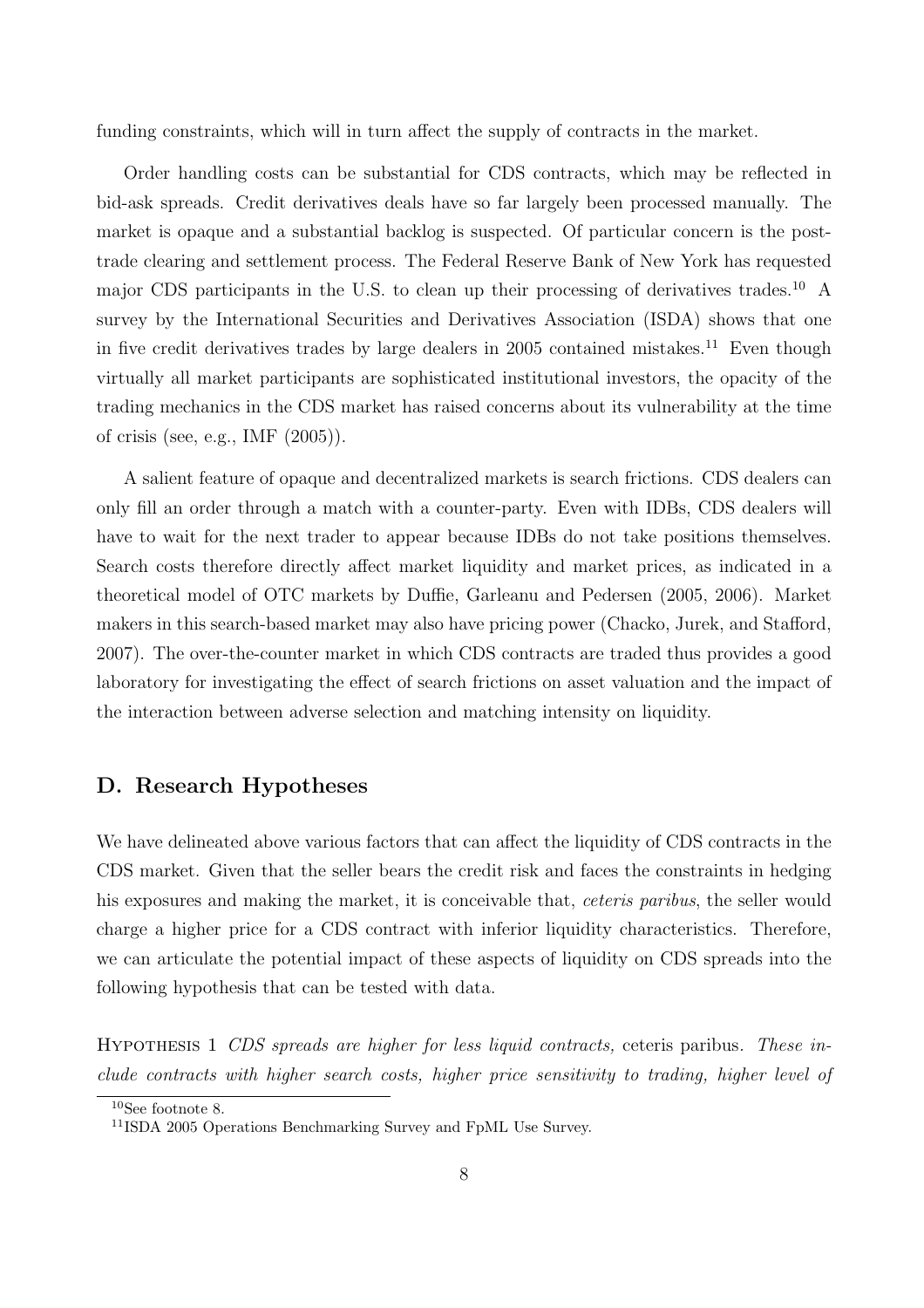adverse selection, and higher level of inventory constraints.

If liquidity characteristics vary over time and there are common liquidity shocks across securities, investors may worry about systematic liquidity risk (see, e.g, Pástor and Stambaugh (2003)). Acharya and Pedersen (2005) propose that liquidity risk be represented by three components: (1) the sensitivity of the liquidity of individual securities to market-wide liquidity shocks  $(\beta^2)$ ; (2) the sensitivity of the return of individual securities to market-wide liquidity shocks  $(\beta^3)$ ; and (3) the sensitivity of the liquidity of individual securities to the market return  $(\beta^4)$ . Their unconditional liquidity-adjusted CAPM relates the expected excess return of a security at time t,  $E(r_t - r_t^f)$  $_{t}^{t}$ ), to the expected level of liquidity,  $E(c_{t})$ , the market beta  $(\beta^1)$  and the three liquidity sensitivities in the following form:

$$
E(r_t - r_t^f) = E(c_t) + \lambda \beta^1 + \lambda \beta^2 - \lambda \beta^3 - \lambda \beta^4
$$
\n(1)

where  $\lambda = E(\lambda_t) = E(r_t^M - c_t^M - r^f)$  is the market risk premium, with  $r_t^M$  and  $C_t^M$  being the market return and liquidity measure at time t, respectively.

While liquidity risk in derivatives has not been explored in this context so far, the pricing framework of Acharya and Pedersen (2005) should be generally applicable and can be similarly applied to the CDS market. Liquidity risk and liquidity levels are conceptually distinct from each other, even though they are often highly correlated with each other. In order to distinguish the effect of liquidity risk from the effect of liquidity characteristics, we propose to test the following hypothesis derived from this framework:

Hypothesis 2 All else being equal, CDS spreads are positively related to the sensitivity of individual liquidity shocks to market-wide liquidity shocks  $(\beta^2)$ , negatively related to both the sensitivity of shocks in individual CDS spreads to market-wide liquidity shocks  $(\beta^3)$  and the sensitivity of individual liquidity shocks to shocks in aggregate CDS spreads  $(\beta^4)$ .

We note that in this hypothesis we use CDS spreads in place of the expected return in Acharya and Pedersen's framework. Because of the nature of swaps, such as CDS contracts, which do not have initial costs at the inception of the contract, the concept of percentage returns is not well-defined. Even though CDS spreads are sometimes called CDS prices, they do have the role of a value as in a true price. Valuation of CDS swaps may be done based on CDS spreads in terms of the present value of future payments such as in Duffie (1999). In this regard, as shown in Jarrow (1978), the expected percentage change of such values moves closely with the rate, which for CDS contracts is the CDS spread.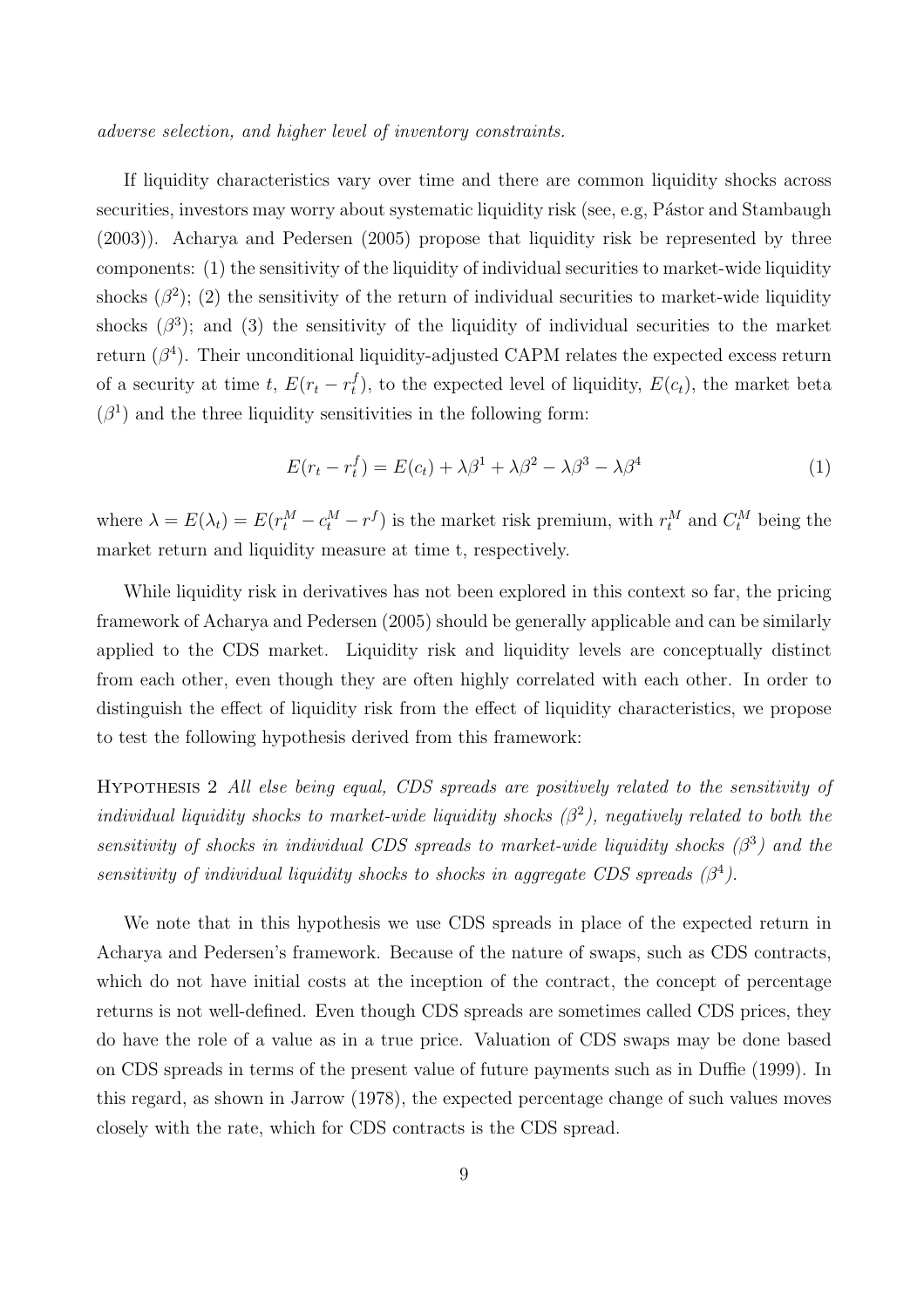Tests of traditional CAPM models are prone to measurement errors in betas, both due to the proxy problem for the market portfolio (Roll (1977)) and the error-in-variable problem (Shanken (1992)). It is possible that this problem may be exacerbated in our test of the effect of liquidity risk in the CDS market. There is, however, an alternative way of measuring liquidity risk proposed by Johnson (2007) who argues that volume is positively related to liquidity risk because volume is determined by the varying flux of participation in trading by heterogenous investors and thus captures the risk of shocks to the balance of demand and supply in the market. Because volume is relatively easy to measure, its role as a proxy for liquidity risk provides an independent means to confirm the effect of liquidity risk in the market. Therefore, we also set out to test the following hypothesis:

Hypothesis 3 All else being equal, CDS spreads are positively related to the volume of trade in the underlying contracts.

Having developed these hypotheses, our next task is to find appropriate proxies for liquidity and liquidity risk. We will discuss our choices in the next section after we describe our CDS data set and empirical methodology used in our tests.

# III. Data and Empirical Methodology

### A. CDS Data

Our CDS dataset is compiled by CreditTrade and spans from June 1997 to March 2006.<sup>12</sup> It has information on all intraday quotes and trades, including transaction date, reference entity (bond issuer), seniority of the reference issue, maturity, notional amount and currency denomination of a CDS contract, restructuring code, and quote or trade price. In this study, we focus on CDS contracts for non-Sovereign U.S. bond issuers denominated in U.S. dollars with reference issues ranked senior and CDS maturities between 4.5 and 5.5 years. Monthly data are obtained by averaging over the month. All together, in our sample, there are 12,984 issuer-month CDS spread observations.

Average CDS spreads are plotted in Figure 1. There is a significant time-series variation

<sup>12</sup>Acharya and Johnson (2007), Blanco, Brennan, and Marshall (2005), Ericsson, Jacobs, and Oviedo (2007), Houweling and Vorst (2005), Norden and Weber (2004), and Zhu (2006), among others, have used the same data source.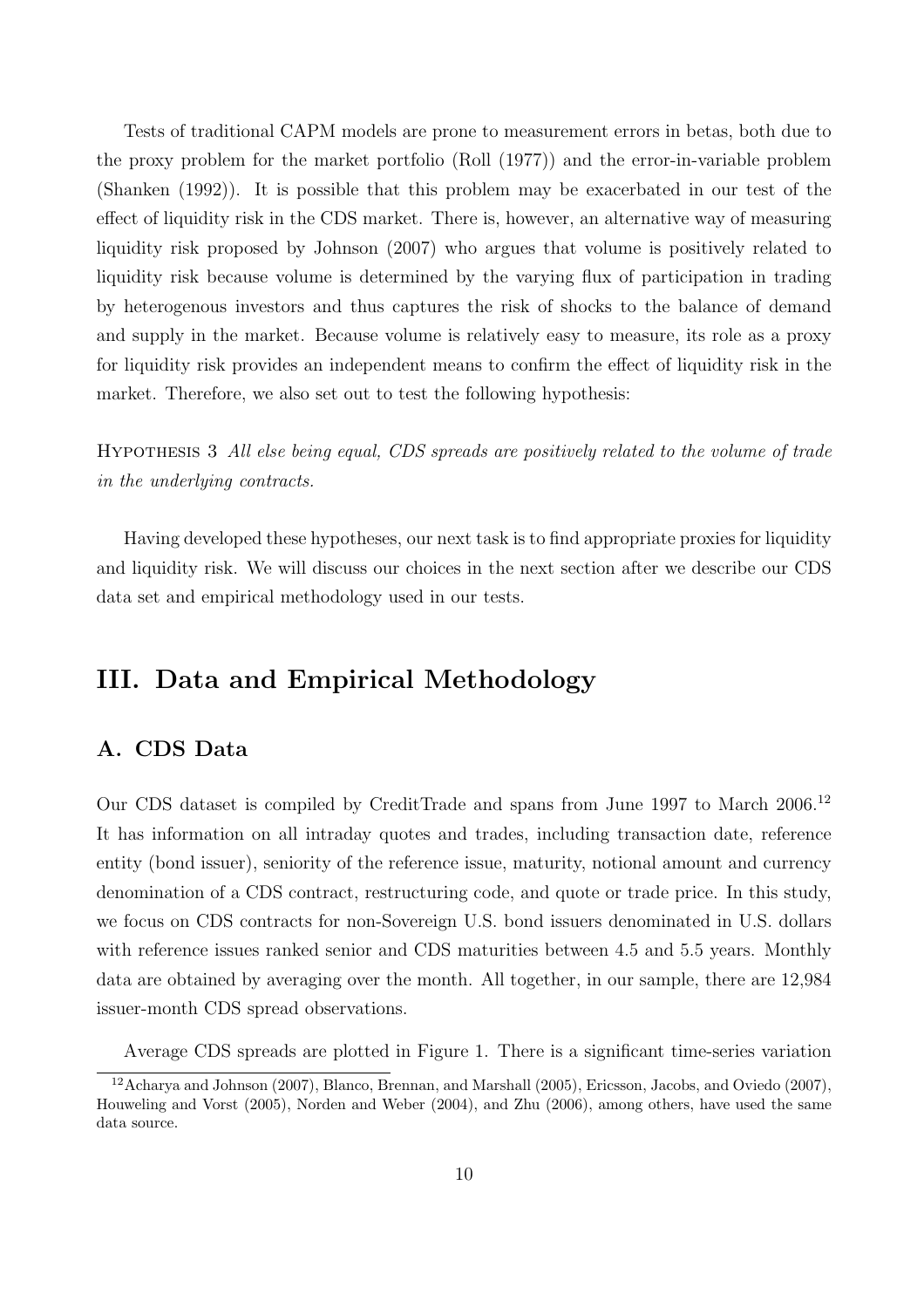in average CDS spreads. CDS spreads peaked in the second half of year 2002 due to the credit market turbulence at the time. CDS spreads subsequently declined afterwards possibly due to (1) improving macroeconomic conditions that lead to lower market-wide credit risk; (2) greater dominance of high quality issuers in the market; (3) increased competition in the market such that CDS sellers could not overprice CDS contracts.

Table I provides year-by-year summary statistics for our data sample. In our sample, average CDS spreads over the entire sample is 119.75 basis points. The majority of CDS contracts are for A and BBB ratings. Two observations from the summary table are noteworthy. First, the average spread for AAA bonds is about 30 basis points, which is still much higher than the predicted value of most structural models. Second, CDS spreads for AAA bonds are not always smaller than CDS spreads for AA bonds, which suggests that CDS spreads may contain components other than credit risk. Other factors such as liquidity may also be at work. Alternatively, CDS spreads may react to news more promptly than credit ratings. As shown by Hull, Predescu, and White (2004) and Norden and Weber (2004), CDS market anticipates rating announcements, especially negative rating events. For AAA bonds, the only possible rating change is downgrading. Therefore, the market could incorporate information into CDS spreads before rating agencies adjust the ratings of the corresponding reference entities.

In order to have a first glimpse of the measure of liquidity in the CDS market and its evolution over the years in our data sample, we plot in Figure 2 the time series of average bid-ask spreads, in both level and percentage terms. The graphs demonstrate that in early years, bid-ask spreads were quite high, both in terms of basis points and as a percentage of CDS spreads, indicating the lack of liquidity in the market in its development stage. In recent years, liquidity in the CDS market has improved significantly. The average bid-ask spread has dropped from the neighborhood of 40 basis points in early years to the neighborhood of 15 basis points, despite the dramatic rise in the number of contracts for reference names with less stellar credit ratings (BBB and below). Even in percentage terms, the bid-ask spread has on average narrowed substantially, from as high as 35% in January 2001 to about 17% in early 2006.

One caveat with our data is that our dataset does not cover the entire CDS market. How well our data represent the market depends on the market share of our data source and the distribution of industries in our dataset. As long as our data have a stable representation of industries over time similar to the overall market, we should be confident that the lack of comprehensive coverage of the entire market, which is not feasible due to the opaque nature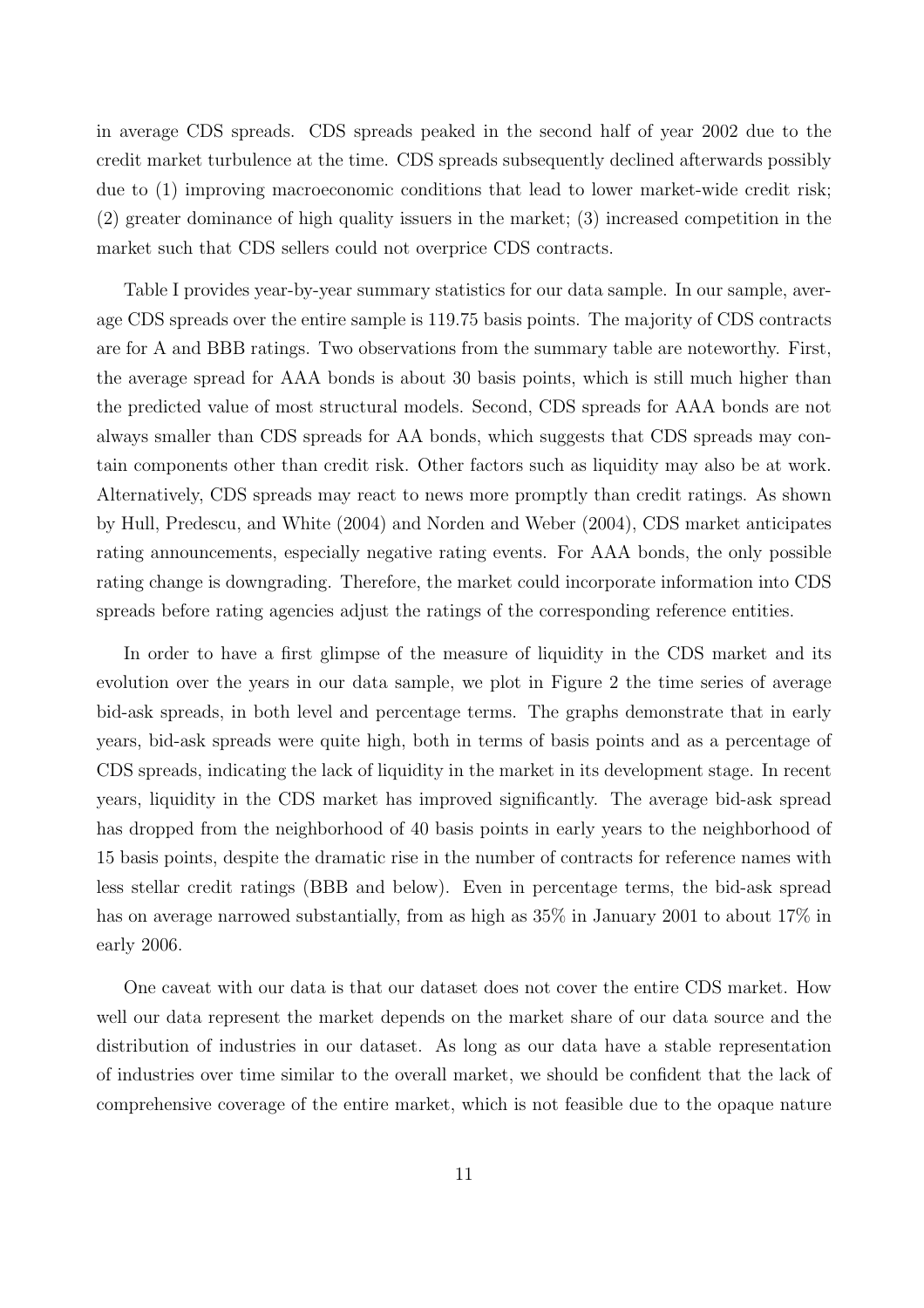of the market, is not a concern of the first-order for our results. Our examination of the distribution of industries over the years in our data sample shows that our dataset spreads out to 28 industries overall and their respective proportions in our data seem to reflect the relative market size of debt across industries. On the other hand, anecdotal evidence seems to suggest that CreditTrade had lost significant market share to its competitors after 2004.<sup>13</sup> To mitigate this concern about the data coverage, we carry out our robustness check by focusing on the subsample between 2001 and 2004, which is least prone to the data limitation. This subperiod analysis yields qualitatively the same results as the ones we report in this paper.

### B. Empirical Methodology

Our objective in this paper is to examine the cross-sectional effects of liquidity characteristics and liquidity risk on CDS spreads. Our dataset is a pooled time-series and cross-section unbalanced panel. Extra care needs to be taken to analyze such a panel dataset.<sup>14</sup> Two types of correlations need to be considered in panel data: (1) Observations from the same issuer cannot be treated as independent of each other, therefore we need to control for the issuer effect; (2) Firms in the aggregate may be affected by the same macroeconomic conditions, therefore we need to control for the time effect. Petersen (2007) provides a detailed analysis on the performance of various approaches for this type of analysis. He shows that when the firm effect exists, adjusting for firm clustering is the preferred approach, while if the time effect is important, the Fama-MacBeth approach should be applied. When both firm and time effects are present, one may consider controlling time effect in a parametric form using time dummies with firm clustering.

Petersen (2007) points out that when the standard errors clustered by firm are much larger than the White standard errors (i.e., three to four times larger), a firm effect may be present in the data. If the standard errors clustered by time are much larger than the White standard errors, then the presence of a time effect is implied in the data. Using this diagnosis, we find both firm and time effects present in our panel data, although the time effect is somewhat weak. Hence, we follow Petersen's suggestion and conduct our regression analysis by adjusting for issuer-clustering and by controlling for the time effect with monthly time dummies. Because of the use of time dummies, we do not include any other macroeconomic

<sup>13</sup>CreditTrade was acquired by the Creditex in December 2006.

<sup>14</sup>Fama and French (2002) have expressed their concern about obtaining robust econometric inferences from panel data, stating that "the most serious problem in the empirical leverage literature is understated standard errors that cloud inferences."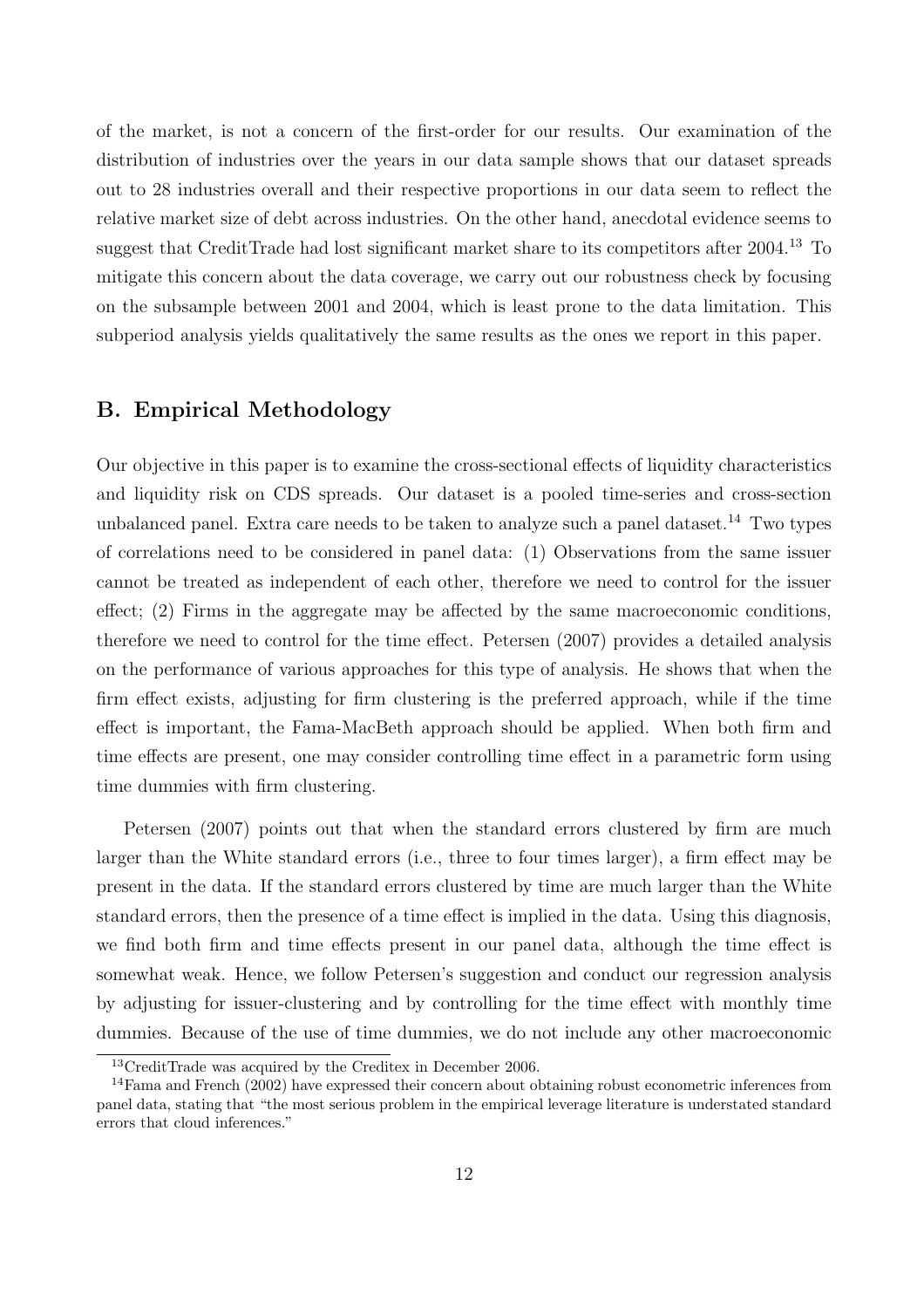variables in our analysis.

The specification we use in our regression analysis is then:

$$
CDS Spread_{it} = a + b \times CDSLiquidity_{it} + c \times CreditRisk_{it} + Controls + \epsilon_{it}, \qquad (2)
$$

with issuer-clustered t-statistics for the coefficients. Proxies for CDS liquidity characteristics and measures of liquidity risk will be discussed in the next two sections. The controls variable, in addition to the time dummy, will be described in the next subsection.

We have also entertained other approaches to obtain robust cross-sectional results. We first considered firm fixed effect rather than issuer-clustering. For the second alternative approach, we calculated the time-series average for each issuer, and then ran one cross-sectional regression. This approach suppressed any time-series variations. For the third approach, we ran a cross-sectional regression for each month. The average coefficient and its  $t$  value were then calculated by aggregating over all the months. This was the standard Fama-MacBeth approach. The results obtained from these other approaches were consistent with our issuer clustering-adjusted results. Therefore, we will only report the results based on the issuerclustered panel regression as discussed earlier.

In addition, we also run robustness checks regarding our methodology. First, our credit risk and other control variables, even though carefully selected as discussed below, may not capture all fundamental determinants of CDS spreads. Therefore, we first regress CDS spreads on stock returns and firm credit risk characteristics to take out the fundamental portion of CDS spreads. The regression residuals are then regressed on liquidity and liquidity risk measures. The pricing role of liquidity found in this exercise is similar to the one we will discuss later in this paper, hence we will not report these results to save space.

### C. Control Variables: Credit Risk and Others

In order to isolate the effects of liquidity and liquidity risk on CDS spreads, we need to control for the fundamental determinants of credit risk. We identify the set of credit risk factors that are commonly studied in the literature (see, among others, Collin-Dufresne, Goldstein, and Martin (2001), Campbell and Taskler (2003), Eom, Helwege, and Huang (2004) and Tang and Yan (2006)). Those factors affect credit spreads either through default probabilities or through expected recovery rates.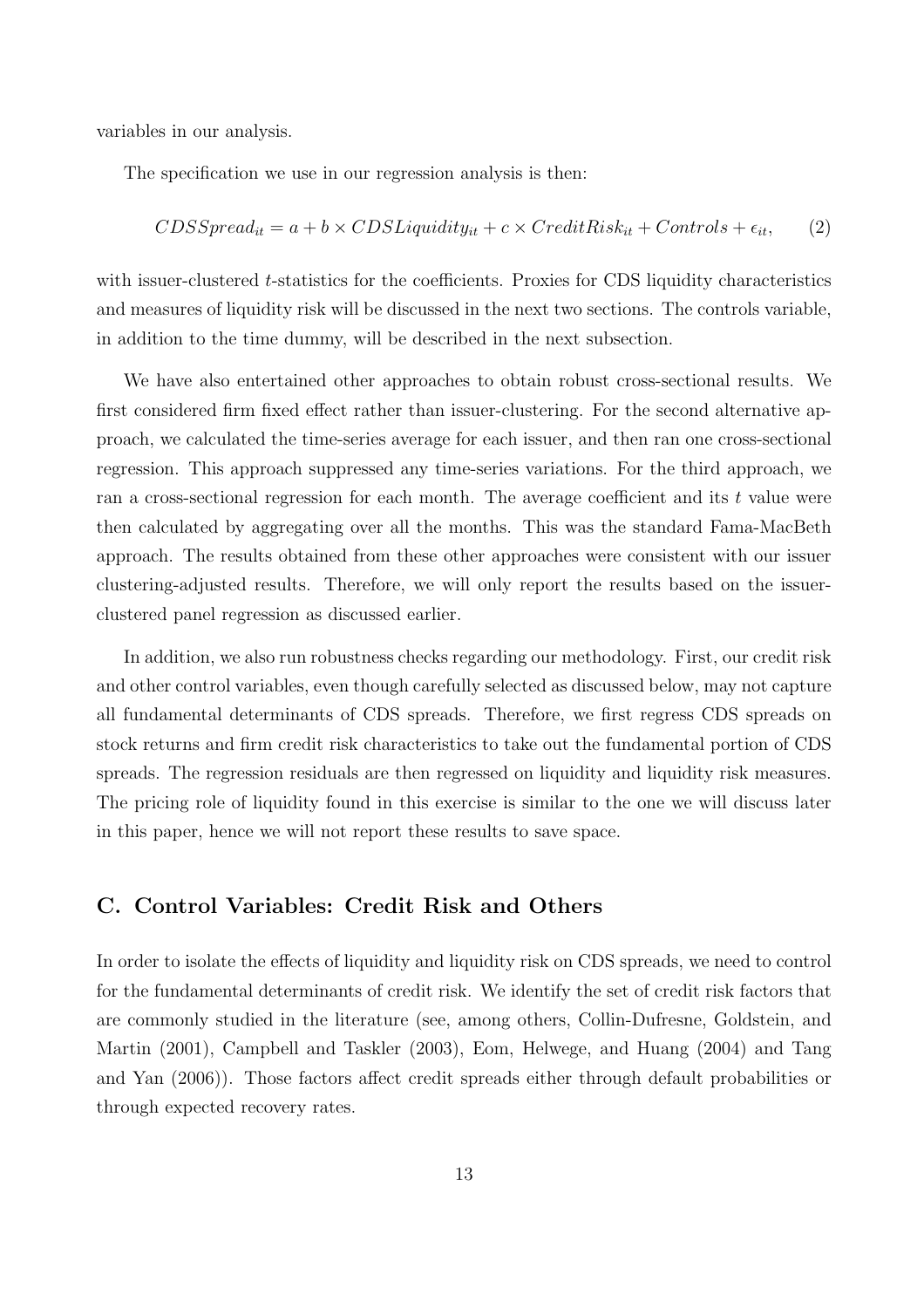The Merton (1974) model suggests leverage ratio and asset volatility as important crosssectional determinants of default probabilities. Leland (2004) argues that in order to better match historical default probabilities, a jump component is needed for the asset value process. Driessen (2005) estimates a reduced form model and uncovers a significant jump risk premium. Therefore, our first set of credit risk factors include leverage, asset volatility, and jump component in asset value. In theory, credit spreads should increase with leverage, asset volatility, and jump magnitude.

Leverage: We measure leverage using the book value of debt and the market value of equity in the following form:

$$
Leverage = \frac{Book Value of Debt}{Market Value of Equity + Book Value of Debt}.
$$
\n(3)

The market value of equity is calculated as stock price multiplied by the number of shares outstanding based on the data from CRSP. The book value of debt is the sum of shortterm debt (Compustat quarterly file data item 45) and long-term debt (item 51). Note that debt level is only available at quarterly frequency. Following Collin-Dufresne, Goldstein, and Martin (2001), we use linear interpolation to obtain monthly debt levels based on quarterly data.<sup>15</sup> We replace missing value with the previous debt level.

Option-Implied Volatility: Asset volatility is not directly observable. In a simplified framework, asset volatility should be approximately proportional to stock volatility (and leverage). Therefore, we use instead stock return volatility measured by the average monthly at-the-money stock option implied volatility calculated based on option data from Option-Metrics. Option-implied volatility measures total equity volatility, including idiosyncratic volatility. Campbell and Taskler (2003) show that idiosyncratic volatility can explain the cross-sectional variation in credit spreads as much as can credit ratings. We find optionimplied stock volatility have more explanatory power than historical volatility. Cremers, Driessen, Maenhout, and Weinbaum (2006) argue that option prices contain information for credit spreads. These results further bolster the use of stock volatility as one of the fundamental control variables. Moreover, in practice, trades in credit derivatives are often carried out in concert with trades in equity derivatives in strategies to take advantage of new information about or to arbitrage among different securities of the same underlying entities.

<sup>&</sup>lt;sup>15</sup>All of our results are not affected by this interpolation. Using quarterly leverage produces almost identical results.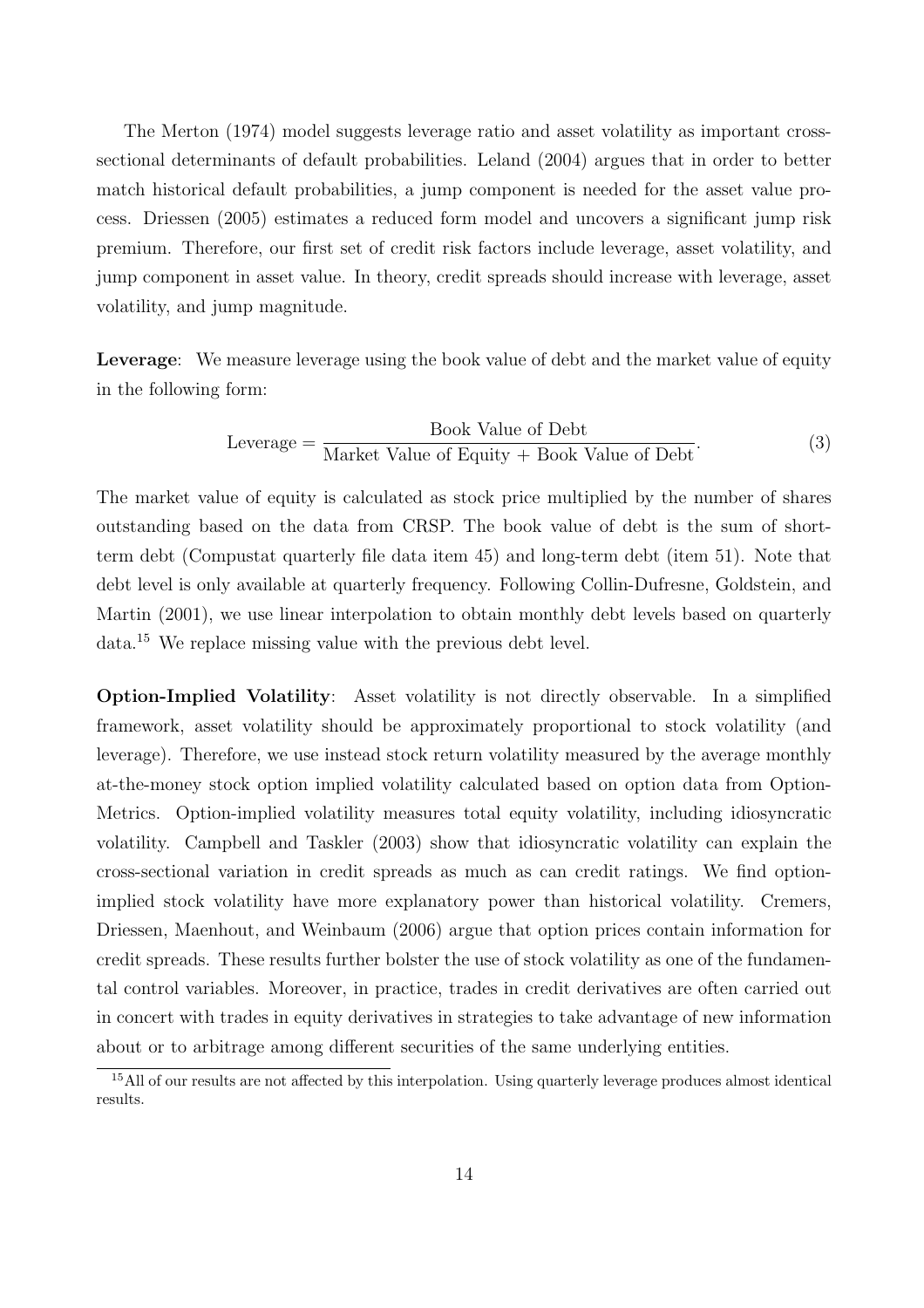Option-Implied Jump: Asset value jump size is proxied by the monthly average slope of the option-implied volatility curve. Specifically, it is the difference between the implied volatility measured at the strike-to-spot ratio of 0.9 and the implied volatility measured at the money. The idea is that the skewness of the volatility curve is mainly caused by the jump component. Similar measures of jump size are used by Collin-Dufresne, Goldstein, and Martin (2001), and Cremers, Driessen, Maenhout, and Weinbaum (2006).

Additionally, we also control for the variables below suggested by the literature. We do not control for firm balance sheet financial ratios such as profitability, cash flow volatility, asset tangibility, etc. because the data on those variables contain many missing values and the effect of these variables should be reflected in the ones we consider below.

Credit Rating: Although credit rating does not directly enter into any structural credit risk model, we include credit rating for two reasons. First, credit rating has been shown to affect credit spreads even after controlling for leverage, volatility, and other factors. Second, Molina (2005) shows that, when leverage ratio is endogenized, the effect of leverage on credit risk is much larger than in the case of exogenous leverage choice. Leverage ratio could also be chosen to target a certain credit rating (Kisgen, 2006). Therefore, credit rating should have additional explanatory power as part of the fundamental control variables. The credit rating data we use are included in our CDS database. Missing values are filled in by the data in Compustat or the Fixed Income Securities Database (FISD). Letter ratings are converted into numerical values as 37 minus the numerical number in Compustat, with AAA corresponding to 35, AA+ to 33, and D to 10, etc.

Size and Book-to-Market: We control for a firm's equity size and book-to-market equity ratio. Size and book-to-market ratio have long been argued to be associated with firm distress. Campbell, Hilscher, and Szilagyi (2007) show that book-to-market ratio and firm size are strong predictors of long-run default probability. Size and book-to-market ratios may also affect firms expected recovery rates.

Accounting Transparency: In addition, we control for accounting transparency. Duffie and Lando (2001) show in a theoretical model that accounting transparency affects credit spreads, and supporting evidence is provided by Yu (2005). We use analysts' earnings forecast dispersion as a proxy for accounting transparency. Accounting transparency helps reduce parameter uncertainty and ultimately leads to smaller forecast dispersion.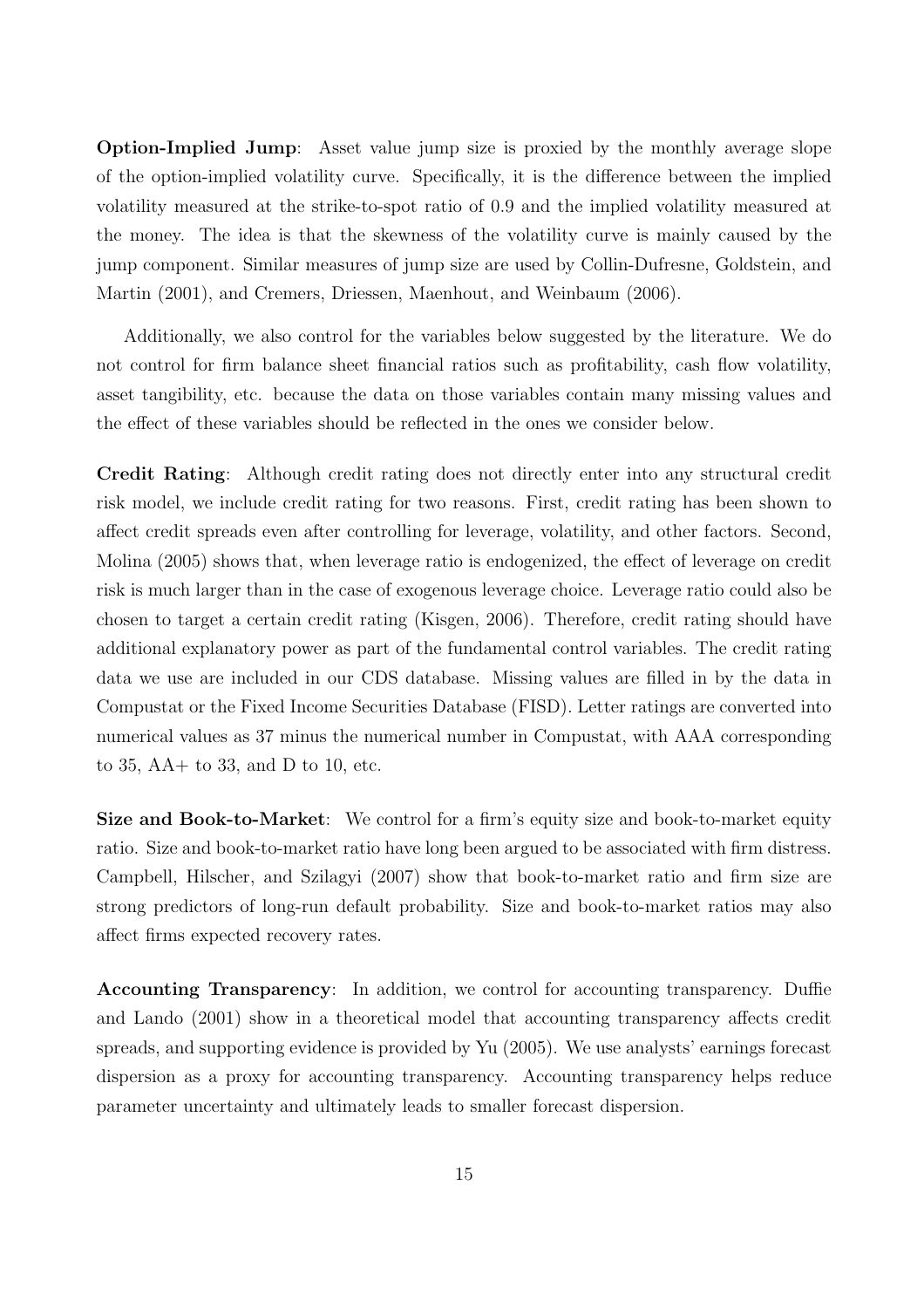Number of Bond Issues Outstanding: A main feature of CDS contracts prior to 2004 is the dominance of physical settlement, in contrast to the cash settlement for other OTC contracts. Since firms usually have multiple bonds outstanding, physical settlement embeds a cheapest-to-deliver option in CDS contracts for CDS buyers. Therefore, the more valuable this option, the higher the CDS spread. We use the number of senior unsecured bonds outstanding issued by the same issuer as a proxy for the magnitude of the cheapest-to-deliver option, similar to the practice in the prior literature.

Table II provides descriptive statistics and a correlation matrix of our control variables. We observe the highest correlation between market capitalization and credit rating  $(0.553)$ . However, other pairwise correlations among these control variables are moderate so that multi-collinearity problems should not be of a concern in our regression analysis.

### D. Proxies for CDS Liquidity

Liquidity in the CDS market reflects the ease with which traders can initiate a contract at an agreeable price. It is difficult to find a single summary measure to capture the various facets of liquidity as we discussed before. In this subsection, we describe a number of variables constructed from our data set that are designed to reflect different aspects of liquidity and discuss their respective roles in our tests.

#### D.1. Liquidity Measures

Volatility-to-Volume Ratio  $(V2V)$ : One aspect of liquidity is the depth, namely, the price sensitivity to the amount of market activity, usually indicated by volume. This is the essence of the Amihud (2002) illiquidity measure for stocks. We measure price sensitivity by the volatility of spreads. We measure the level of market activities using the total number of quotes and trades (NQT). We include quotes because these quotes are binding prices in response to market interest. Since our database contains only a subset of the CDS market and dealers can quote and trade in different segments of the market, using NQT can better capture the true level of market interest and alleviate data constraints. As CDS contracts selected in our sample mostly have \$10 million notional amount per contract, this measure is conceptually similar to trading volume. Therefore, the ratio of spread volatility over NQT should capture the notion of market depth reasonably well. We constructed this measure on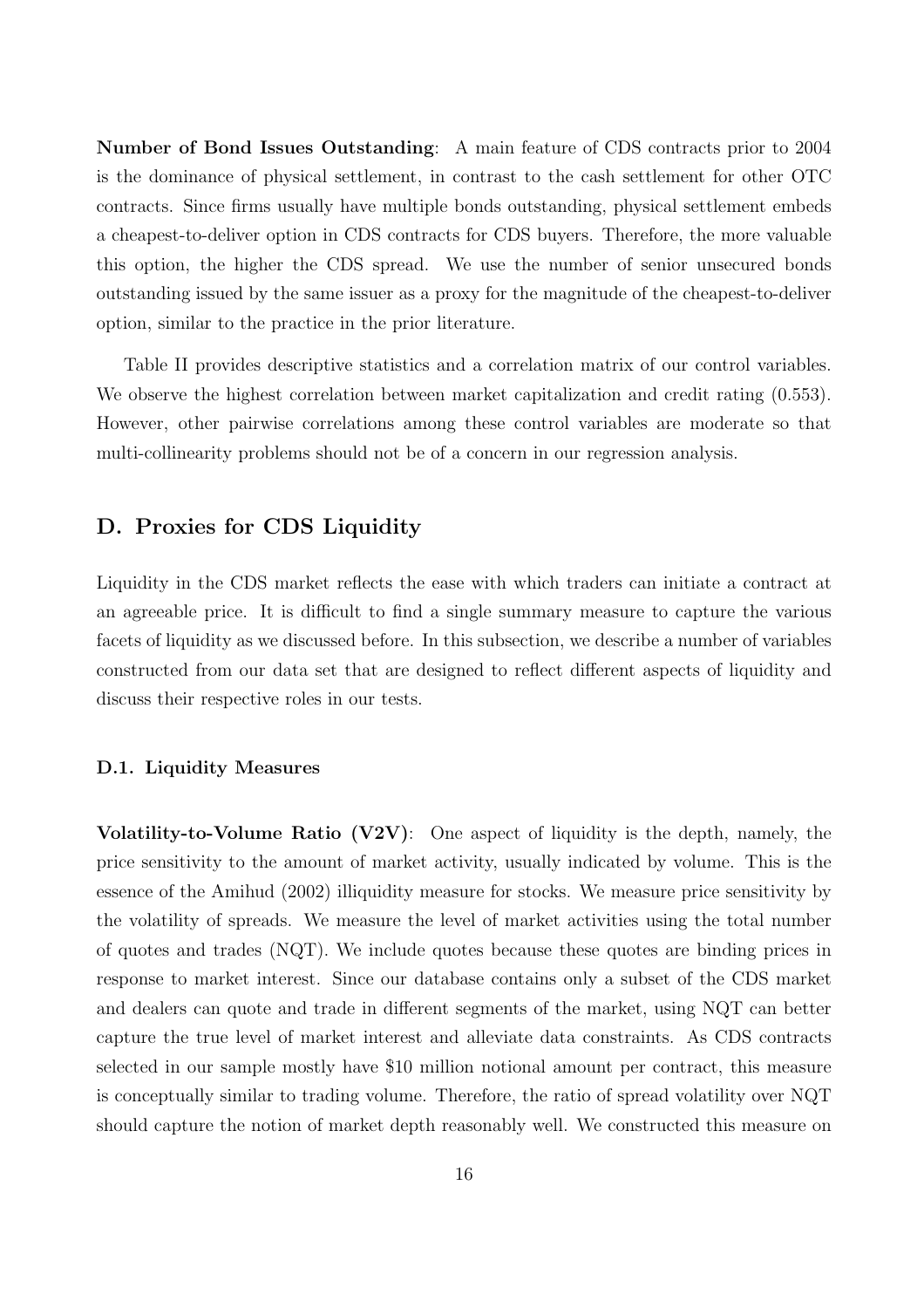a monthly basis.

Number of Contracts Outstanding (NOC): In the inter-dealer market of CDS contracts, inventory control may be a major concern for dealers who face funding constraints. When funding constraints become binding, the capacity for dealers to take sides in additional contracts is severely impaired, and this will consequently affect the liquidity of the related contracts (Brunnermeier and Pedersen, 2007). To proxy for the overall inventory of specific contracts, we use the total number of outstanding contracts for a reference entity. Because our sample covers five-year contracts, we count the number of outstanding contracts at any point in time as the sum of CDS trades during the past five years.

Trade-to-Quote Ratio (T2Q): In a search-based market, such as the CDS market, the likelihood of finding a trading counter-party is a measure of liquidity that directly affects the price at which the asset is traded, as shown in Duffie, Garleanu and Pedersen (2005, 2006) and Chacko, Jurek, and Stafford (2007). We use the ratio of trades over quotes for a CDS contract as a measure of matching intensity. A higher matching intensity implies a more speedy trade, consistent with the operational measure of liquidity proposed by Lippman and McCall (1986). An increasing matching intensity, however, may come from either a demand shock or a supply shock which will have different implications for pricing. The measure is constructed on a monthly basis.

Bid-Ask Spread (BAS): Bid-ask spread is arguably the most widely used liquidity proxy in the equity market and its importance for asset prices has been established since Amihud and Mendelson (1986). We calculate bid-ask spreads on a daily basis, then average them over a month. In order to avoid artificial level effects, we measure the bid-ask spread as a percentage of the mid-quote. One caveat is that because of the data limitation, the bid-ask spreads we obtain in our dataset may not always be the narrowest in the CDS market at any point in time. However, there is no reason to believe that this should introduce any systematic bias in our findings.

Table III provides a descriptive analysis of these CDS liquidity measures. The liquidity measures have large time-series and cross-sectional variations, as demonstrated in Panel A. In general, CDS prices are sensitive to trading activities. Roughly speaking, on average each quote or trade in our data set moves the CDS spread by 2.4 basis points (mean V2V is 2.41). The mean (median) number of outstanding contracts (NOC) is 58 (25) contracts. If each contract's notional size is \$10 million, then this implies that the average firm in our sample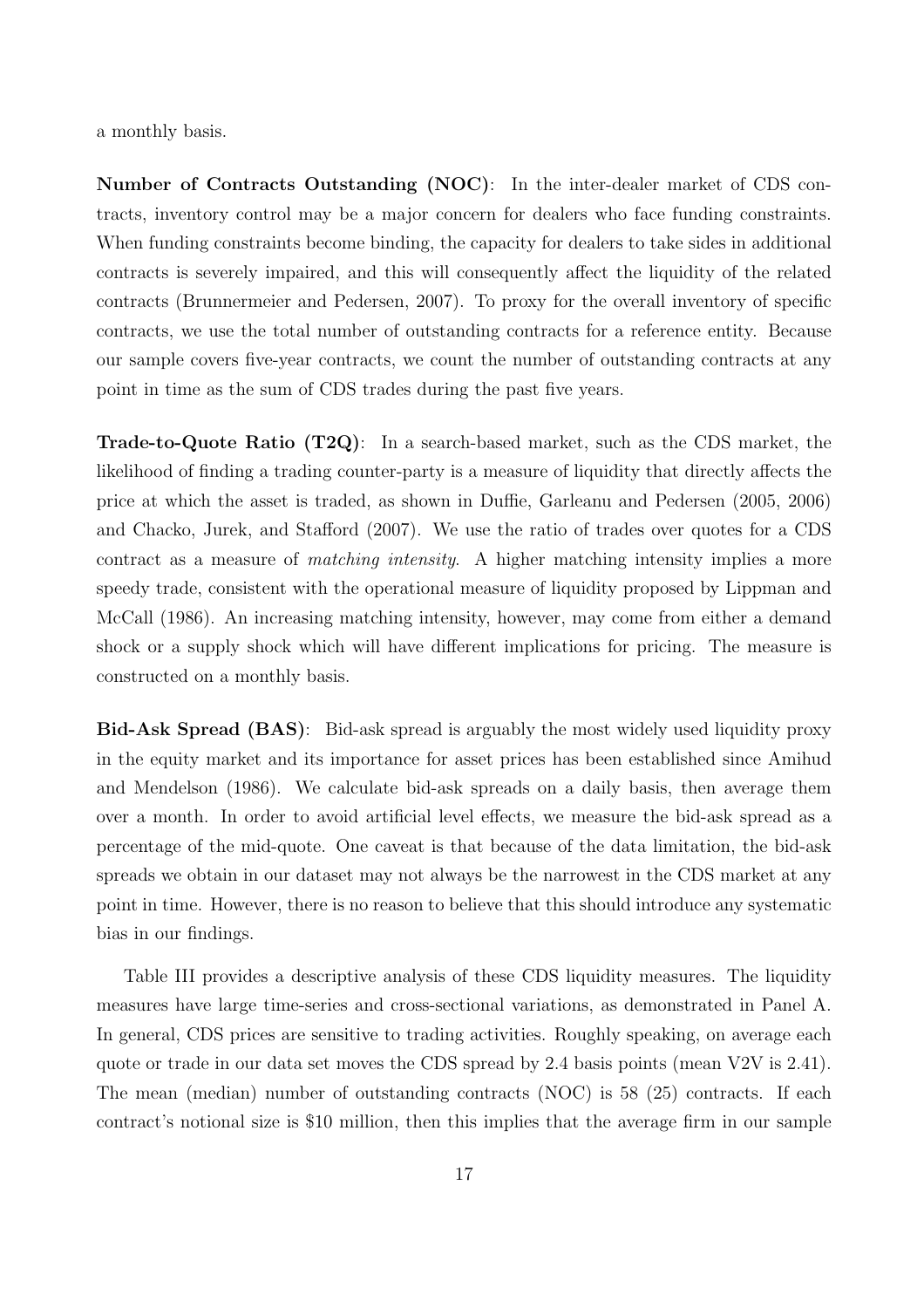has CDS contracts in it covering about \$580 million credit exposure, which is a relatively small amount compared to the total debt amount of the average firm. On average, every 14 quotes would result in one trade (mean T2Q is 0.07). This low matching intensity implies that market participants often submit rather conservative quotes. Percentage bid-ask spreads are high, with a mean (median) of 23% (19%). The skewness and kurtosis of those liquidity measures are notably large.

In order to understand why some CDS contracts are more liquid than others, we regress our measures of CDS liquidity on firm characteristics and present the results in Panel B of Table IV. It appears that larger firms with higher equity volatility and lower credit ratings tend to have higher levels of interest in credit protection. This in turn helps reduce bid-ask spreads of corresponding contracts. CDS prices are more sensitive to trading when option-implied volatility is higher. Matching intensity is lower when the firm's accounting transparency is worse, suggesting information quality matters for trading execution. The relatively low  $R<sup>2</sup>$ s imply that liquidity is not driven by fundamentals, therefore using these fundamental explanatory variables together with the liquidity variables will not introduce collinearity in multivariate regressions.

Panel C shows that all liquidity proxies are moderately correlated. More trading (higher NOC) generally reduces the bid-ask spread (BAS), with a high correlation of −0.35. Higher price sensitivity and lower matching intensity are associated with less trading. The bid-ask spread increases with price sensitivity and matching difficulty. Price sensitivity is higher when matching is more difficult.

#### D.2. Auxiliary Measures of Liquidity Environment

We observe in the summary statistics Table III that the distributions of our three liquidity proxies have substantial amount of skewness and kurtosis. This observation indicates that the CDS market could consist of groups with distinctive liquidity features. We use a number of axillary measures to characterize markets with different levels of search intensity, likelihood for informed trading, and supply-demand imbalance, respectively. While these are not direct measures of liquidity, they could affect the liquidity effect in various ways.

Number of Quotes (NQ): Traders express their willingness to trade and search the market for a potential counter-party by submitting a quote. The quote may or may not result in a trade. We use total number of quotes over the month as a measure of search intensity. Trades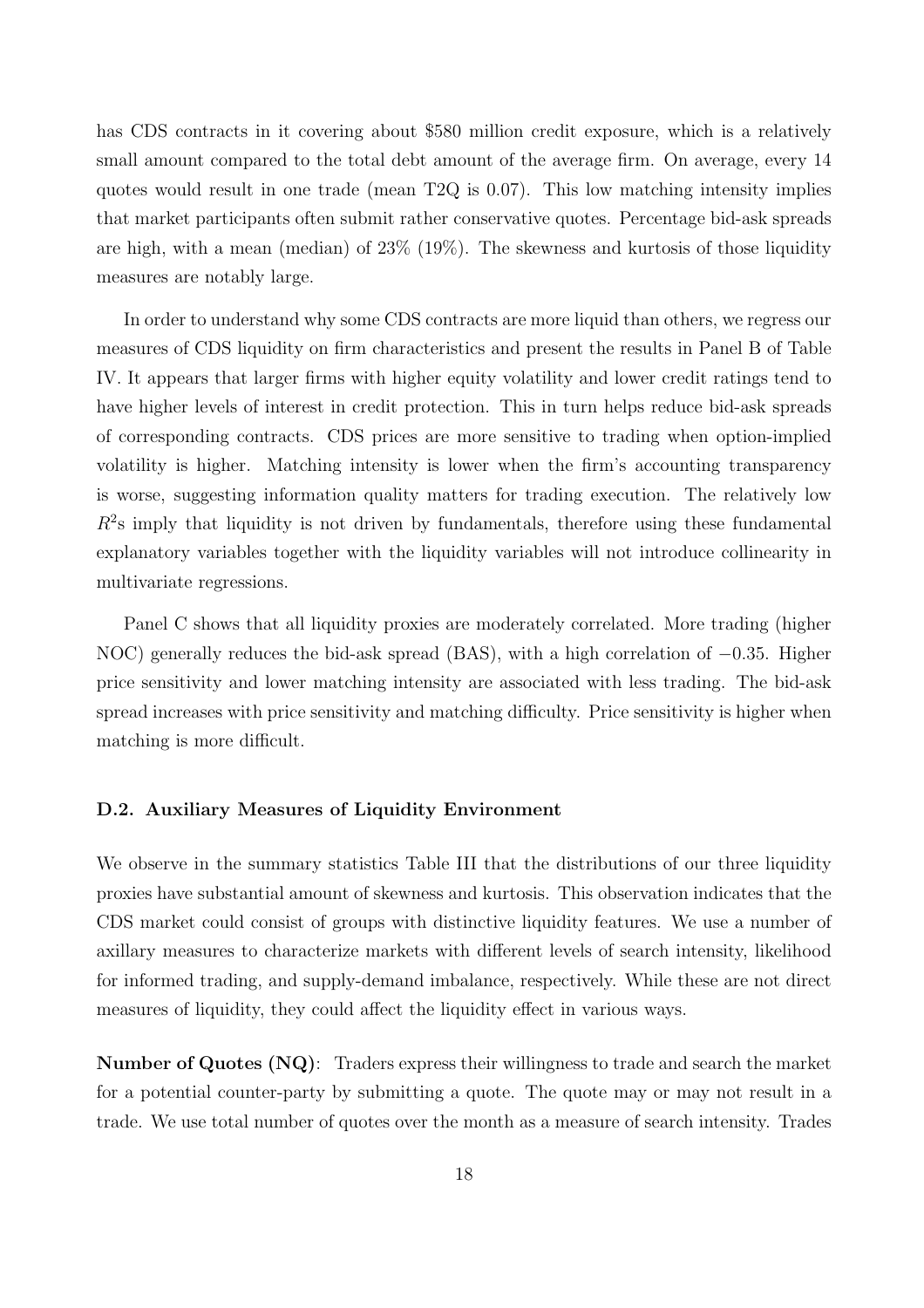are more likely to be completed in markets with higher search intensities. However, higher search intensity may also indicate the demand for immediacy (from either informed or uninformed traders) and attract more informed trading because information may be camouflaged more easily.

Probability of Informed Trading (PIN): Information asymmetry or adverse selection can be a major concern in the CDS market, as evidenced by the findings of Archarya and Johnson (2007). To measure the likelihood of informed trading, we adopt the methodology of Easley, Kiefer, O'Hara, and Paperman (EKOP 1997) and calculate the probability of informed trading (PIN) using intraday buys and sells. In order to obtain more accurate PIN measures, we follow EKOP and estimate PIN on an annual basis.

Order Imbalance (OIB): Different markets may have different latent liquidity demand. High trading volume does not necessarily correspond to a high level of liquidity. For instance, some record volume dates in the stock market (e.g., October 29, 1929 and October 19, 1987) experienced the least amount of market liquidity. Excess demand in the market may have a different impact on asset prices than excess supply. Order imbalance measures this variation in the demand-supply dynamics and has been used often in recent asset pricing literature as a liquidity measure (e.g, Bollen and Whaley (2004) and Chordia, Roll and Subrahmanyam (2002)). We use the Lee-Ready (1991) algorithm to identify order direction and measure order imbalance as the difference between buyer initiated orders and seller initiated orders, aggregated on the monthly basis. Therefore, this measure is also an indicator of buying pressure, as it represents the net demand for specific contracts.

Our unreported correlation analysis shows that bid-ask spread (BAS) is negatively related to order imbalance (OIB), number of outstanding contracts (NOC), and PIN. NQ is positively correlated with OIB and NOC. The positive correlation between NQ and PIN indicates that the risk of adverse selection is likely to be higher when search intensity is stronger. This finding is consistent with the intuition that informed traders are likely to seek out liquid trading venues to realize the value of their information (see, e.g., Admati and Pfleiderer  $(1988)$ .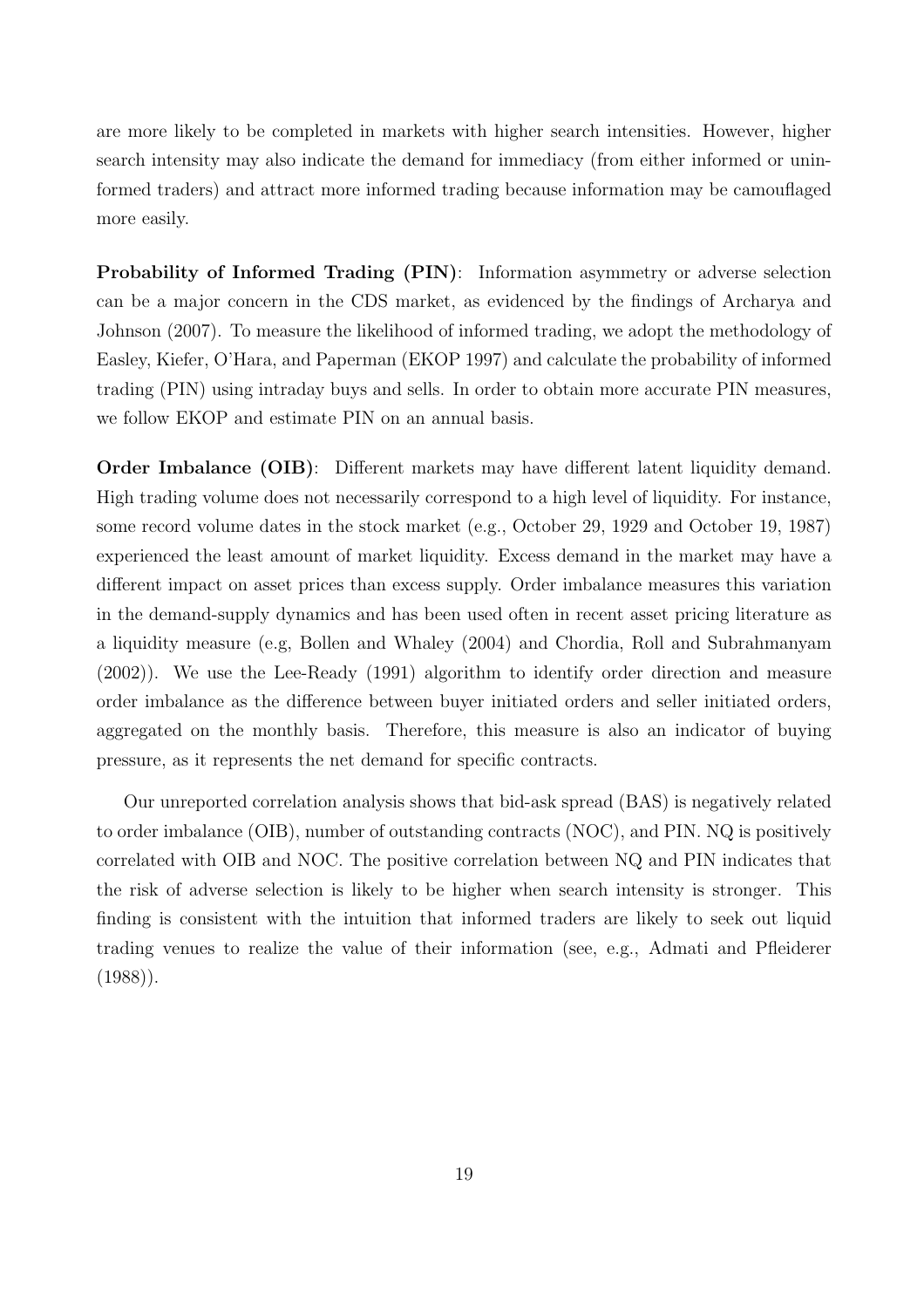# IV. Liquidity Characteristics and CDS Spreads

We first investigate how liquidity characteristics as measured by our proxies affect CDS spreads. In our analysis, we regress CDS spreads on individual CDS liquidity measures while controlling for the fundamental variables associated with credit risk. We first perform our analysis using the full sample. To further delineate the nature of the liquidity effect, we then investigate the cross-sectional variations of the liquidity effect in different trading segments.

#### A. The Overall Liquidity Effect

Table IV presents the results of the effect of liquidity characteristics on CDS spreads obtained in the full sample.<sup>16</sup> The first column shows that CDS spreads increase in V2V, namely, the higher the price sensitivity to the amount of market activity, the higher the CDS spread, ceteris paribus. This is consistent with the notion that a premium is demanded for a security with a thin market depth, as V2V corresponds to the inverse of the market depth. This result indicates that CDS sellers capture the liquidity premium because they provide liquidity in the CDS markets as the buyers of credit risk.

The second column of the table reveals that a higher number of contracts outstanding causes a higher CDS spreads, holding all else the same. If one considers a higher number of outstanding contracts as an indication of a higher level of liquidity, this result seems to suggest a liquidity discount. While this appears to be consistent with Deuskar, Gupta and Subrahmanyam's (2006) findings in the interest rate derivatives market, it is contrary to the results from equity markets. However, this discrepancy may be reconciled if we argue that higher numbers of outstanding contracts in a specific name increase the likelihood that dealers' funding constraints become binding, and thus raise their inventory costs and subsequently the CDS spreads, in the same mechanism articulated in Brunnermeier and Pedersen (2007). If the number of contracts outstanding is a measure of illiquidity, then our finding suggests again that CDS sellers are compensated for providing liquidity services.

In contrast, CDS spreads are generally negatively associated with T2Q, a measure of

<sup>&</sup>lt;sup>16</sup>In all regressions, we maintain the control for the fundamental variables that capture default risk, recovery risk and information risk. Their effects on CDS spreads are all consistent with the findings in the prior literature. The number of bonds issued by reference entities is also important, indicating both the demand for protection and the cross-market liquidity spillover, which is left for future research. Table IV also indicates that CDS spreads are well explained by these fundamental variables and liquidity, as  $R^2$ 's of these regression are around 60%.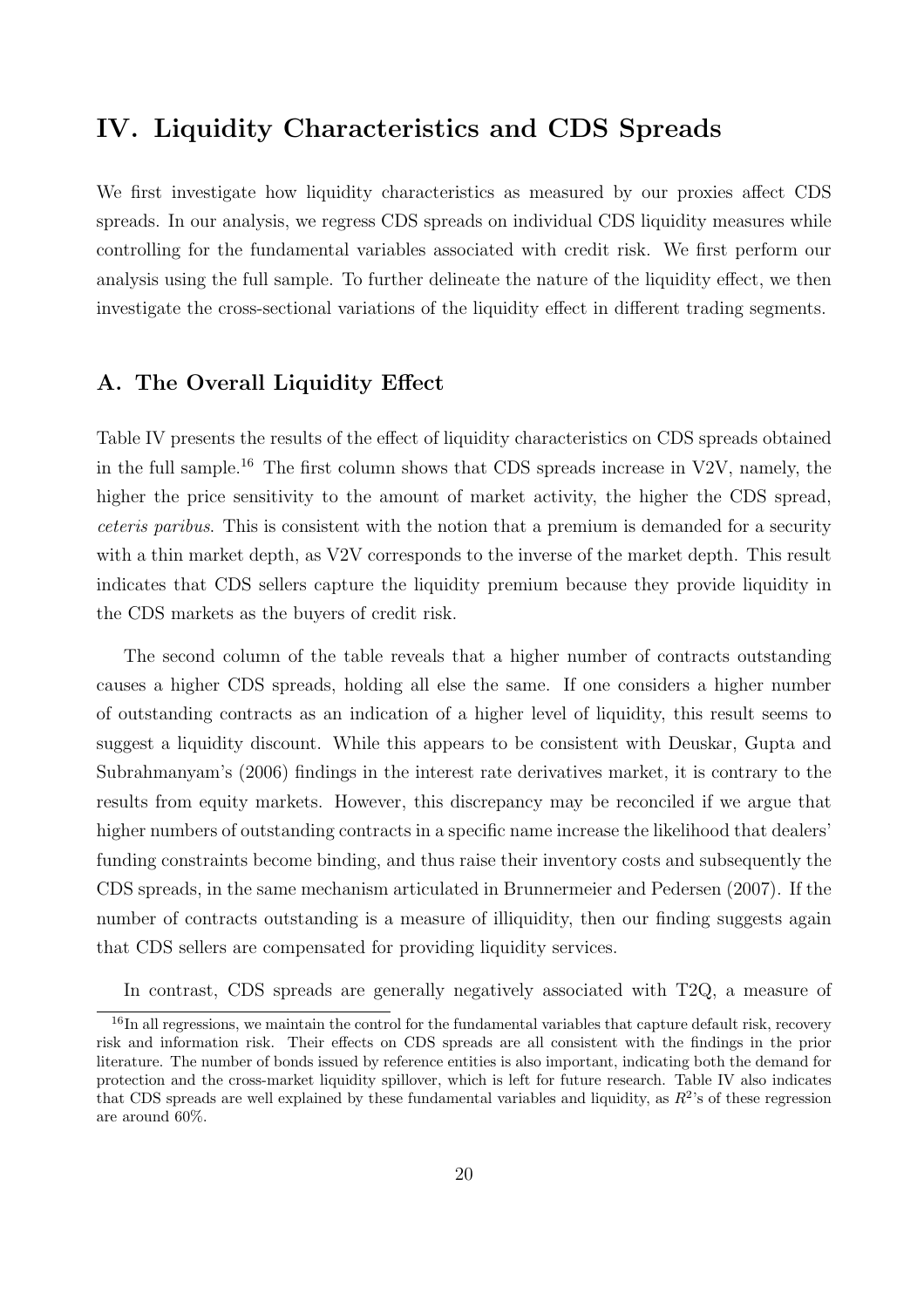search frictions in terms of matching intensity in the market for a particular contract, as shown in the third column of Table IV. This association is consistent with the notion that increasing matching intensity may signal increased liquidity, and hence reduce the premium for illiquidity. However, as we mentioned earlier, the relative ease of trading in underlying contracts may exacerbate the funding constraints for dealers, or invite informed traders in the presence of information asymmetry. These aspects may adversely affect liquidity in the face of improving matching intensity and induce a cross-sectional variation of the impact of matching intensity on CDS spreads. This potential cross-section variation may account for the lack of statistic significance in the coefficient. We will further investigate this claim in the next subsection.

Bid-ask spread is a commonly used measure of liquidity, as it embodies various components such as adverse selection, inventory costs, and search frictions that affect liquidity and capture directly the associated trading costs. Indeed, as demonstrated in the fourth column of Table IV, all else being equal, CDS spreads in general increase with bid-ask spreads, consistent with our expectation. The statistical significance of the coefficient is at the 10% level, which is not as strong as that found in other markets. In fact, using a sample of most actively traded benchmark names, Acharya and Johnson (2007) fail to find a significant relationship between CDS spreads and bid-ask spreads, despite the evidence of informed trading in the market. This again calls for attention on possible cross-sectional variations in the relative importance of various aspects of liquidity in this over-the-counter search markets of insurance contracts.

In summary, we find strong evidence for illiquidity premium in the CDS market. Moreover, the premium seems to be captured by CDS sellers. Although we do not have a structural model for liquidity pricing in the CDS market, we attempt to quantify the magnitude of illiquidity premium by multiplying the coefficient estimate by the standard deviation of the corresponding liquidity proxy, following Acharya and Pedersen (2005). We find that the illiquidity premia associated with the four liquidity proxies – price sensitivity of trading, inventory constraint, matching intensity, and bid-ask spread – are 32.5, 17.8, 0.4, and 2.4 basis points, respectively. The average of these estimates is 13.2 basis points. Given the average level of the CDS spread at 120 basis points, the liquidity premium represents a substantial portion of the CDS spread.

The range of CDS liquidity premium estimates is comparable to the estimate of the 5-year Treasury bond liquidity premium (9.99 basis points) provided by Longstaff (2004), as well as to the average size of the non-default component of corporate bond spreads (8.6 basis points)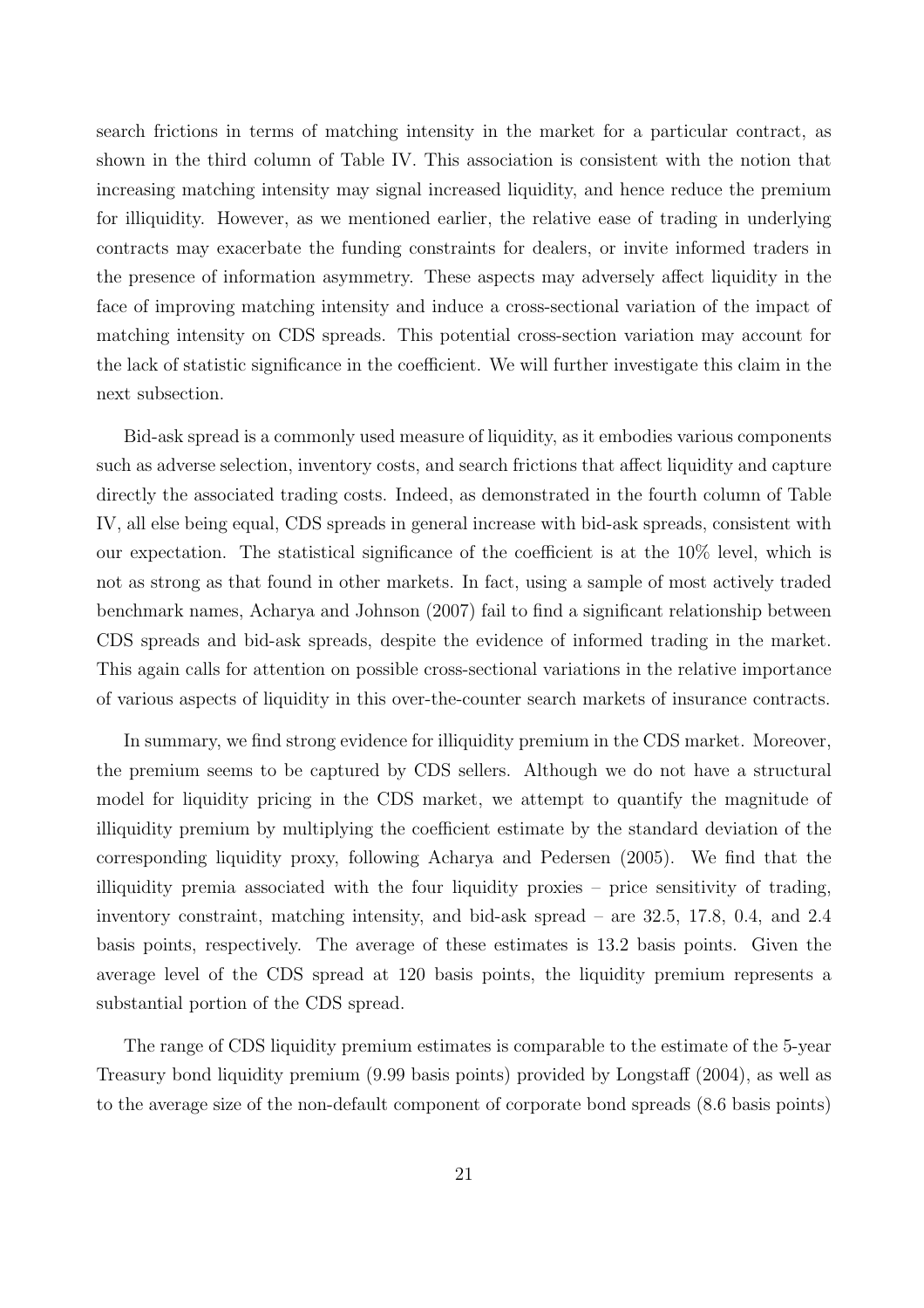estimated by Longstaff, Mithal, and Neis (2005) using swap curves. Moreover, to illustrate the economic significance of the liquidity effect in the CDS market, we multiply 13.2 basis points by the CDS market nominal amount of \$12.43 trillion at the end of our sample period according to ISDA 2006 Mid-Year Market Survey, resulting in a total liquidity premium of \$16.4 billion contained in CDS contracts over the entire development stage of the CDS market (1997-2006). In other words, market making in the CDS market over the last decade may have yielded a significant premium on the order of \$10 billion. This large premium captured by liquidity providers may help explain the flourish of the credit derivatives market. Our estimates represent the first quantitative evidence for the importance of liquidity in the CDS market.

Probably surprisingly, even though the CDS market is an OTC market with substantial search costs, our results on the effect of matching intensity and bid-ask spread are rather weak. Our intuition is that adverse selection and matching intensity are positively correlated due to strategic trading. In other words, when trading is relatively more fluid, informed trading may be more intense. In the next subsection, we formally investigate this conjecture that may shed some light on the driving forces of the liquidity effect in the CDS market.

#### B. Cross-sectional Variations in the Liquidity Effect

There are several reasons for cross-sectional variations in the liquidity effect on CDS spreads. For sparsely traded contracts, search frictions may be the dominant aspect of liquidity, while for actively traded names, the risk of adverse selection and funding constraints can be overriding concerns. Moreover, imbalance of supply and demand in the CDS market can also impact the character of the liquidity effect, as discussed in Garleanu, Pedersen, and Poteshman (2007). Therefore, we use three auxiliary measures described before, NQ, PIN and OIB, to cut the sample so that we can study if and how the impact of liquidity characteristics represented by the four measures above differs across subsamples. The results are reported in Table V, where we omit the coefficients on the same set of control variables that are qualitatively same as in Table IV.

In Panel A, the sample is divided into a subsample of contracts with no more than 30 quotes ( $NQ \leq 30$ ) per month and another subsample of contracts with more than 30 quotes in the month. We intend to separate out the most intensively searched contracts from the rest. We have conducted robustness checks with various cutoff points and found similar results as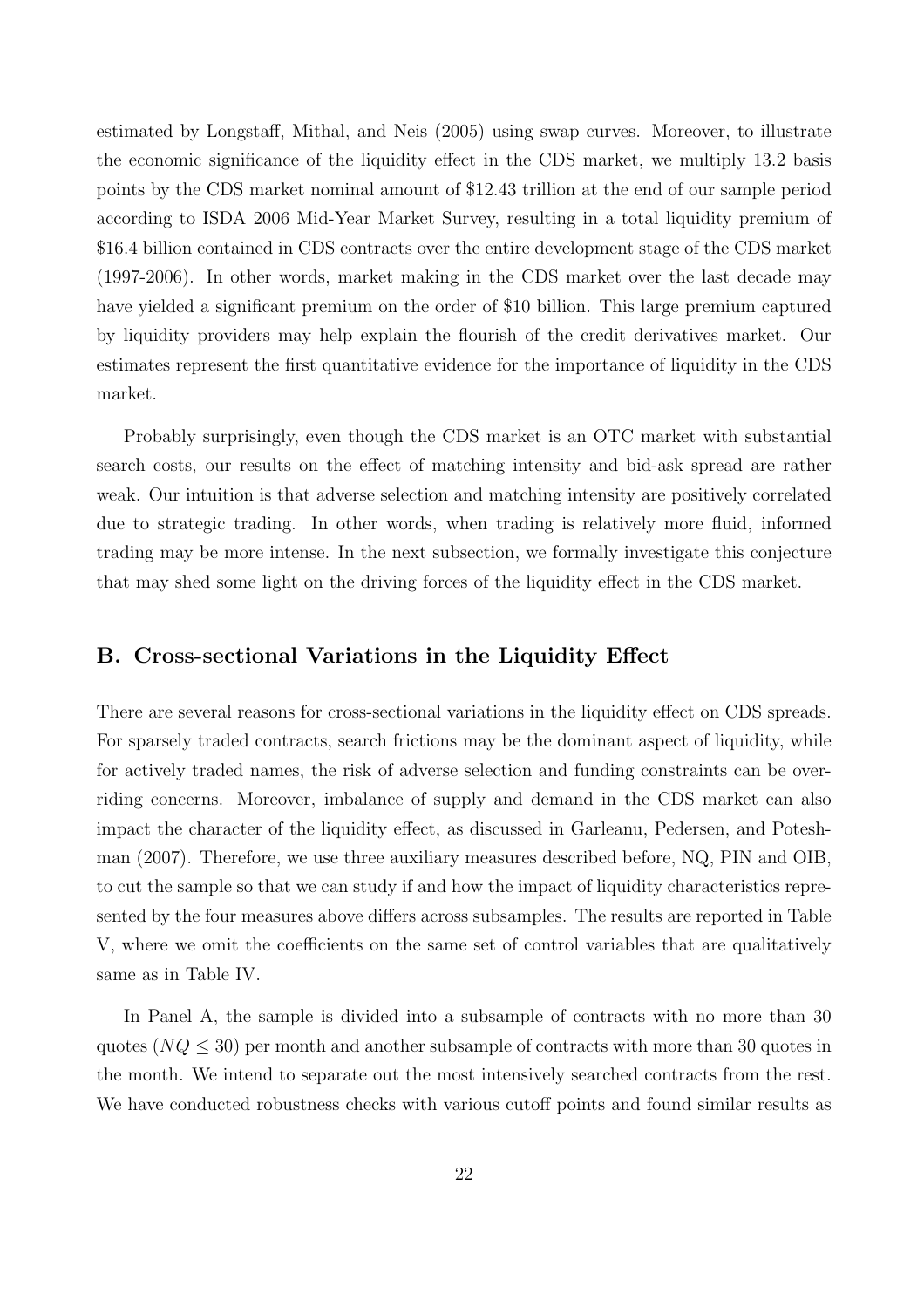long as the most active subsample is isolated. The results in this panel show that the effect of market depth as measured by V2V is approximately the same across the two subsamples, so is the effect of NOC. However, for the measure of matching intensity, T2Q, the sparsely traded sample shows a negatively relationship between CDS spreads and T2Q, same as for the full sample, with improved statistical significance (at the 10% level). This relationship implies that among sparsely traded names, search and matching frictions in the market are an important component of liquidity and command an illiquidity premium. This is not the case for actively traded names, for which the coefficient on T2Q turns positive and is statistically insignificant. This result could imply either that among these names, the ease of trading has reached the level with which search frictions are no longer a major concern, or that there might still be further cross-sectional variations among these names due to their different levels of information asymmetry or supply-demand balance.

When we examine the effect of the bid-ask spread on CDS spreads in the two subsamples, we find CDS spreads are positively associated with bid-ask spreads very strongly among sparsely traded names, with the point estimate of the coefficient 2.5 times of the coefficient obtained for the full sample and its t-statistic improved from 1.88 to 2.28. For actively traded names, however, there is no discernible impact of the bid-ask spread on CDS spreads. This is exactly what Acharya and Johnson (2007) have documented using the benchmark names that by design are the most actively traded in the market. Nevertheless, this result alone can not imply that liquidity is not priced in the CDS market, as our earlier results have clearly established an affirmative conclusion. What this result does indicate is still further possibilities that other factors may affect the liquidity effect in the market.

As Achraya and Johnson (2007) have shown, one of the factors is informed trading due to asymmetric information. In order to examine the impact of the likelihood of informed trading on the liquidity effect, we divide the full sample into a subsample of contracts with PIN below the eightieth percentile (0.25) and another sample with PIN above the eightieth percentile. Again, robustness checks assure that the results are not due to the specific breakpoint for the sample. The results presented in Panel B show that while in both samples, CDS spreads is positively associated with V2V, the effect is weaker when PIN is higher. This is interesting because the notion of market depth is indeed first developed with the informed trading in Kyle (1985). Because V2V is related to the inverse of market depth, the positive association actually implies a discount for a deep market in a particular contract. When PIN is large, the reduced sensitivity of CDS spreads to V2V indicates a smaller discount for market depth. This effect is consistent with the idea that a deep market attracts informed trading, and hence in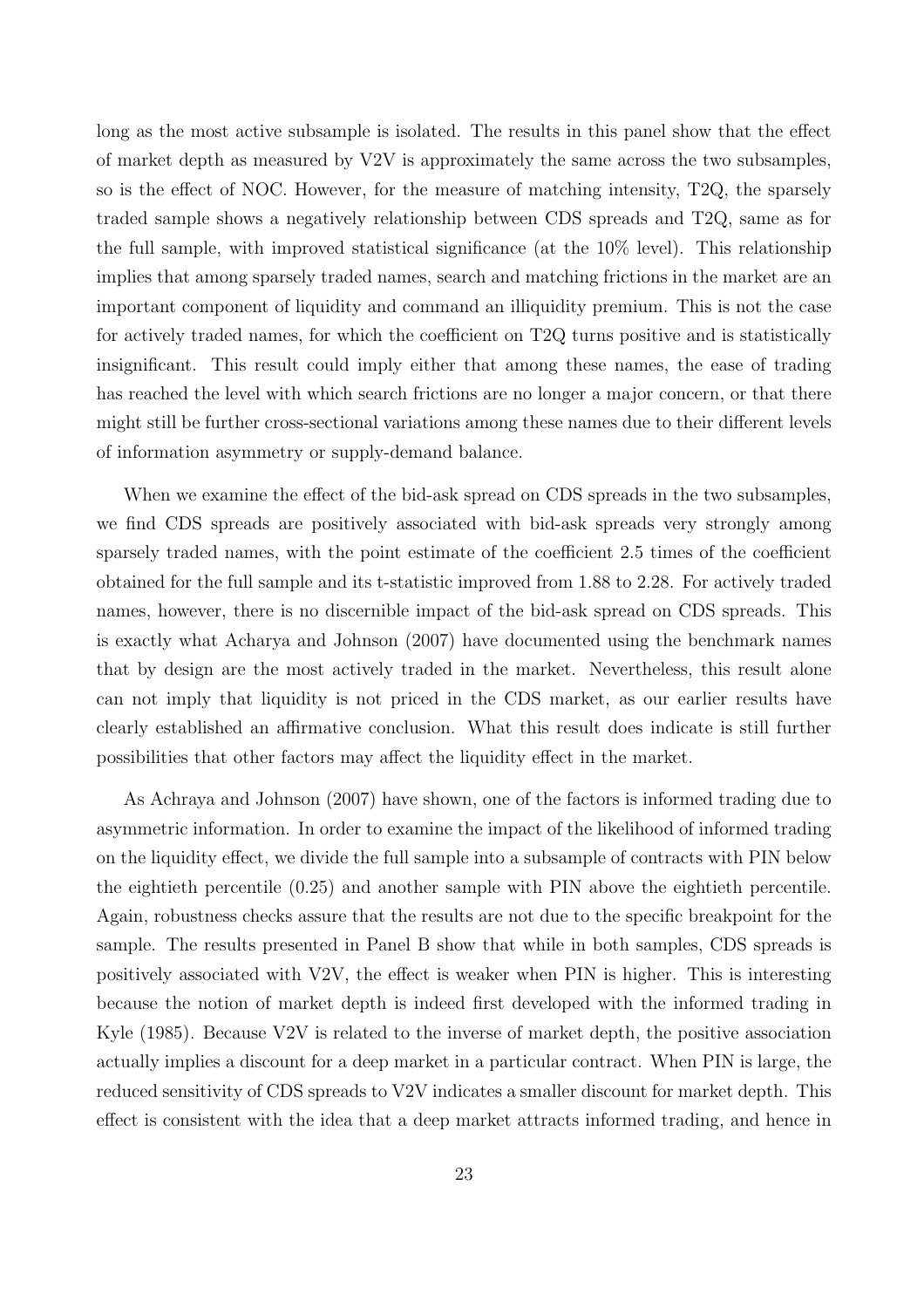equilibrium, the price responds less strongly to market depth (Admati and Pfleiderer, 1988).

Other notable differences between the two subsamples are for T2Q and BAS, as demonstrated in Panel B. For names with small PINs, their CDS spreads decrease in T2Q, the match intensity, with a stronger t-statistic than the full sample. For names with large PINs, however, their CDS spreads actually increase with T2Q. The sign difference is also statistically significant. This implies that for these names, search frictions are no longer of the primary concern, as the ease of trading actually facilitates informed trading, and thus increases the risk of adverse selection for traders. Therefore, CDS spreads are increased to account for this additional dimension of risk that affects the liquidity of the contracts. The other surprising finding is that for names with large PINs, CDS spreads decrease with bid-ask spreads, reversing the relationship in the full sample and among names with small PINs. One possible scenario consistent with this result is to postulate that informed trading is mostly from CDS buyers, which is consistent with the observation of the data. When this happens, the bid-ask spread will widen to reflect the increased risk of adverse selection, especially for the seller, yet the traded price may not fully reflect the true information of the informed traders, i.e., below its ex post true value. ceteris paribus, this may induce the observed negative association between CDS spreads and bid-ask spreads among names with high levels of information asymmetry.

Like any other derivatives markets, it is a zero-sum game in the CDS market. Therefore the shifting balance of supply and demand in the market will also have an important impact on the liquidity effect in the market. We separate the sample into one with a positive order imbalance (OIB), i.e., with excessive demand, and one with a negative OIB, i.e., with excessive supply. The important differences across the two subsamples again come from the effects of T2Q and BAS. For the excess supply sample, a higher matching intensity (higher T2Q) leads to a larger discount in CDS spreads, consistent with, but stronger than, the result in the full sample. For the excess demand sample, however, a higher T2Q leads to a higher premium in CDS spreads. Sellers offer discounts in contracts with high matching intensities and excess supplies and extract extra compensations for the risk of adverse selection and binding funding constraints on contracts with high matching intensities and excess demand. Hence, these results reinforce the earlier indication that sellers, as liquidity providers, have the pricing power in the CDS market. Since informed traders tend to be buyers of credit protection, the argument at the end of the last paragraph may be used to understand the negative, albeit statistically insignificant, coefficient on bid-ask spread for contracts with excess demand in the last column of Table V.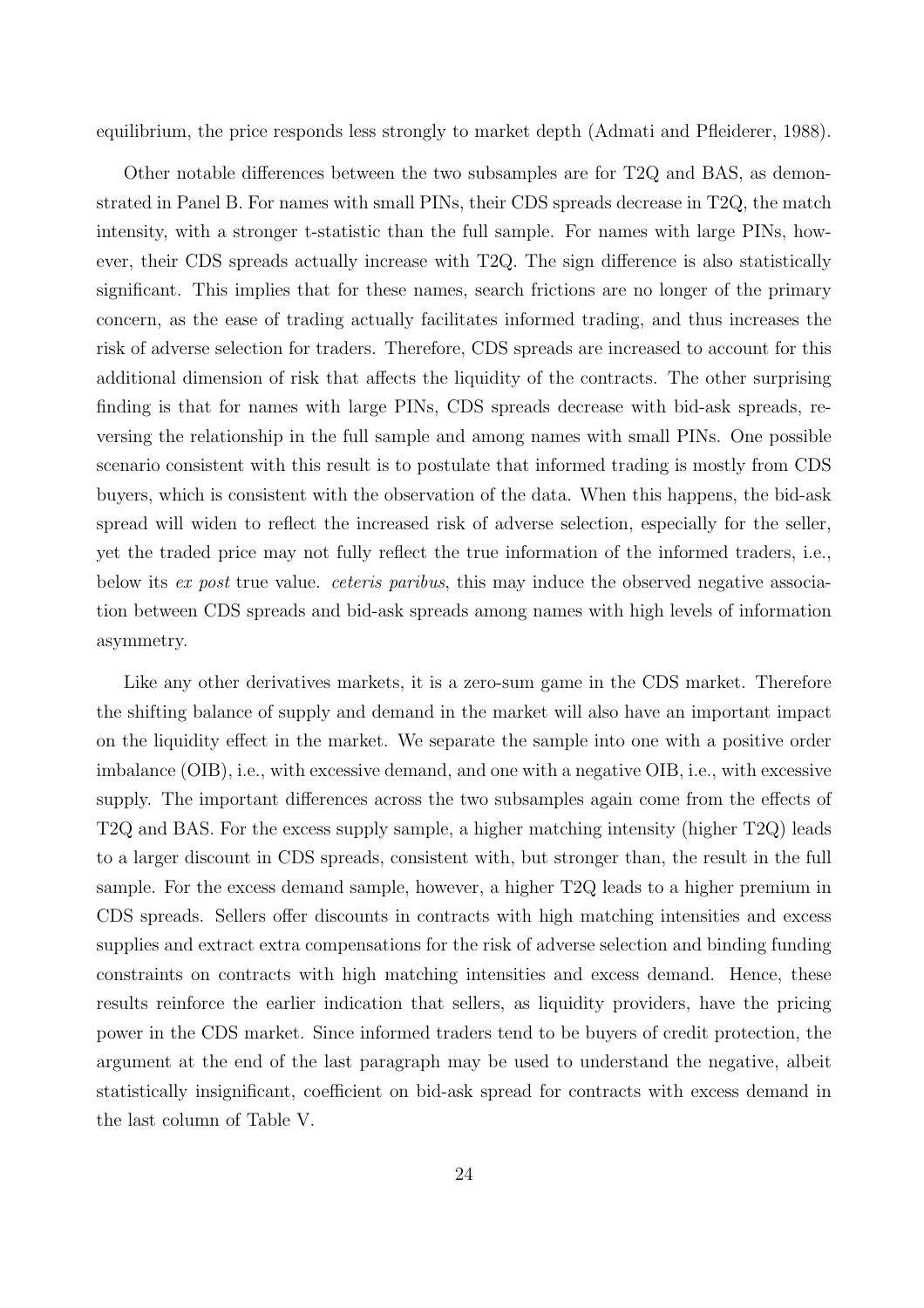Our cross-sectional analysis reveals that different aspects of liquidity manifest themselves differently among securities with different levels of market activities. For thinly traded contracts, search frictions dominate the liquidity effect, while for actively traded names, adverse selection becomes an important concern. The strategic trading of informed participants in the market leads to an interesting interplay between adverse selection and matching intensities that endogenously affect the character of the liquidity of the related contracts and hence their prices. The rich cross-sectional variations we discuss here demonstrate the complexity of the liquidity effect in security markets.

# V. Liquidity Risk and CDS Spreads

We have observed in Figure 2 that there are substantial time-series variations in CDS liquidity, as measured by the bid-ask spread. If liquidity varies over time and there are common liquidity shocks across securities, investors may worry about systematic liquidity risk. We use two approaches to test whether liquidity risk is priced in CDS spreads beyond liquidity levels. First, we directly construct CDS liquidity betas and run asset pricing tests in the framework of Acharya and Pedersen (2005). Second, we adopt a measure of volume in the CDS market as an aggregate proxy for liquidity risk following the argument in Johnson (2007).

### A. Liquidity Betas

In this section, we estimate CDS liquidity betas and test the liquidity-adjusted CAPM as specified in Equation (1). As we discussed previously, among the four measures of liquidity, bid-ask spread is the composite measure of liquidity capturing the costs associated with adverse selection, funding constraint, and search frictions. Therefore, we use the bid-ask spread to conduct our analysis of liquidity risk. We follow Acharya and Pedersen (2005) to perform the pricing tests of liquidity risk in the following steps:

(i) We estimate, in each month  $t$ , a measure of illiquidity,  $c_t^i$ , for each CDS contract *i*. Specifically, c is the percentage bid-ask spread. We estimate the illiquidity shock or innovation  $c_t^i - E_{t-1}(c_t^i)$  as the residual of the following AR(2) process for illiquidity:

$$
ILLIQ_t = a_0 + a_1 \times ILLIQ_{t-1} + a_2 \times ILLIQ_{t-2} + u_t.
$$
\n
$$
(4)
$$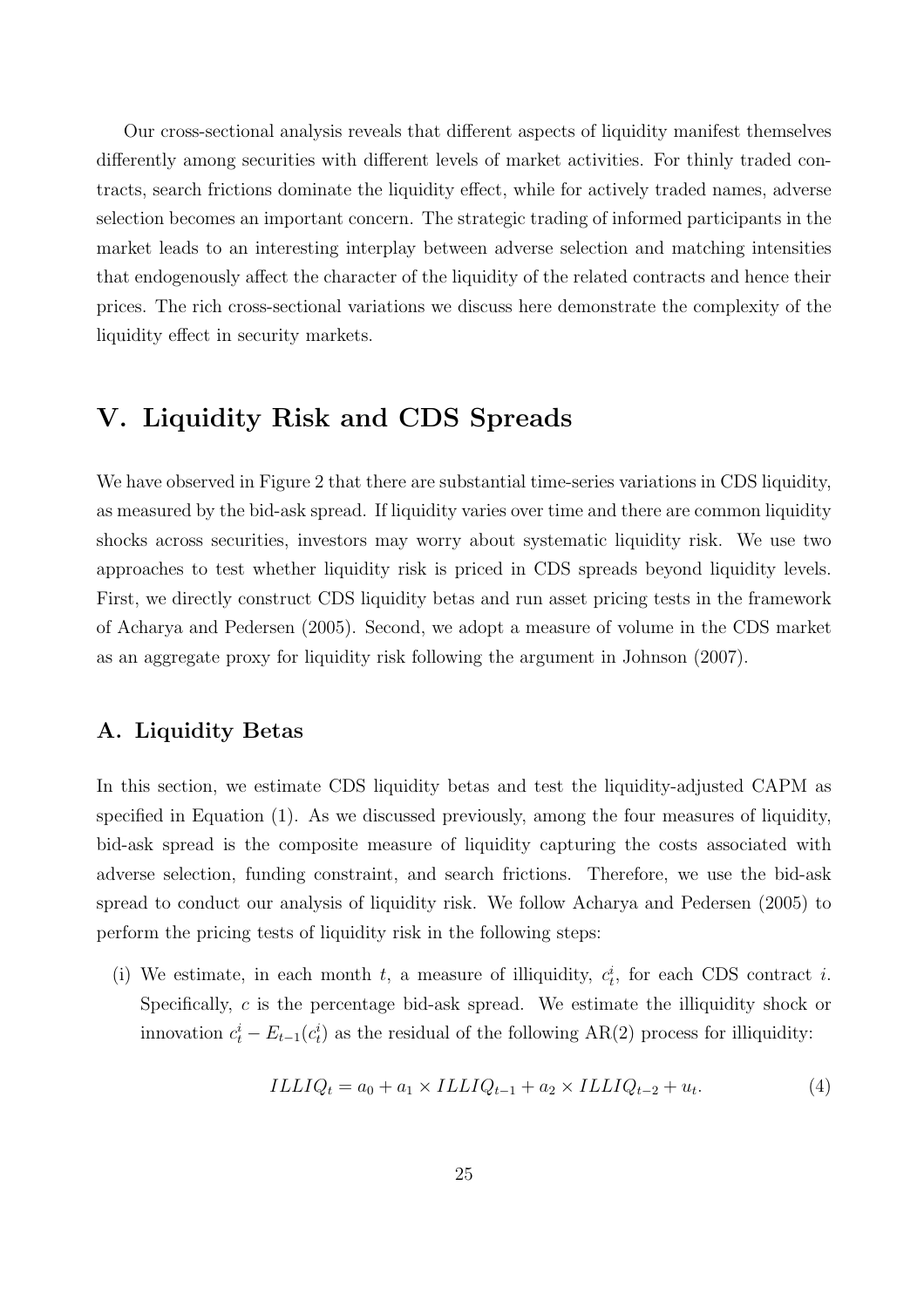That is,  $ILLIQ_t = c_t^i$ , and  $c_t^i - E_{t-1}(c_t^i) = u_t$ . The AR(2) process is used to filter out the persistence in illiquidity. We estimate the innovation in CDS spreads,  $r_t^i - E_{t-1}(r_t^i)$ , in the same way.

- (ii) We form a "market portfolio" as an equal-weighted aggregate of the CDS contracts in our data set in each month. The innovations to the market-wide illiquidity  $c_t^M - E_{t-1}(c_t^M)$ and innovations to market CDS spreads  $r_t^M - E_{t-1}(r_t^M)$  are estimated in the same way as for the innovations of individual contracts above.
- (iii) Using these individual and market innovations in both CDS illiquidity measures and CDS spreads, we estimate the liquidity betas for each CDS reference entity  $i$  as the following:

$$
\beta^{1i} = \frac{\text{cov}(r_t^i, r_t^M - E_{t-1}(r_t^M))}{\text{var}(r_t^M - E_{t-1}(r_t^M) - [c_t^M - E_{t-1}(c_t^M)])},\tag{5}
$$

$$
\beta^{2i} = \frac{\text{cov}(c_t^i - E_{t-1}(c_t^i), c_t^M - E_{t-1}(c_t^M))}{\text{var}(r_t^M - E_{t-1}(r_t^M) - [c_t^M - E_{t-1}(c_t^M)])},\tag{6}
$$

$$
\beta^{3i} = \frac{\text{cov}(r_t^i, c_t^M - E_{t-1}(c_t^M))}{\text{var}(r_t^M - E_{t-1}(r_t^M) - [c_t^M - E_{t-1}(c_t^M)])},\tag{7}
$$

$$
\beta^{4i} = \frac{\text{cov}(c_t^i - E_{t-1}(c_t^i), r_t^M - E_{t-1}(r_t^M))}{\text{var}(r_t^M - E_{t-1}(r_t^M) - [c_t^M - E_{t-1}(c_t^M)])}.
$$
\n(8)

This estimation is conducted over the entire sample, resulting in one set of liquidity betas per CDS name. We do not consider time-varying liquidity-betas to mitigate estimation risk due to the short span of the sample time-series.

(iv) Finally, we consider the empirical fit of the (unconditional) liquidity-adjusted CAPM by running cross-sectional regressions. Namely, we regress the monthly average of CDS spreads for each reference entity on their respective betas as measured above and on the corresponding liquidity measure, while maintaining the other control variables for credit risk, recovery and information uncertainty. We also estimate the regression coefficient of  $\beta^{net} = \beta^1 + \beta^2 - \beta^3 - \beta^4$ , similar to Acharya and Pedersen (2005). To check the robustness of our results, we carry out an analysis with a number of different specifications.

The results of our analysis are presented in Table VI with the bid-ask spread (BAS) as the (il)liquidity measure. In the first regression model presented in the first column of the table, we include both the liquidity measure and the composite liquidity beta,  $\beta^{net}$ . The result shows that both the liquidity measure and the liquidity risk (in the form of  $\beta^{net}$ ) are positively priced in CDS spreads. One standard deviation change in the composite beta is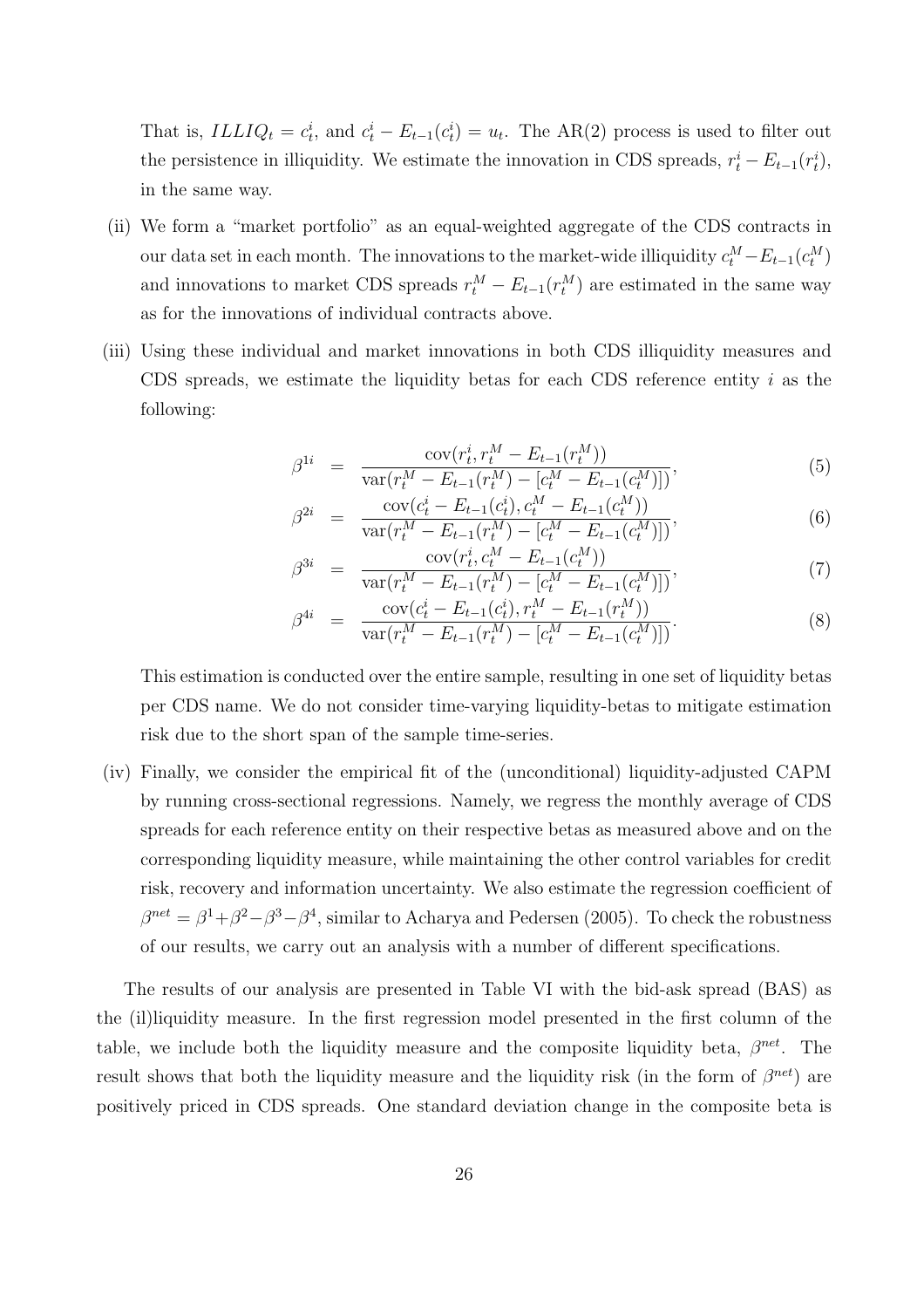associated with 10.9 basis points change in CDS spreads. In comparison, the same regression yields a premium of 3.7 basis points for the liquidity level. The second model is designed to investigate the effect of  $\beta^1$ , which should represent the systematic default risk on CDS spreads. The result shows no impact of  $\beta^1$  on CDS spreads. This is not surprising because we have already included a number of variables controlling for default risk in our regression, and there may not be much residual systematic default risk not captured by these variables. Specification (3) is consistent with specification (2) in showing that the net beta effect mostly comes from the aggregate of the three liquidity betas.

In the last model, we examine the separate effects of various betas. We observe a positive and significant coefficient on  $\beta^2$ , which measures the sensitivity of individual liquidity shocks to market-wide liquidity shocks, consistent with the prediction in equation (1). The coefficient on  $\beta^3$ , which measures the sensitivity of shocks to individual CDS spreads to market-wide liquidity shocks, is negative and marginally significant. This is also consistent with the prediction of the Acharya-Pedersen model. The coefficient on  $\beta^4$ , however, is insignificant. As  $\beta^4$  measures the sensitivity of individual liquidity shocks to market-wide CDS spread shocks, it implies that the impact of shocks to aggregate CDS spreads on the liquidity of individual names appears to be minimal.

Generally speaking, our results confirm the qualitative impact of liquidity betas, especially  $\beta^2$  and  $\beta^3$ , on CDS spreads as predicted in the Acharya-Pedersen specification of a liquiditybased CAPM. We do not attempt a quantitative assessment here because of the issue of the benchmark portfolio and the error-in-variable problem in the estimation of betas and their use in the second stage of cross-sectional regressions. This is the problem that has plagued tests of traditional CAPM models, and our estimation framework cannot escape from that issue, either. Given the relatively short time-series of our dataset, these measurement problems are not likely to be resolved.

#### B. Liquidity Risk Proxied by Volume

Given the practical problems involving the measurement of liquidity betas, an alternative scheme of assessing the effect of liquidity risk would be a welcome addition. In an interesting recent paper, Johnson (2007) argues that the volume of trade is driven by the degree of rearrangement, or flux, of the trading population. While higher trading volume does not necessarily signal better liquidity (i.e., the 87' market crash), it is indicative of a higher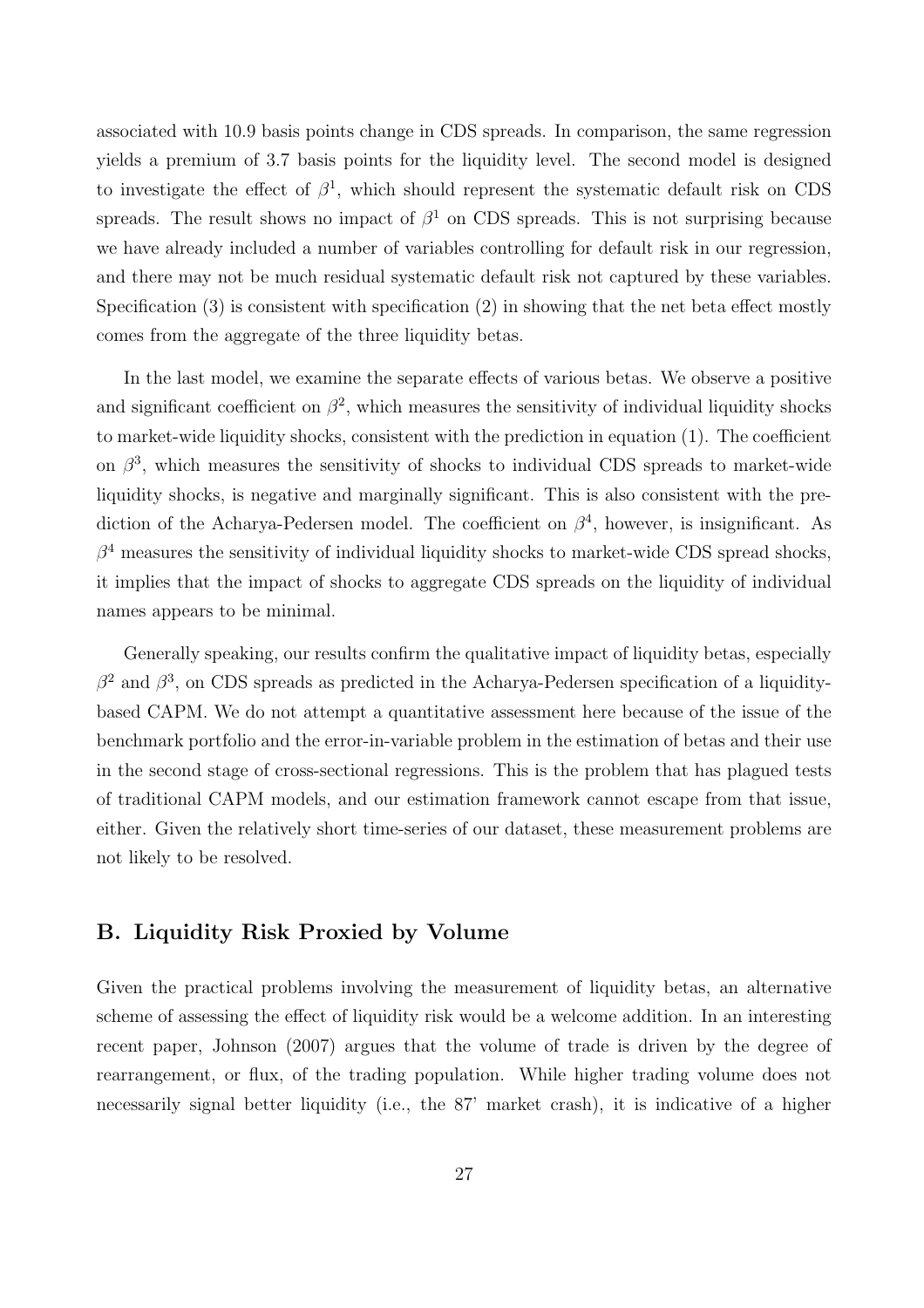population flux that leads to liquidity changes. Therefore, volume is associated with the second moment of liquidity changes, i.e., the liquidity risk. Therefore, volume may serve as a proxy for liquidity risk. Since volume can be directly observed, the lack of an estimation problem with this proxy is an added advantage.

Our volume measure in the CDS market is the aggregate notional amount of all quoted and traded contracts over the month. (Notional CDS contract size usually ranges from \$1 million to \$20 million.) We investigate the explanatory power of CDS volume for CDS spreads after controlling for liquidity characteristics and other credit factors in the following regression:

### $CDSSpread_{it} = a + \lambda Volume + b \times CDSLiquidity_{it} + c \times CreditRisk_{it} + Controls + \epsilon_{it}.$  (9)

Table VII presents the results of our estimation with different methods of controlling for liquidity characteristics. In the first model, we include only the volume measure, in addition to the control variables, to assess if this measure can capture some variations in CDS spreads. Indeed, we find a significantly positive association between CDS spreads and volume, consistent with the notion that liquidity risk earns a positive risk premium. Model 2 adds three liquidity measures, V2V, NOC and T2Q, into the regression as they capture different aspects of liquidity. The result shows that these variables and the volume measure retain their own statistical significance, signaling the importance of various aspects of liquidity measures and liquidity risk in accounting for the overall liquidity effect on CDS spreads. Because the bid-ask spread typically embodies various aspects of liquidity, we specify Model 3 by including only BAS as the liquidity measure to size up its effect in the presence of volume. The result again shows that both volume and bid-ask spreads retain their own importance in the regression.

Finally, we include all liquidity measures and the volume measure in Model 4 and demonstrate that all these variables play a significant role in accounting for the liquidity effect on CDS spreads. It is worth pointing out that after controlling for volume and the other three measures of liquidity, bid-ask spread becomes negatively associated with CDS spread. Note that by including NOC, we have to filter out many contracts with almost no trading; therefore, the sample may be dominated by actively traded names. The negative sign on BAS in Model 4 may reflect the same force that was discussed for the results in the last column of Table V in the previous section.

In summary, the results in this section demonstrate that liquidity risk is positively priced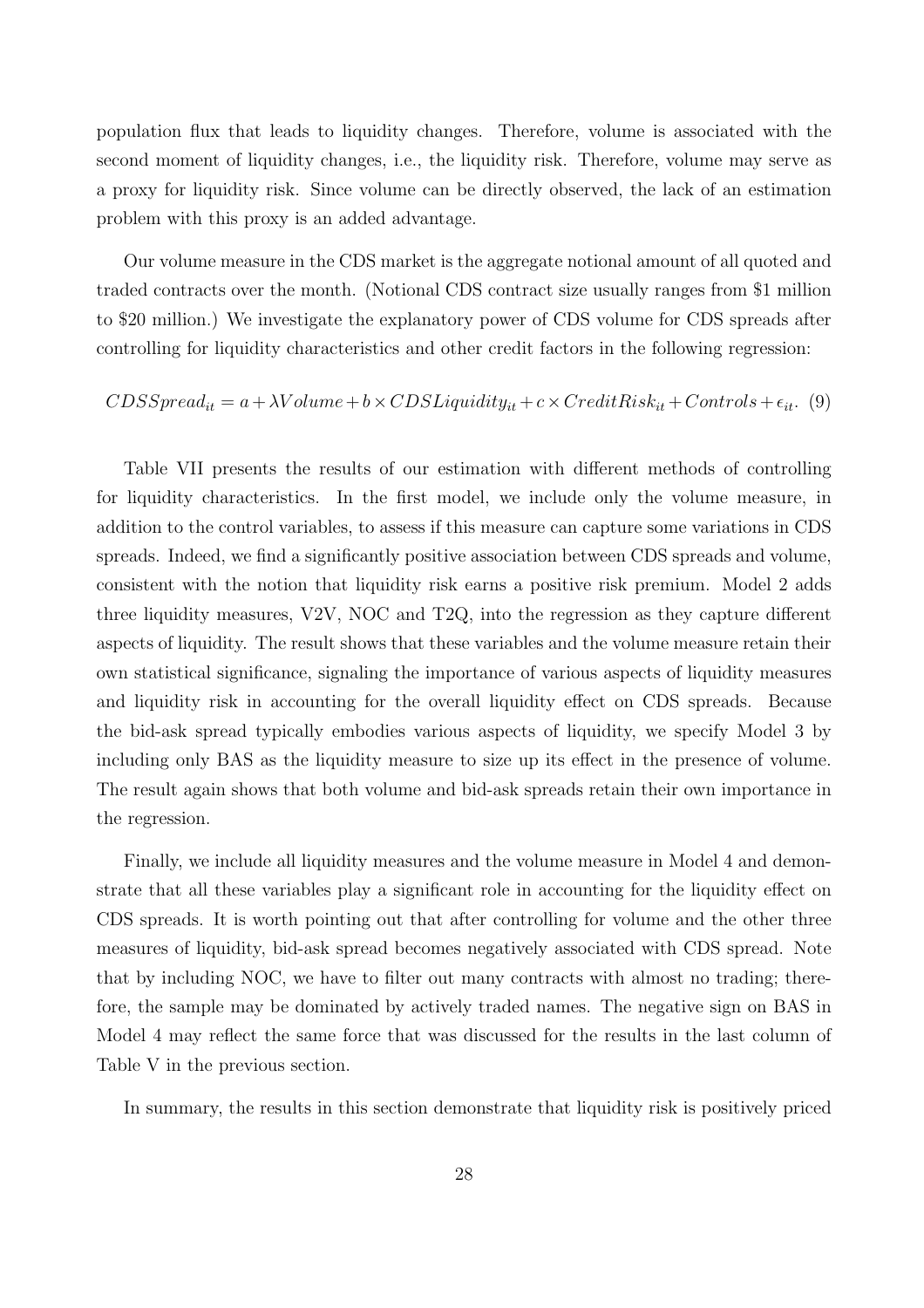in the CDS beyond the effect of liquidity characteristics. In fact, our findings suggest that the effects of liquidity characteristics and liquidity risk are complements, rather than substitutes.

# VI. Concluding Remarks

In this paper, we present an empirical study of the pricing effect of liquidity and liquidity risk in the credit default swaps market. Using a rich data set of credit default swaps (CDS) transactions, we construct liquidity proxies to capture various facets of CDS liquidity and examine the impact of different aspects of liquidity in this search market with adverse selection and inventory constraints. We find that both liquidity level and liquidity risk are significant factors in determining CDS spreads. We estimate the average liquidity premium using different liquidity proxies to be 13.2 basis points in CDS spreads, on par with the Treasury bond liquidity premium and the nondefault component of corporate bond yield spreads. Liquidity risk is positively priced beyond liquidity levels, with an estimated liquidity risk premium of around 10.9 basis points. On average, liquidity and liquidity risk together could account for about 20% of CDS spreads. Moreover, we document cross-sectional variations in the liquidity effect as the consequence of the search-based over-the-counter market structure and the interplay between search friction and adverse selection in CDS trading.

Our findings highlight the need for a CDS pricing model that explicitly takes liquidity effects into account. In an over-the-counter market of derivatives contracts that are in zero net supply, the supply curve for CDS contracts may be a function of order flows. The demandsupply dynamics are affected by search frictions, the market maker's pricing power, hedging costs and the risk of adverse selection that endogenously determine the liquidity of the securities and, in turn, their prices. While some recent studies have provided insights into this new aspect of asset pricing dynamics, $17$  more theoretical and empirical research on this subject is certainly warranted.

<sup>17</sup>See, e.g., Bollen and Whaley (2004), Cetin, Jarrow, Protter, and Warachka (2006), Chacko, Jurek, and Stafford (2007), and Garleanu, Pedersen, and Poteshman (2007).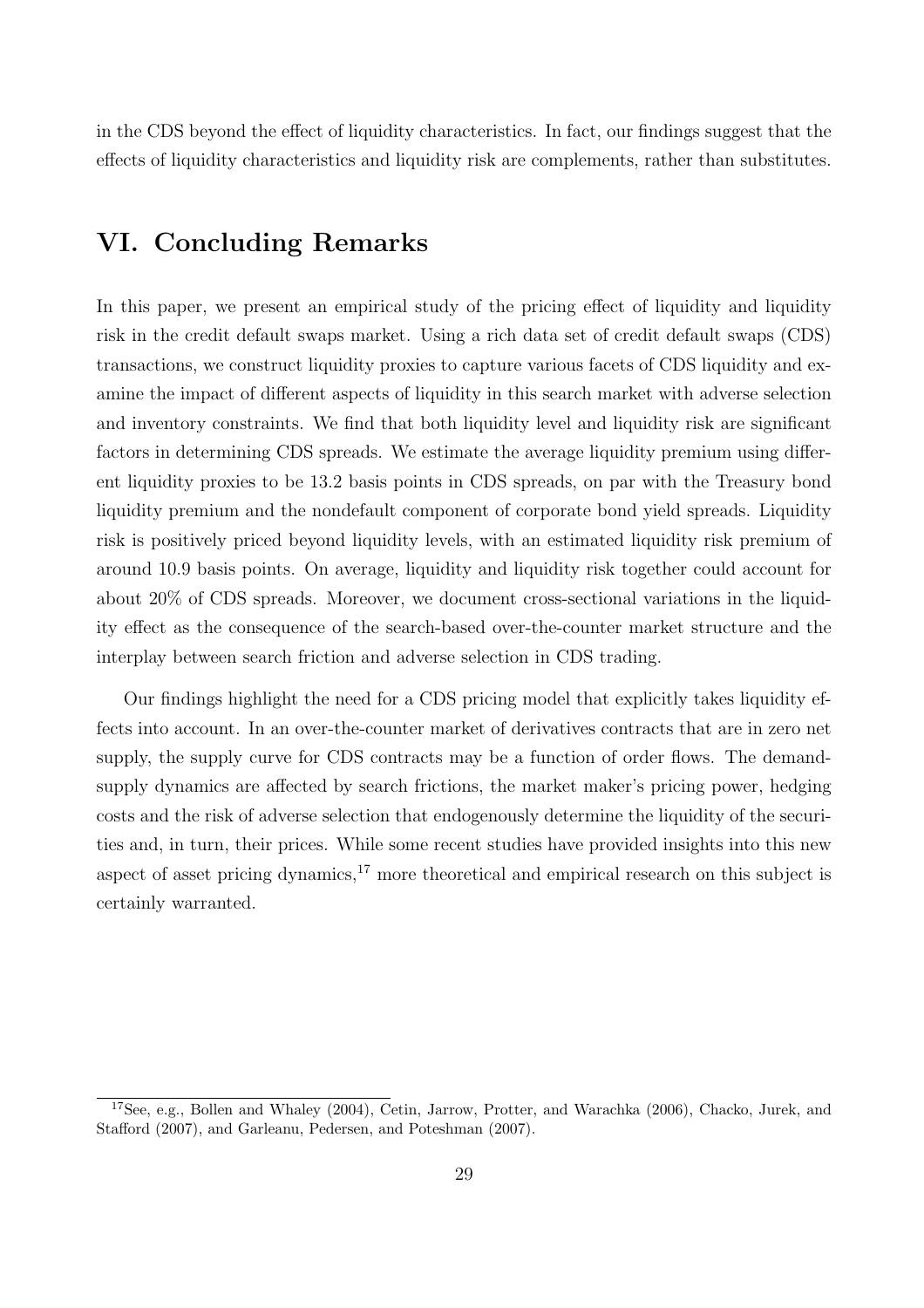# References

- Acharya, Viral V., and Timothy C. Johnson, 2007, Insider trading in credit derivatives, Journal of Financial Economics 84, 110–141.
- Acharya, Viral V., and Lass Heje Pedersen, 2005, Asset pricing with liquidity risk, Journal of Financial Economics, 77, 375–410.
- Admati, Anat, and Paul Pfeiderer, 1988, A theory of intraday patterns: Volume and price variability, Review of Financial Studies 1, 3–40.
- Amihud, Yakov, and Haim Mendelson, 1986, Asset pricing and the bid-ask spread, Journal of Financial Economics 17, 223–249.
- Amihud, Yakov, Haim Mendelson, and Lasse Heje Pedersen, 2005, Liquidity and asset pricing, Foundation and Trends in Finance 1, 269–364.
- Berndt, Antje, Rohan Douglas, Darrell Duffie, Mark Ferguson, and David Schranz, 2005, Measuring default risk premia from default swap rates and EDFs, Working paper, Cornell University.
- Black, Fischer, 1971, Toward A fully Automated Stock Exchange, Financial Analysts Journal 27, Part I: (July-August), 29-44, Part II: (November-December), 25–28, 86–87.
- Blanco, Roberto, Simon Brennan, and Ian W. Marsh, 2005, An empirical analysis of the dynamic relationship between investment grade bonds and credit default swaps, Journal of Finance 60, 2255–2281.
- Bollen, Nicolas P., and Robert E. Whaley, 2004, Does net buying pressure affect the shape of implied volatility functions? Journal of Finance 59, 711–754.
- Brenner, Menachem, Rafi Eldor, and Shmuel Hauser, 2001, The price of option illiquidity, Journal of Finance 56, 789–805.
- Brunnermeier, Markus K., and Lasse Heje Pedersen, 2007, Market liquidity and funding liquidity, Review of Financial Studies forthcoming.
- Campbell, John Y., Jens Hilscher, and Jan Szilagyi, 2007, In search of default risk, Journal of Finance forthcoming.
- Campbell, John Y., and Glen B. Taksler, 2003, Equity volatility and corporate bond yields, Journal of Finance 58, 2321-2349.
- Cao, H. Henry, Martin D. Evans, and Richard K. Lyons, 2006, Inventory information, Journal Business 79, 325–364.
- Cetin, Umut, Robert A. Jarrow, Philip Protter, and Mitch Warachka, 2006, Pricing Options in an Extended Black-Scholes Economy with Illiquidity: Theory and Empirical Evidence, Review of Financial Studies 19, 493–529.
- Chacko, George C., Jakub W. Jurek, and Erick Stafford, 2007, The price of immediacy, Journal of Finance forthcoming.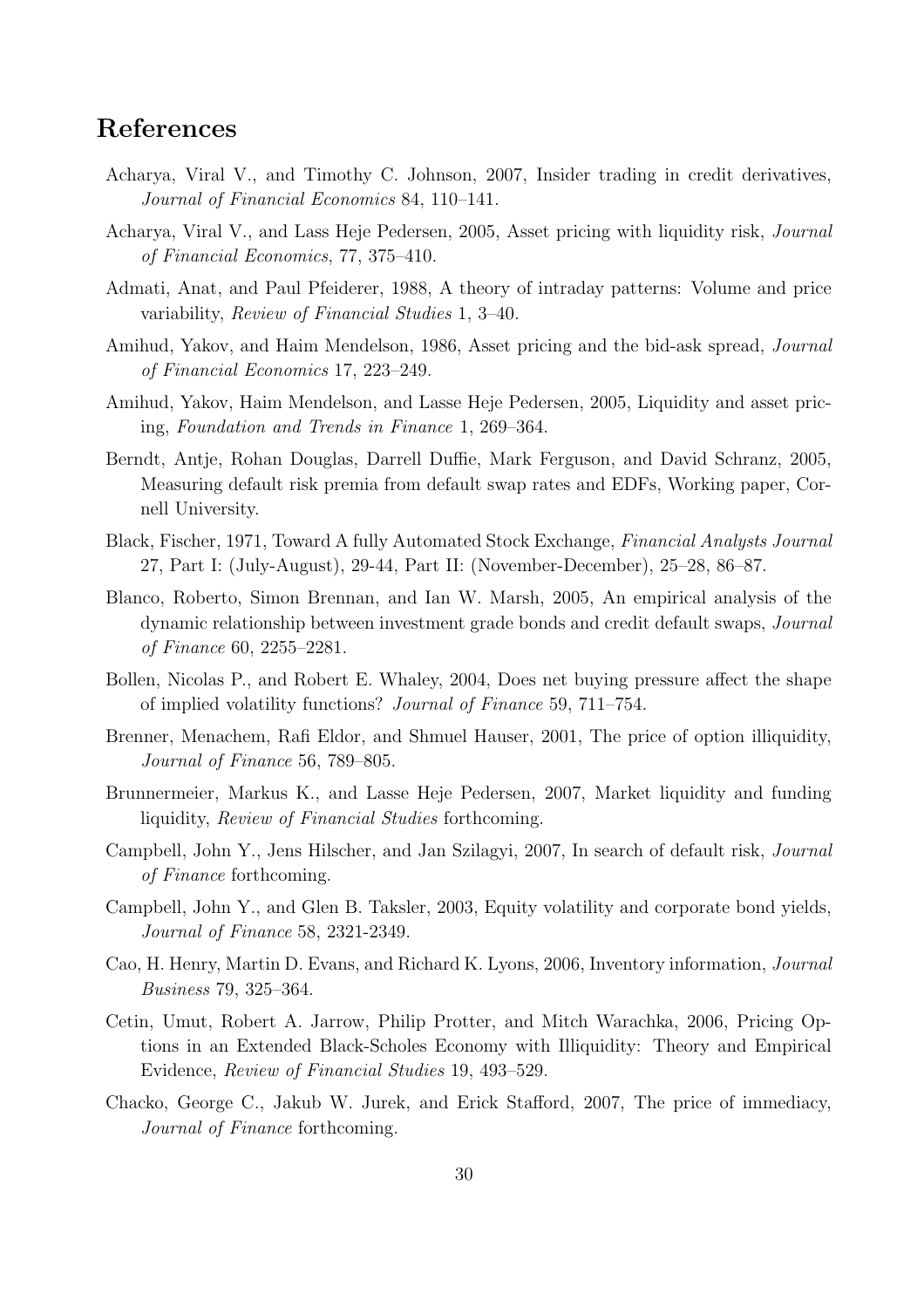- Chen, Long, David A. Lesmond, and Jason Wei, 2007, Corporate yield spreads and bond liquidity, Journal of Finance 62, 119–149.
- Chordia, Tarun, Richard Roll, and Avanidhar Subrahmanyam, 2002, Order imbalance, liquidity, and market returns, Journal of Financial Economics 65, 111–130.
- Collin-Dufresne, Pierre, Robert S. Goldstein, and J. Spencer Martin, 2001, The determinants of credit spread changes, Journal of Finance 56, 2177-2207.
- Cremers, Martijn, Joost Driessen, and Pascal Maenhout, 2006, Explaining the Level of Credit Spreads: Option-Implied Jump Risk Premia in a Firm Value Model, Review of Financial Studies forthcoming.
- Deuskar, Prachi, Anurag Gupta, and Marti G. Subrahmanyam, 2006, Liquidity effects in interest rate options markets: Premiums or discount? Working paper, NYU Stern.
- Driessen, Joost, 2005, Is default event risk priced in corporate bonds? Review of Financial Studies 18, 165–195.
- Duffie, Darrell, 1999, Credit swap valuation, Financial Analysts Journal, January/February, 73–87.
- Duffie, Darrell, Nicolae Garleanu, and Lasse Heje Pedersen, 2005, Over-the-counter markets, Econometrica 73, 1815–1847.
- Duffie, Darrell, Nicolae Garleanu, and Lasse Heje Pedersen, 2006, Valuation in over-thecounter markets, Review of Financial Studies forthcoming.
- Duffie, Darrell, and David Lando, 2001, Term structures of credit spreads with incomplete accounting information, Econometrica 69, 633-664.
- Easley, David, Nicholas M. Kiefer, Maureen O'Hara, and Joseph B. Paperman, 1997, Liquidity, information, and infrequently traded stocks, Journal of Finance 51, 1405–1436.
- Elton, Edwin J., Martin J. Gruber, Deepak Agrawal, and Christopher Mann, 2001, Explaining the rate spread on corporate bonds, Journal of Finance 56, 247-277.
- Eom, Young Ho, Jean Helwege, and Jing-zhi Huang, 2004, Structural models of corporate bond pricing: An empirical analysis, Review of Financial Studies 17, 499-544.
- Ericsson, Jan, Kris Jacobs, and Rodolfo Oviedo, 2007, The determinants of credit default swap premia, Journal of Financial and Quantitative Analysis forthcoming.
- Ericsson, Jan, and Olivier Renault, 2006, Liquidity and credit risk, Journal of Finance 61, 2219–2250.
- Fama, Eugene F., and Kenneth R. French,, 2002, Testing Tradeoff and Pecking Order Predictions about Dividends and Debt, Review of Financial Studies 15, 1–33.
- Garleanu, Nicolae, Lasse Heje Pedersen, and Allen M. Poteshman, 2007, Demand-based option pricing, Working paper, Wharton, NYU Stern, and UIUC.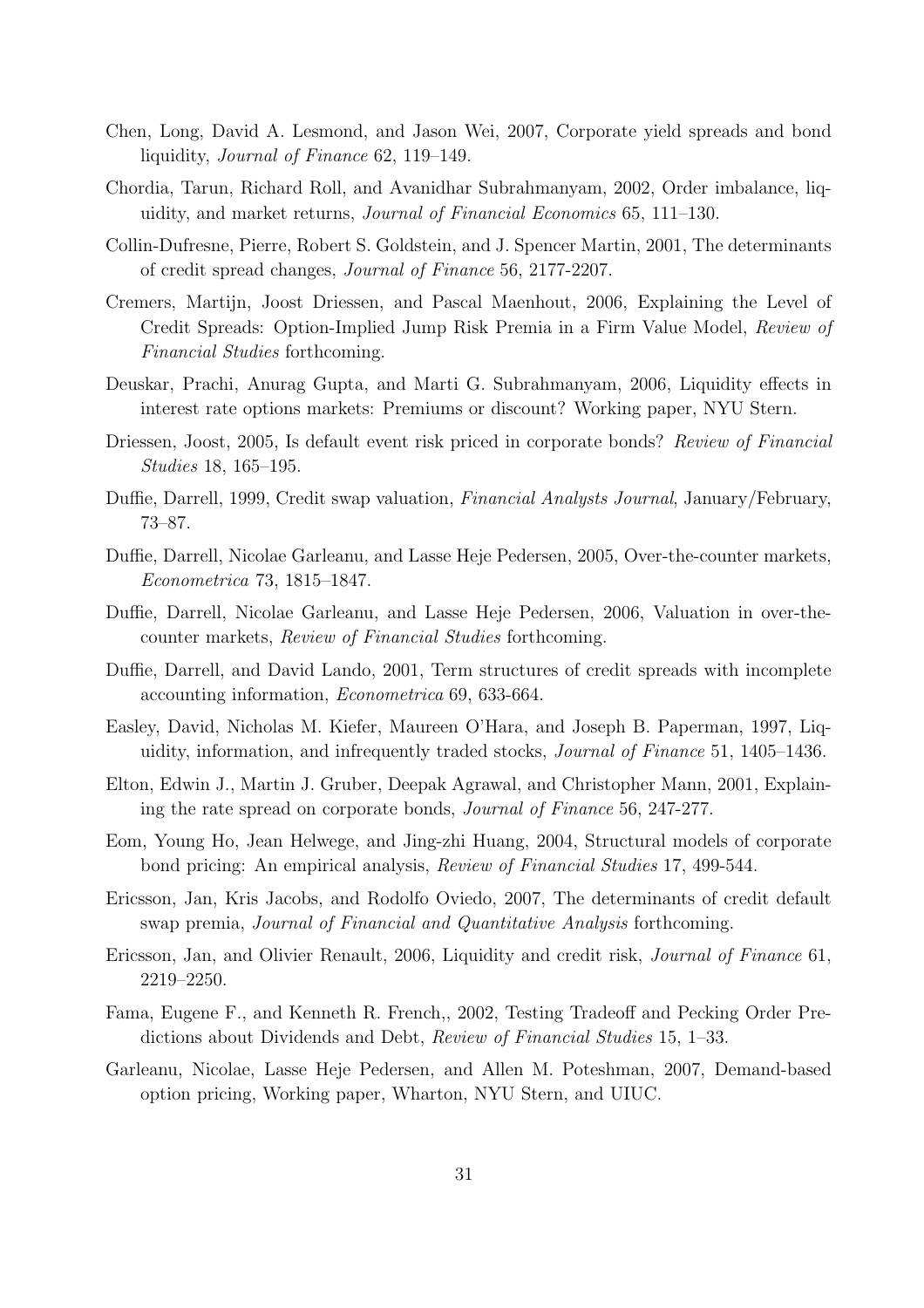- Han, Song, and Hao Zhou, 2007, Effects of Bond Liquidity on the Nondefault Component of Corporate Bond Spreads: Evidence from Intraday Transactions Data, Working paper, Federal Reserve Board.
- Hendershott, Terrence, and Mark Seasholes, 2007, Market Maker Inventories and Stock Prices, American Economic Review (P&P) 97, 210–214.
- Houweling, Patrick, and Ton Vorst, 2005, Pricing default swaps: Empirical evidence, Journal of International Money and Finance, 24, 1200–1225.
- Hull, John, Mirela Predescu, and Alan White, 2004, The relationship between credit default swap spreads, bond yields, and credit rating announcements, Journal of Banking and Finance 28, 2789–2811.
- Hull, John, and Alan White, 2000, Valuing credit default swaps I: No counterparty default risk, Journal of Derivatives 8(1), 29–40.
- International Monetary Fund, 2005, The influence of credit derivative and structured credit markets on financial stability, The Global Financial Stability Report.
- Jarrow, Robert A., 1978, The relationship between yield, risk, and return of corporate bonds, Journal of Finance 33, 1235-1240.
- Johnson, Timothy C., 2007, Volume, liquidity, and liquidity risk, *Journal of Financial Eco*nomics forthcoming.
- Kisgen, Darren J., 2006, Credit ratings and capital structure, *Journal of Finance* 61, 1035– 1072.
- Lee, Charles M. C., and Mark J. Ready, 1991, Inferring Trade Direction from Intraday Data, Journal of Finance 46, 733–746.
- Leland, Hayne E., 2004, Predictions of default probabilities in structural models of debt, Journal of Investment Management 2(2), 5–20.
- Lippman, Steven A., and John J. McCall, 1986, An operational measure of liquidity, American Economic Review 76, 43–55.
- Longstaff, Francis, 2004, The flight to liquidity premium in U.S. Treasury bond prices, Journal Business 77, 511–526.
- Longstaff, Francis A., Sanjay Mithal, and Eric Neis, 2005, Corporate yield spreads: Default risk or liquidity? New evidence from credit-default swap market, Journal of Finance 60, 2213–2253.
- Merton, Robert C., 1974, On the pricing of corporate debt: The risk structure of interest rates, Journal of Finance 29, 449-470.
- Minton, Bernadette A., Rene Stulz, and Rohan Williamson, 2005, How much do banks use credit derivatives to reduce risk? NBER working paper no. 11579.
- Molina, Carlos A., 2005, Are firms underleveraged? An examination of the effect of leverage on default probabilities, Journal of Finance 60, 1427–1459.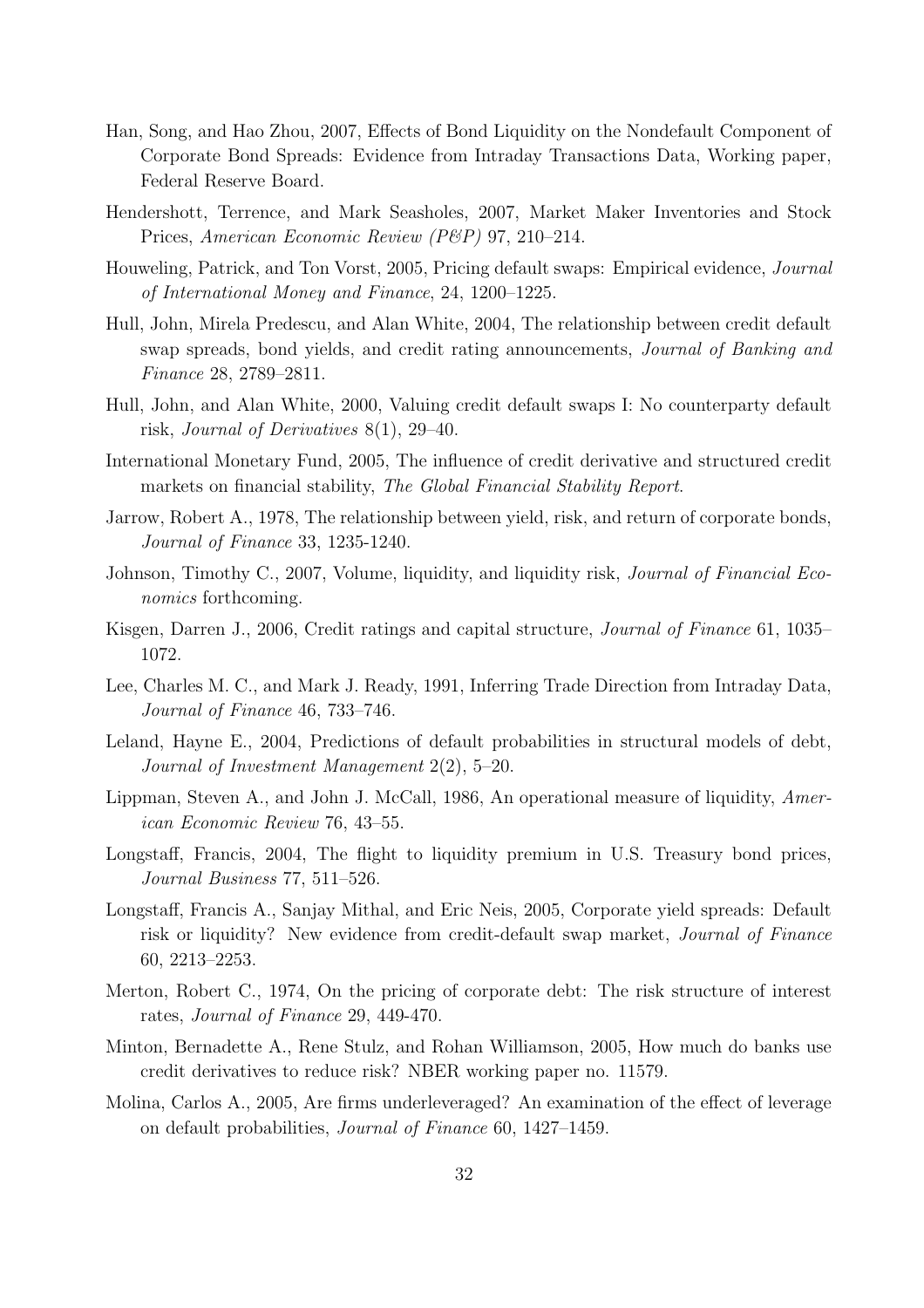- Nashikkar, Amrut, and Marti Subrahmanyam, 2006, Latent liquidity and corporate bond yield spreads, Working paper, NYU Stern.
- Norden, Lars, and Martin Weber, 2004, Informational efficiency of credit default swap and stock markets: The impact of credit rating announcements, Journal of Banking and Finance 28, 2813–2843.
- Pan, Jun, and Kenneth J. Singleton, 2005, Default and recovery implicit in the term structure of sovereign CDS spreads, Journal of Finance forthcoming.
- Parlour, Christine A., and Guillaume Plantin, 2007, Loan sales and relationship banking, Journal of Finance forthcoming.
- Pástor, Ľuboš, and Robert F. Stambaugh, 2003, Liquidity risk and expected stock returns, Journal of Political Economy 111, 642–685.
- Petersen, Mitchell A., 2007, Estimating standard errors in finance panel data sets: Comparing approaches, Review of Financial Studies forthcoming.
- Roll, Richard, 1977, A critique of the asset pricing theory's tests Part I: On past and potential testability of the theory, Journal of Financial Economics 4, 129–176.
- Saita, Leandro, 2006, The puzzling price of corporate default risk, Working paper, Stanford Graduate School of Business.
- Shanken, Jay, 1992, On the Estimation of Beta-Pricing Models, Review of Financial Studies 5, 1–33.
- Tang, Dragon Yongjun, and Hong Yan, 2006, Macroeconomic conditions, firm characteristics, and credit spreads, Journal of Financial Services Research 29, 177-210.
- Yu, Fan, 2005, Accounting transparency and the term structure of credit spreads, Journal of Financial Economics 75, 53–84.
- Zhu, Haibin, 2006, An Empirical Comparison of Credit Spreads between the Bond Market and the Credit Default Swap Market, Journal of Financial Services Research 29, 211– 235.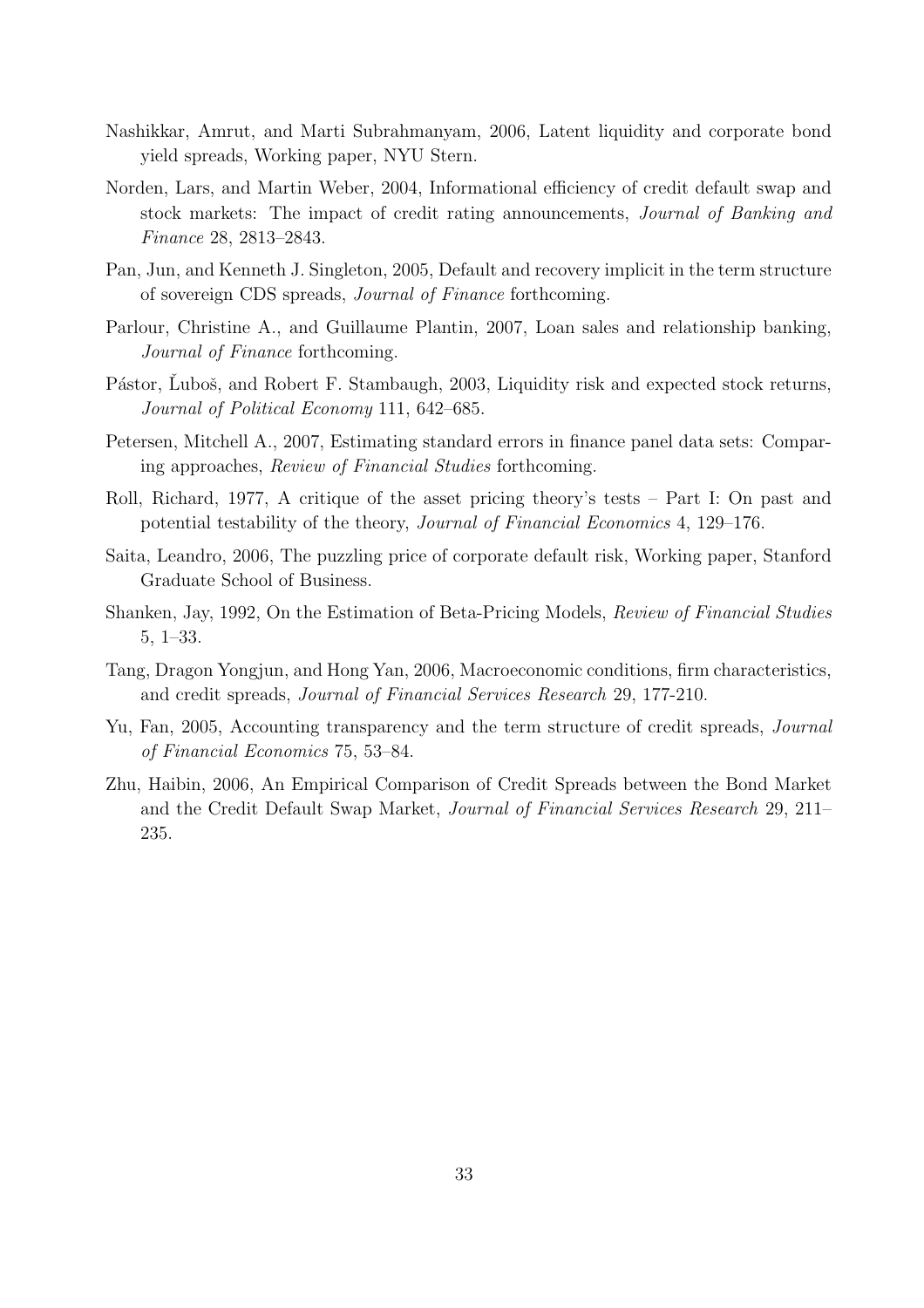#### Table I CDS Data Summary Statistics

This table reports pooled time-series and cross-sectional year-by-year summary statistics of monthly average CDS spreads in basis points from June 1997 to March 2006. Data is from a major CDS broker CreditTrade. This sample selects only non-sovereign US bond issuers denominated in US dollars with reference issue ranked senior unsecured and maturity around five years. Intradaily quotes and trades are aggregated to obtain monthly average CDS spreads.

|              |             |                | Rating Groups  |        |            |                |                |                        |  |
|--------------|-------------|----------------|----------------|--------|------------|----------------|----------------|------------------------|--|
|              |             | AAA            | AA             | A      | <b>BBB</b> | <b>BB</b>      | B              | $\overline{\text{NR}}$ |  |
| 1997         | $\mathbf N$ | $\overline{2}$ | $\overline{5}$ | 19     | 12         | $\overline{3}$ | $\overline{1}$ | $\overline{7}$         |  |
| (from June)  | Mean        | 32.50          | 23.00          | 41.05  | 38.04      | 66.67          | 120.00         | 38.24                  |  |
|              | Std         | 3.54           | 20.53          | 42.74  | 12.04      | 40.41          |                | 34.21                  |  |
| 1998         | $\mathbf N$ | $\overline{4}$ | 32             | 101    | 49         | 9              | 8              | 25                     |  |
|              | Mean        | 50.42          | 41.92          | 33.02  | 51.88      | 68.50          | 28.73          | 40.21                  |  |
|              | Std         | 20.43          | 35.00          | 19.20  | $37.56\,$  | 46.70          | 7.26           | 22.01                  |  |
| 1999         | N           | 8              | 64             | 221    | 133        | 13             | 12             | 37                     |  |
|              | Mean        | 38.86          | 31.69          | 35.85  | 66.56      | 55.06          | 34.31          | 53.32                  |  |
|              | Std         | 25.16          | 16.27          | 20.89  | 40.30      | 36.11          | 16.48          | 46.38                  |  |
| 2000         | $\mathbf N$ | 12             | 75             | 298    | 343        | 62             | 25             | 60                     |  |
|              | Mean        | 49.72          | 41.28          | 57.99  | 125.18     | 205.26         | 196.84         | 132.47                 |  |
|              | Std         | 30.38          | 27.73          | 48.35  | 109.29     | 130.55         | 188.34         | 112.15                 |  |
| 2001         | $\mathbf N$ | 17             | 122            | 490    | 551        | 104            | 60             | 112                    |  |
|              | Mean        | 49.89          | 50.99          | 84.21  | 163.36     | 331.83         | 372.16         | 216.06                 |  |
|              | Std         | 29.28          | 27.72          | 57.67  | 100.48     | 170.50         | 274.64         | 165.25                 |  |
| 2002         | $\mathbf N$ | 34             | 170            | 765    | 1041       | 204            | 64             | 58                     |  |
|              | Mean        | 56.15          | 60.20          | 107.09 | 209.67     | 422.03         | 401.15         | 216.55                 |  |
|              | Std         | 42.90          | 49.23          | 87.44  | 179.41     | 231.25         | 268.91         | 180.62                 |  |
| 2003         | $\mathbf N$ | 53             | 104            | 706    | 1214       | 238            | 99             | 36                     |  |
|              | Mean        | 28.00          | $31.65\,$      | 59.35  | 122.13     | 344.17         | 508.78         | 127.52                 |  |
|              | Std         | 24.36          | 23.84          | 56.26  | 102.61     | 197.48         | 279.47         | 122.97                 |  |
| 2004         | N           | 47             | 72             | 518    | 899        | 248            | 79             | 176                    |  |
|              | Mean        | 15.42          | 23.56          | 41.66  | 72.05      | 195.01         | 289.90         | 116.04                 |  |
|              | Std         | $9.35\,$       | 9.53           | 38.15  | 44.34      | 118.59         | 171.30         | 114.53                 |  |
| 2005         | N           | 31             | 88             | 541    | 1054       | 360            | 111            | 315                    |  |
|              | Mean        | 10.60          | 18.90          | 32.55  | 57.70      | 151.30         | 301.94         | 136.91                 |  |
|              | Std         | 4.75           | 8.21           | 27.47  | 41.16      | 95.47          | 134.19         | 155.46                 |  |
| 2006         | $\mathbf N$ | 13             | $26\,$         | 114    | 207        | 71             | 22             | 86                     |  |
| (till March) | Mean        | 7.57           | 16.38          | 32.73  | 61.08      | 143.61         | 353.84         | 98.49                  |  |
|              | Std         | $3.15\,$       | 6.96           | 28.37  | $54.25\,$  | 131.57         | 182.52         | 118.64                 |  |
| All          | N           | 221            | 758            | 3773   | 5503       | 1312           | 481            | 912                    |  |
|              | Mean        | 29.72          | 39.73          | 62.90  | 118.04     | 251.38         | 349.81         | 136.58                 |  |
|              | Std         | 29.49          | 33.67          | 62.30  | 118.52     | 189.43         | 243.16         | 145.09                 |  |
|              | Min         | 3.88           | 4.68           | 2.00   | 7.88       | 15.00          | 24.00          | 7.36                   |  |
|              | Max         | 250.00         | 382.22         | 558.60 | 1500.00    | 1400.00        | 1350.00        | 917.86                 |  |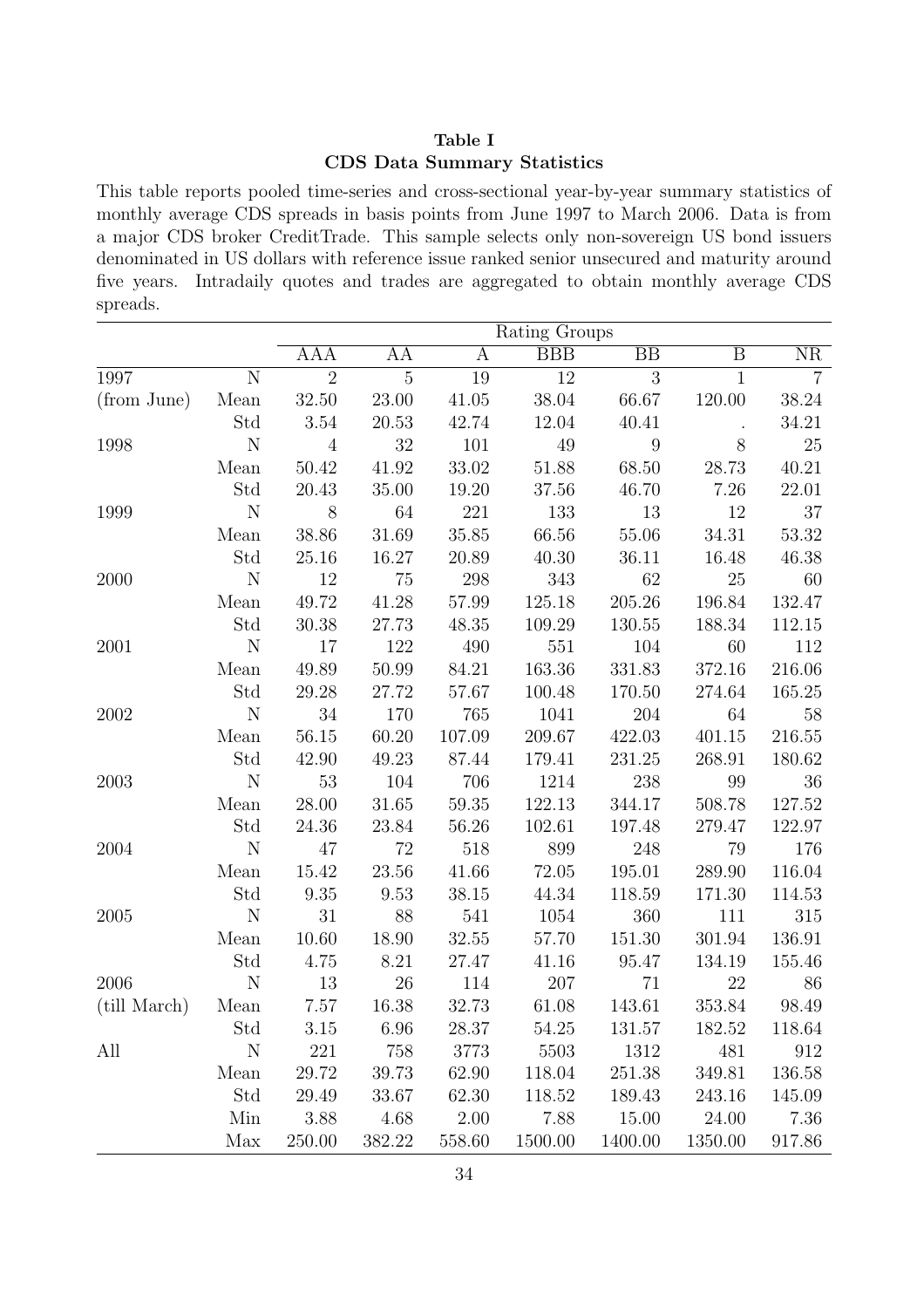#### Table II Sample Firm Characteristics

This table shows the summary statistics of our sample firm characteristics which will be used as control variables in our regressions. OIV is monthly average at-the-money option implied volatility. Jump is option implied jump risk (at-the-money OIV - 10% in-the-money OIV). Credit rating is numerical ratings, with 35 given to AAA and 10 given to D. Leverage is the ratio of book debt over the sum of book debt and market equity. B/M is book to market ratio. ME is market equity capitalization. Forecast Disp is analysts forecast dispersion (standard deviation over mean) over annual earnings. NBonds is total number of senior unsecured bonds issued by the firm.

| Panel A: Summary Statistics |       |       |           |          |        |  |  |  |  |
|-----------------------------|-------|-------|-----------|----------|--------|--|--|--|--|
|                             | Obs   | Mean  | Std. Dev. | Min      | Max    |  |  |  |  |
| <b>OIV</b>                  | 10466 | 0.37  | 0.15      | 0.03     | 1.43   |  |  |  |  |
| Jump $(\times 100)$         | 10466 | 0.22  | 0.87      | $-12.97$ | 14.01  |  |  |  |  |
| Credit Rating               | 12075 | 26.88 | 2.86      | 10.00    | 35.00  |  |  |  |  |
| Leverage                    | 11047 | 0.31  | 0.23      | 0.00     | 0.99   |  |  |  |  |
| B/M                         | 11357 | 0.49  | 0.36      | 0.00     | 7.58   |  |  |  |  |
| Ln(ME)                      | 11735 | 9.39  | 1.26      | 3.96     | 12.86  |  |  |  |  |
| Forecast Disp.              | 10854 | 0.09  | 0.46      | 0.00     | 11.00  |  |  |  |  |
| <b>NB</b> onds              | 9544  | 9.34  | 10.81     | 1.00     | 108.00 |  |  |  |  |

| Panel B: Correlation Matrix |            |          |          |          |          |          |          |  |  |
|-----------------------------|------------|----------|----------|----------|----------|----------|----------|--|--|
|                             | <b>OIV</b> | Jump     | Rating   | Leverage | B/M      | Ln(ME)   | Disp.    |  |  |
| <b>OIV</b>                  | 1.000      |          |          |          |          |          |          |  |  |
| Jump                        | 0.002      | 1.000    |          |          |          |          |          |  |  |
| Credit Rating               | $-0.228$   | $-0.089$ | 1.000    |          |          |          |          |  |  |
| Leverage                    | 0.167      | 0.073    | $-0.131$ | 1.000    |          |          |          |  |  |
| B/M                         | 0.314      | 0.111    | $-0.261$ | 0.348    | 1.000    |          |          |  |  |
| Ln(ME)                      | $-0.181$   | $-0.118$ | 0.553    | $-0.189$ | $-0.375$ | 1.000    |          |  |  |
| Forecast Disp.              | 0.092      | 0.017    | $-0.129$ | 0.066    | 0.156    | $-0.076$ | 1.000    |  |  |
| <b>NB</b> onds              | 0.019      | $-0.023$ | 0.167    | 0.435    | 0.021    | 0.243    | $-0.001$ |  |  |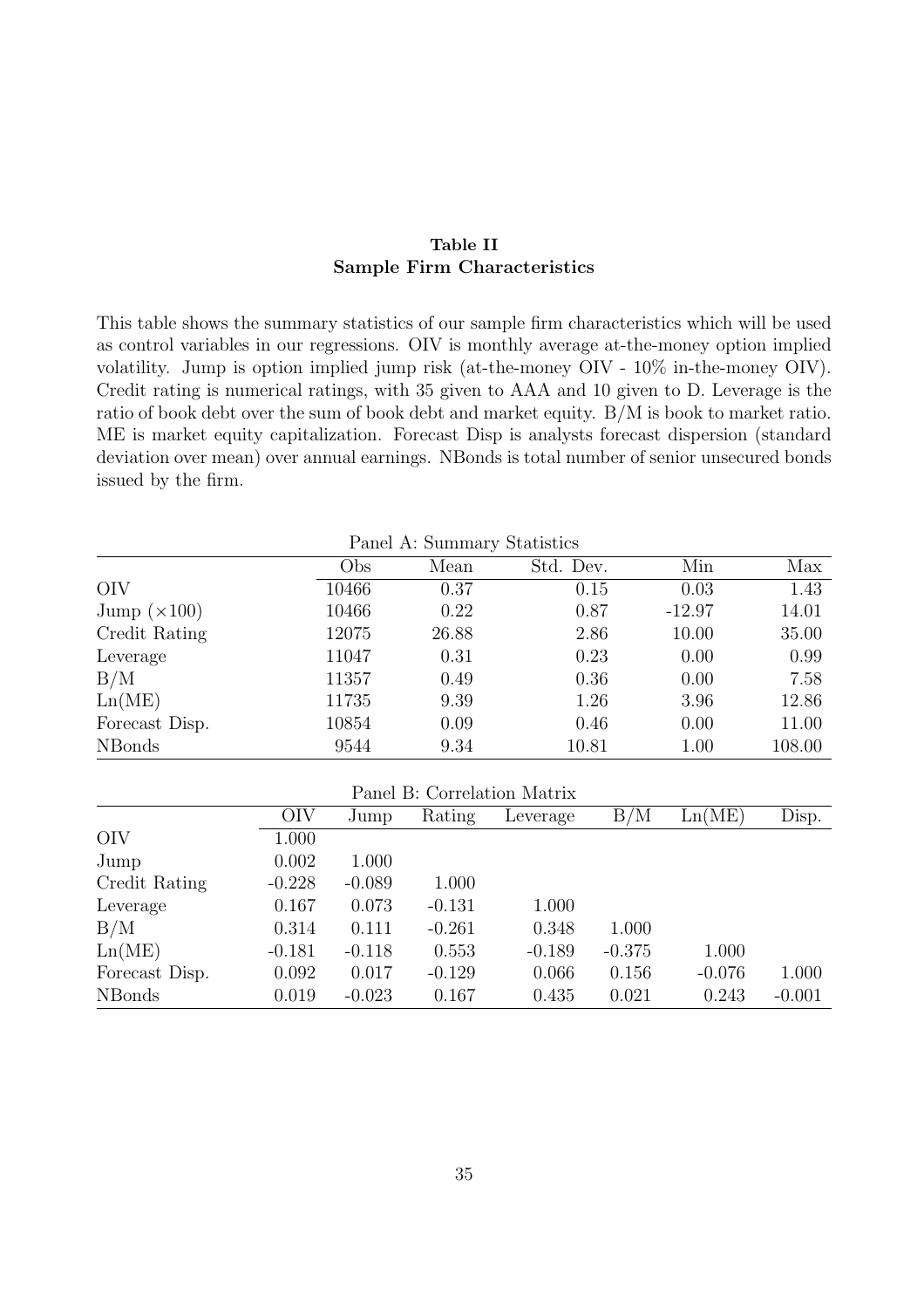#### Table III CDS Liquidity Proxies

This table describes liquidity proxies for individual CDS names. V2V is the ratio of monthly CDS spread volatility over total number of quotes and trades over the month. NOC is the total number of CDS contracts traded during the past 60 months, or total number of CDS contracts outstanding. T2Q is the ratio of number of trades over number of quotes per month. BAS is the monthly average percentage bid-ask spread. Data spans from June 1997 to March 2006 from a major CDS broker CreditTrade. Panel A provides the summary statistics. Panel B shows results regressing liquidity proxies on firm characteristics and monthly dummies. Robust t values in parenthesis (absolute number) are adjusted by firm clustering. Panel C shows the correlations among five liquidity proxies.

|                  |                         | CDS Liquidity Proxied by:              | $\overline{\text{T2Q}}$<br>0.07<br>0.31<br>13.17<br>298.42<br>0.00<br>0.00<br>0.00<br>0.00<br>0.00 |                         |  |
|------------------|-------------------------|----------------------------------------|----------------------------------------------------------------------------------------------------|-------------------------|--|
|                  | $\overline{\text{V2V}}$ | $\overline{\text{NOC}}$                |                                                                                                    | $\overline{\text{BAS}}$ |  |
|                  |                         | Panel A: Summary Statistics            |                                                                                                    |                         |  |
| Mean             | 2.41                    | 57.71                                  |                                                                                                    | 0.23                    |  |
| Std              | 7.94                    | 80.69                                  |                                                                                                    | 0.16                    |  |
| Skewness         | 17.08                   | 2.78                                   |                                                                                                    | 2.22                    |  |
| Kurtosis         | 509.29                  | 10.93                                  |                                                                                                    | 9.20                    |  |
| 1st              | 0.00                    | $\mathbf 1$                            |                                                                                                    | 0.03                    |  |
| 5th              | 0.00                    | $\overline{2}$                         |                                                                                                    | 0.07                    |  |
| 25th             | 0.19                    | 8                                      |                                                                                                    | 0.12                    |  |
| 50th             | 0.60                    | 25                                     |                                                                                                    | 0.19                    |  |
| 75th             | 1.81                    | 76                                     |                                                                                                    | 0.29                    |  |
| 95th             | 9.95                    | 228                                    | 0.36                                                                                               | 0.53                    |  |
| 99th             | 31.81                   | 348                                    | 1.15                                                                                               | 0.80                    |  |
|                  |                         |                                        |                                                                                                    |                         |  |
|                  |                         | Panel B: Determinants of CDS Liquidity |                                                                                                    |                         |  |
| Const            | 13.57(9.19)             | $-44.32(0.79)$                         | $-0.03(0.65)$                                                                                      | 0.22(2.86)              |  |
| <b>OIV</b>       | 4.96(3.55)              | 39.49(1.35)                            | 0.02(0.43)                                                                                         | $-0.15(5.40)$           |  |
| Jump             | 29.83 (1.59)            | $-124.38(0.88)$                        | $-0.47(0.80)$                                                                                      | $-0.03(0.16)$           |  |
| Credit Rating    | $-0.15(2.99)$           | $-7.00(4.46)$                          | $-0.01(2.55)$                                                                                      | 0.02(7.37)              |  |
| Leverage         | $-0.51(1.05)$           | 74.91(2.95)                            | 0.02(1.34)                                                                                         | $-0.19(13.69)$          |  |
| B/M              | 0.61(1.29)              | 4.53(0.41)                             | 0.02(1.39)                                                                                         | $-0.04(3.87)$           |  |
| Ln(ME)           | $-0.57(4.85)$           | 23.87(5.59)                            | 0.02(4.55)                                                                                         | $-0.04(8.13)$           |  |
| Forecast Disp.   | 0.14(0.57)              | 0.03(0.01)                             | $-0.01(1.68)$                                                                                      | $-0.01(1.91)$           |  |
| Adj. $R^2$       | 0.112                   | 0.295                                  | 0.075                                                                                              | 0.248                   |  |
|                  |                         | Panel C: Correlation Matrix            |                                                                                                    |                         |  |
| V2V              | $\overline{1.00}$       |                                        |                                                                                                    |                         |  |
| <b>NOC</b>       | $-0.17$                 | 1.00                                   |                                                                                                    |                         |  |
| T <sub>2</sub> Q | 0.26                    | $-0.16$                                | 1.00                                                                                               |                         |  |
| <b>BAS</b>       | 0.22                    | $-0.35$                                | 0.08                                                                                               | 1.00                    |  |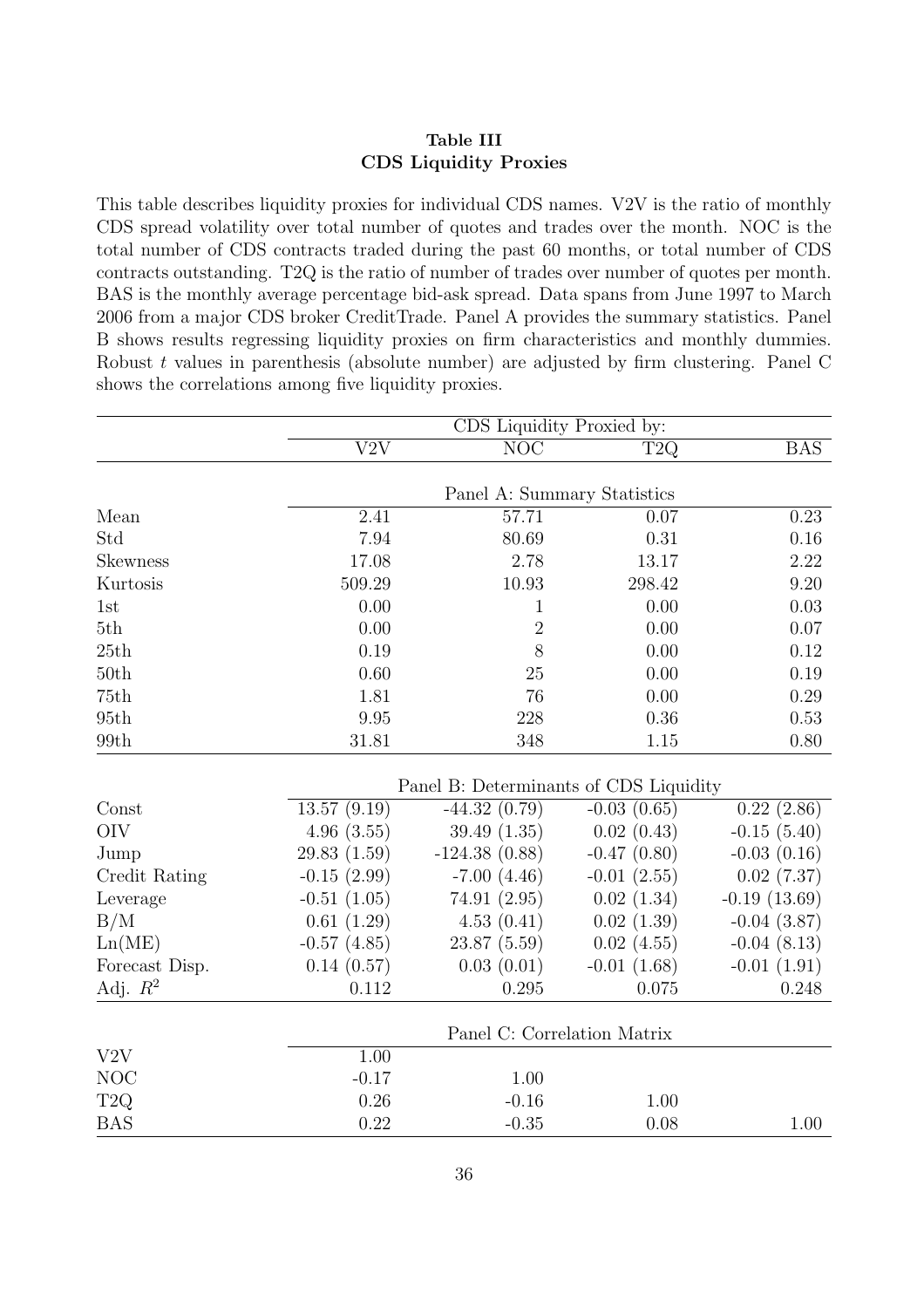#### Table IV CDS Illiquidity and CDS Spreads

This table shows the effects of CDS illiquidity on CDS spreads using four liquidity proxies. Shown in the table are panel regression results. The dependent variable is monthly average CDS spreads. CDS data spans from June 1997 to March 2006 from a major CDS broker CreditTrade. The four liquidity proxies are V2V (the ratio of monthly CDS spread volatility over total number of quotes and trades over the month), NOC (the total number of CDS contracts traded during the past 60 months, or total number of CDS contracts outstanding), T2Q (the ratio of number of trades over number of quotes per month), and BAS (the monthly average percentage bid-ask spread). OIV is monthly average at-the-money option implied volatility. Jump is option implied jump risk (at-the-money OIV - 10% in-the-money OIV). Credit rating is numerical ratings, with 35 given to AAA and 10 given to D. Leverage is the ratio of book debt over the sum of book debt and market equity. B/M is book to market ratio. ME is market equity capitalization. Forecast Disp is analysts forecast dispersion (standard deviation over mean) over annual earnings. NBonds is total number of senior unsecured bonds issued by the firm. Monthly dummies (not shown) are also included in the regressions. Issuer-clustering is adjusted to obtain robust t-values.

|                       |                         | CDS Liquidity Proxied by: |          |         |          |                  |          |            |  |
|-----------------------|-------------------------|---------------------------|----------|---------|----------|------------------|----------|------------|--|
|                       | $\overline{\text{V2V}}$ |                           | NOC      |         |          | T <sub>2</sub> Q |          | <b>BAS</b> |  |
|                       | Coef.                   | ŧ                         | Coef.    | $t\,$   | Coef.    | $t\,$            | Coef.    | ŧ          |  |
| Const $(\times 10^2)$ | 1.82                    | 4.05                      | 1.86     | 3.41    | 2.13     | 4.68             | 1.95     | 3.67       |  |
| OIV $(\times 10^2)$   | 4.64                    | 11.57                     | 4.61     | 10.08   | 4.83     | 12.07            | 4.90     | 10.74      |  |
| Jump $(\times 10^2)$  | 6.31                    | 3.05                      | 6.53     | 2.08    | 8.22     | 3.37             | 9.63     | 3.84       |  |
| Credit Rating         | $-13.26$                | $-8.64$                   | $-12.35$ | $-6.81$ | $-13.74$ | $-8.49$          | $-15.11$ | $-8.70$    |  |
| Leverage              | 49.18                   | 2.69                      | 47.17    | 1.94    | 50.27    | 2.76             | 57.56    | 2.97       |  |
| B/M                   | 34.80                   | 2.45                      | 29.45    | 1.93    | 40.15    | 2.80             | 31.05    | 1.97       |  |
| Ln(ME)                | 2.85                    | 0.85                      | $-5.25$  | $-1.04$ | 1.21     | 0.34             | 3.03     | 0.79       |  |
| <b>NB</b> onds        | $-0.53$                 | $-1.89$                   | $-0.68$  | $-1.77$ | $-0.64$  | $-2.24$          | $-0.62$  | $-2.04$    |  |
| Forecast Disp         | 10.11                   | 1.78                      | 5.33     | 1.43    | 9.35     | 1.50             | 11.94    | 1.63       |  |
| CDS Liquidity         | 4.09                    | 6.96                      | 0.22     | 4.46    | $-1.11$  | $-1.41$          | 14.71    | 1.88       |  |
| N                     | 6462                    |                           | 2109     |         | 7292     |                  | 5447     |            |  |
| Clusters              | 364                     |                           | 261      |         | 371      |                  | 345      |            |  |
| Adj. $R^2$            | 0.617                   |                           | 0.605    |         | 0.581    |                  | 0.590    |            |  |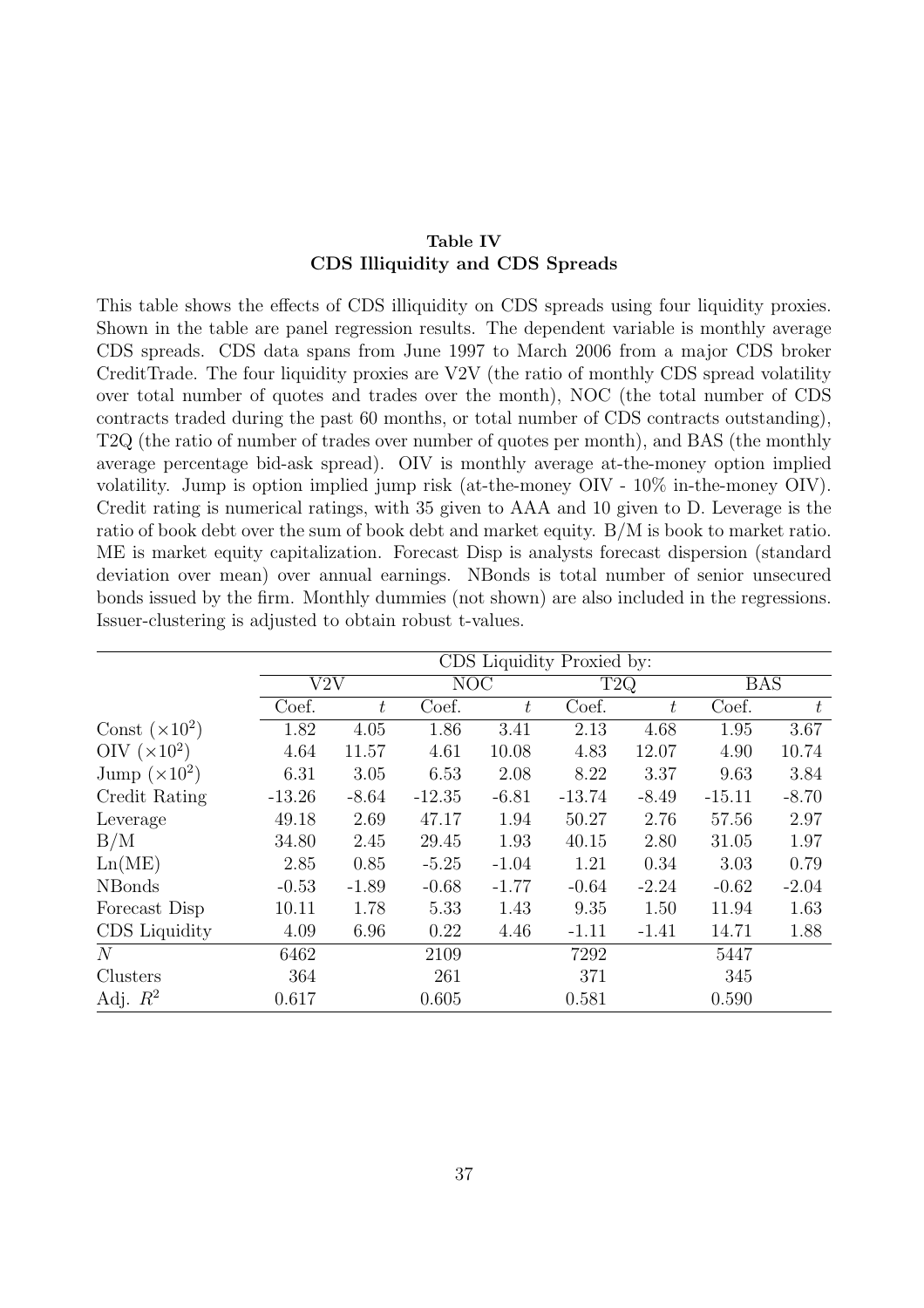#### Table V CDS Illiquidity and CDS Spreads: Cross-sectional Variations

This table shows subsample results of the effects of CDS illiquidity on CDS spreads using four liquidity proxies. Shown in the table are panel regression results. The dependent variable is monthly average CDS spreads. CDS data spans from June 1997 to March 2006 from a major CDS broker CreditTrade. The four liquidity proxies are V2V (the ratio of monthly CDS spread volatility over total number of quotes and trades over the month), NOC (the total number of CDS contracts traded during the past 60 months, or total number of CDS contracts outstanding), T2Q (the ratio of number of trades over number of quotes per month), and BAS (the monthly average percentage bid-ask spread). The set of independent variables are the same as in Table IV. Only the coefficient estimates and t-values for the liquidity proxies (and their difference) across subsamples are shown. The subsample separators are NQ, PIN and OIB. NQ is the total number of quotes per month, as a proxy for search intensity of the CDS market. PIN is the probability of informed trading estimated using intradaily quotes and trades, following EKOP (1997). PIN is estimated annually. OIB is the difference between number of buyer-initiated orders and seller-initiated orders per month, as a proxy for liquidity demand. Monthly dummies (not shown) are also included in the regressions. Issuer-clustering is adjusted to obtain robust t-values.

|              |       | CDS Liquidity Proxied by:         |       |      |          |         |          |            |  |  |  |
|--------------|-------|-----------------------------------|-------|------|----------|---------|----------|------------|--|--|--|
|              |       | V2V                               |       | NOC  |          | T2Q     |          | <b>BAS</b> |  |  |  |
|              | Coef. | $t\,$                             | Coef. | ŧ    | Coef.    | ŧ       | Coef.    | ŧ          |  |  |  |
|              |       | Panel A: By Search Intensity      |       |      |          |         |          |            |  |  |  |
| $NQ \leq 30$ | 4.25  | 6.95                              | 0.25  | 3.62 | $-1.59$  | $-1.58$ | 35.78    | 2.28       |  |  |  |
| NQ > 30      | 4.55  | 7.65                              | 0.18  | 3.35 | 19.42    | 1.11    | $-29.47$ | $-0.52$    |  |  |  |
|              |       | Panel B: By Information Asymmetry |       |      |          |         |          |            |  |  |  |
| PIN<0.25     | 4.74  | 8.60                              | 0.23  | 4.64 | $-7.90$  | $-1.73$ | 19.09    | 1.69       |  |  |  |
| PIN>0.25     | 2.60  | 2.52                              | 0.34  | 3.14 | 6.99     | 2.00    | $-53.95$ | $-1.79$    |  |  |  |
|              |       | Panel C: By Liquidity Demand      |       |      |          |         |          |            |  |  |  |
| OIB<0        | 3.97  | 2.36                              | 0.20  | 3.89 | $-14.41$ | $-2.34$ | 39.27    | 2.23       |  |  |  |
| OIB > 0      | 5.41  | 4.59                              | 0.24  | 4.14 | 6.62     | 2.13    | $-29.94$ | $-1.35$    |  |  |  |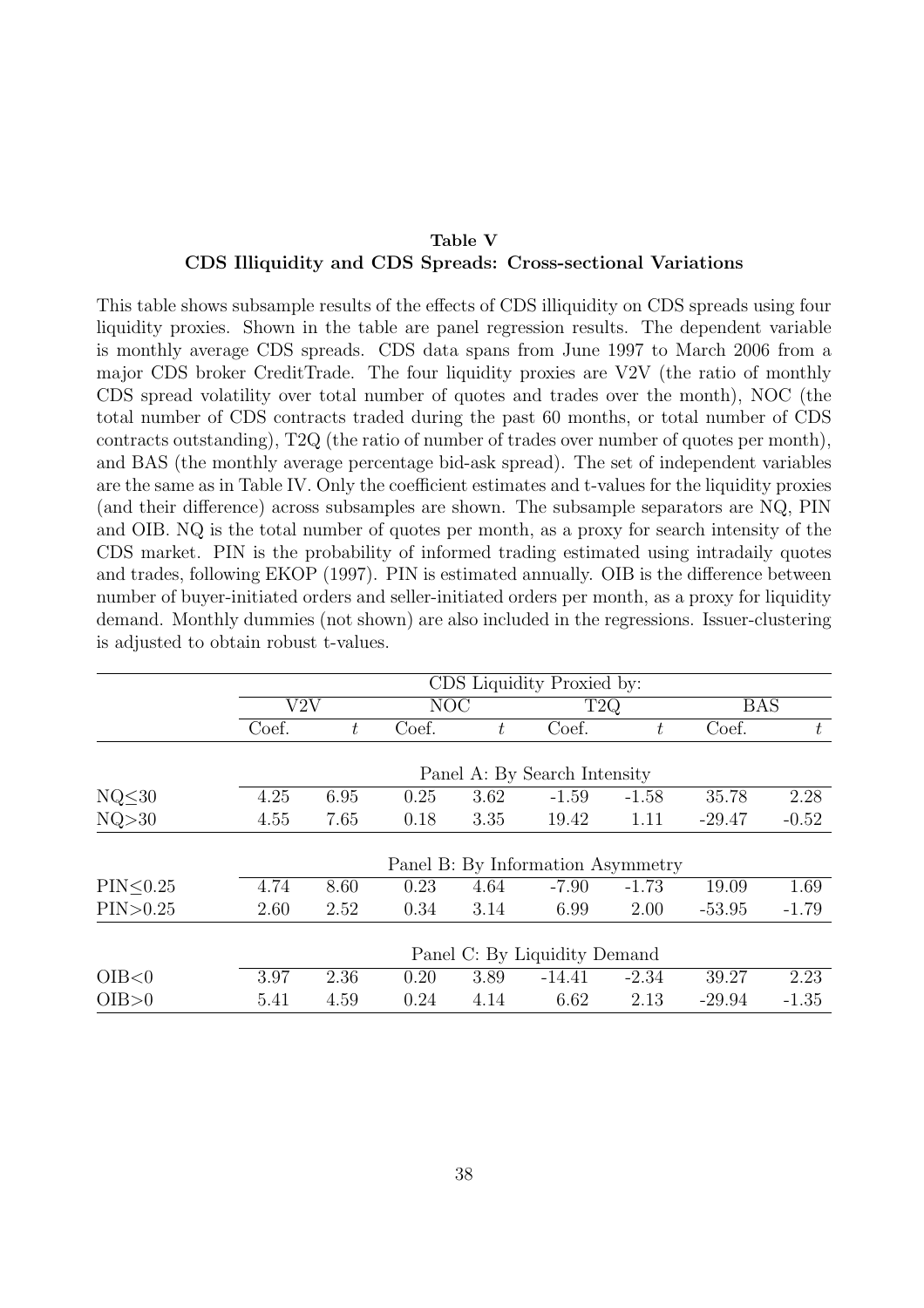#### Table VI CDS Illiquidity Risk and CDS Spreads: Liquidity Beta Approach

This table shows the effects of CDS illiquidity risk measured by liquidity betas on CDS spreads. Shown in the table are panel regression results. The dependent variable is monthly average CDS spreads. CDS data spans from June 1997 to March 2006 from a major CDS broker CreditTrade. OIV is monthly average at-the-money option implied volatility. Jump is option implied jump risk (at-the-money OIV - 10% in-the-money OIV). Credit rating is numerical ratings, with 35 given to AAA and 10 given to D. Leverage is the ratio of book debt over the sum of book debt and market equity. B/M is book to market ratio. ME is market equity capitalization. Forecast Disp is analysts forecast dispersion (standard deviation over mean) over annual earnings. NBonds is total number of senior unsecured bonds issued by the firm. CDS illiquidity is proxied by the monthly average percentage bid-ask spread. Betas  $\beta^1, \beta^2, \beta^3, \beta^4$  are constructed according to equations (5)-(8).  $\beta^{net} = \beta^1 + \beta^2 - \beta^3 - \beta^4$ . Monthly dummies (not shown) are also included in the regressions. Issuer-clustering is adjusted to obtain robust t-values.

|                       |                   |         |                   |         | Models:           |         |          |                   |  |
|-----------------------|-------------------|---------|-------------------|---------|-------------------|---------|----------|-------------------|--|
|                       | $\left( 1\right)$ |         | $\left( 2\right)$ |         | $\left( 3\right)$ |         |          | $\left( 4\right)$ |  |
|                       | Coef.             | $t\,$   | Coef.             | $t\,$   | Coef.             | $t\,$   | Coef.    | $t\,$             |  |
| Const $(\times 10^2)$ | 1.99              | 3.74    | 1.90              | 3.54    | 1.98              | 3.73    | 1.97     | 3.72              |  |
| OIV $(\times 10^2)$   | 4.86              | 10.71   | 4.86              | 10.39   | 4.83              | 10.48   | 4.85     | 10.49             |  |
| Jump $(\times 10^2)$  | 10.01             | 3.95    | 9.64              | 3.86    | 10.04             | 3.98    | 10.04    | 4.00              |  |
| Credit Rating         | $-14.88$          | $-8.48$ | $-15.10$          | $-8.65$ | $-14.90$          | $-8.49$ | $-14.92$ | $-8.50$           |  |
| Leverage              | 54.94             | 2.88    | 59.38             | 3.11    | 56.56             | 3.01    | 56.75    | 3.01              |  |
| B/M                   | 30.51             | 1.95    | 29.89             | 1.93    | 29.58             | 1.91    | 29.31    | 1.90              |  |
| Ln(ME)                | 1.92              | 0.48    | 2.93              | 0.76    | 1.91              | 0.48    | 1.95     | 0.49              |  |
| <b>NB</b> onds        | $-0.56$           | $-1.84$ | $-0.62$           | $-2.04$ | $-0.56$           | $-1.84$ | $-0.57$  | $-1.85$           |  |
| Forecast Disp         | 10.52             | 1.56    | 11.59             | 1.59    | 10.27             | 1.52    | 10.26    | 1.53              |  |
| CDS Liquidity         | 22.92             | 1.81    | 16.42             | 1.90    | 24.41             | 1.62    | 26.33    | 1.64              |  |
| $\beta^1$             |                   |         | 1.52              | 0.66    | 1.29              | 0.45    | 2.43     | 0.89              |  |
| $\beta^2$             |                   |         |                   |         |                   |         | 0.31     | 2.74              |  |
| $\beta^3$             |                   |         |                   |         |                   |         | $-1.24$  | $-1.79$           |  |
| $\beta^4$             |                   |         |                   |         |                   |         | 6.84     | 1.08              |  |
| $\beta^{net}$         | 1.27              | 1.89    |                   |         | 1.22              | 1.77    |          |                   |  |
| N                     | 5365              |         | 5447              |         | 5365              |         | 5365     |                   |  |
| Clusters              | 312               |         | 345               |         | 312               |         | 312      |                   |  |
| Adj. $R^2$            | 0.598             |         | 0.590             |         | 0.598             |         | 0.599    |                   |  |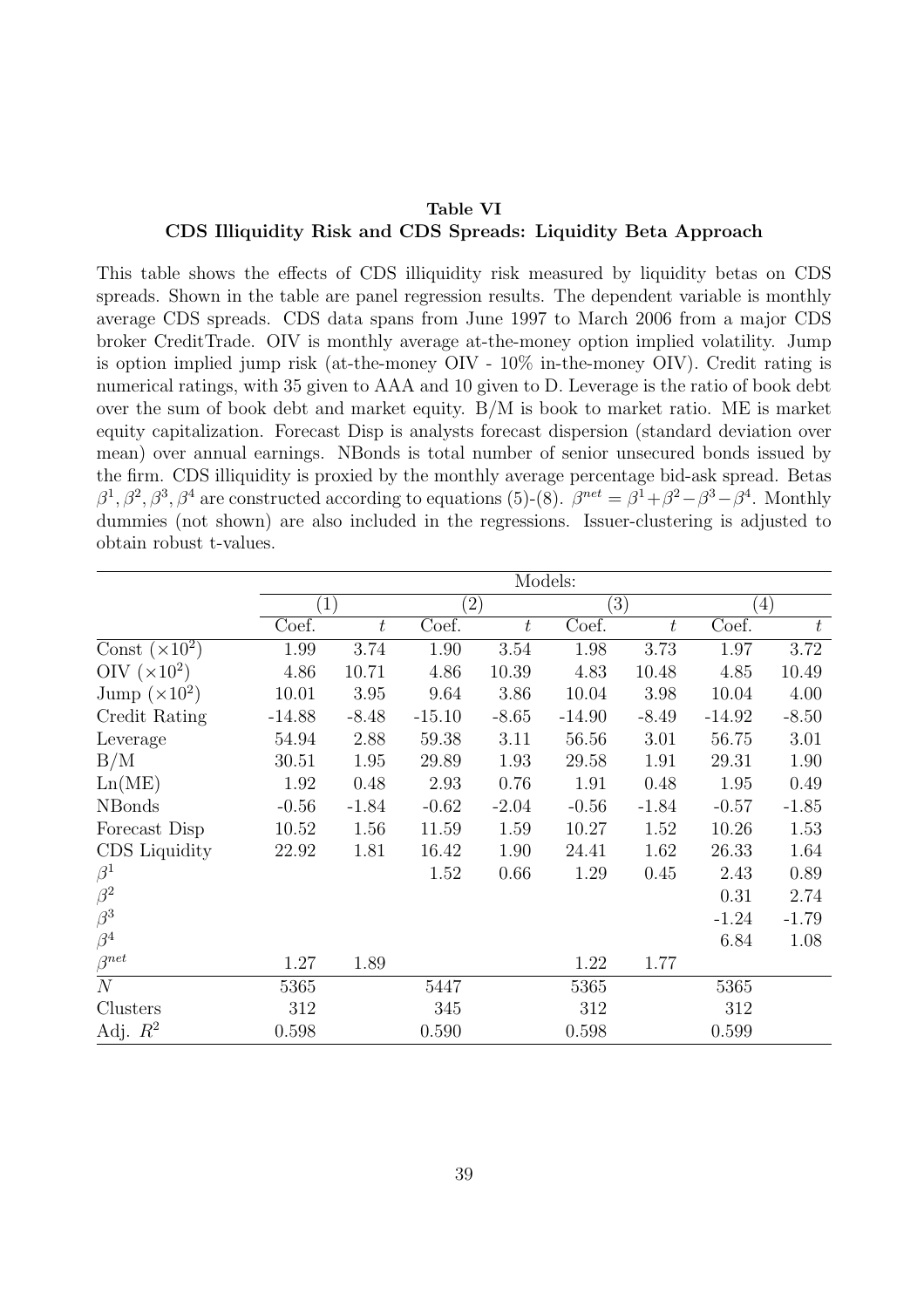#### Table VII

#### CDS Illiquidity Risk and CDS Spreads: Volume Proxy for Liquidity Risk

This table shows the effects of CDS illiquidity risk measured by CDS volume on CDS spreads. Shown in the table are panel regression results. The dependent variable is monthly average CDS spreads. CDS data spans from June 1997 to March 2006 from a major CDS broker CreditTrade. OIV is monthly average at-the-money option implied volatility. Jump is option implied jump risk (at-the-money OIV - 10% in-the-money OIV). Credit rating is numerical ratings, with 35 given to AAA and 10 given to D. Leverage is the ratio of book debt over the sum of book debt and market equity.  $B/M$  is book to market ratio. ME is market equity capitalization. Forecast Disp is analysts forecast dispersion (standard deviation over mean) over annual earnings. NBonds is total number of senior unsecured bonds issued by the firm. Volume is the total notional amount of CDS contracts quoted and traded, as a proxy for liquidity risk. Other control variables are CDS liquidity proxies V2V (the ratio of monthly CDS spread volatility over total number of quotes and trades over the month), NOC (the total number of CDS contracts traded during the past 60 months, or total number of CDS contracts outstanding), T2Q (the ratio of number of trades over number of quotes per month), and BAS (the monthly average percentage bid-ask spread). Monthly dummies (not shown) are also included in the regressions. Issuer-clustering is adjusted to obtain robust t-values.

|                       |                   | Models: |          |         |          |         |          |                  |
|-----------------------|-------------------|---------|----------|---------|----------|---------|----------|------------------|
|                       | $\left( 1\right)$ |         | $^{'}2)$ |         | (3)      |         | (4)      |                  |
|                       | Coef.             | $t\,$   | Coef.    | $t\,$   | Coef.    | $t\,$   | Coef.    | $\boldsymbol{t}$ |
| Const $(\times 10^2)$ | 2.18              | 4.71    | 1.64     | 3.36    | 2.00     | 3.77    | 2.46     | 4.70             |
| OIV $(\times 10^2)$   | 4.77              | 11.55   | 4.11     | 9.15    | 4.83     | 10.21   | 3.75     | 8.84             |
| Jump $(\times 10^2)$  | 7.86              | 3.24    | 5.97     | 2.37    | 9.41     | 3.75    | 5.21     | 2.26             |
| Credit Rating         | $-13.69$          | $-8.46$ | $-11.17$ | $-6.92$ | $-15.07$ | $-8.63$ | $-10.14$ | $-5.95$          |
| Leverage              | 49.31             | 2.70    | 45.46    | 2.00    | 57.18    | 2.99    | 41.21    | 1.93             |
| B/M                   | 40.22             | 2.83    | 25.65    | 1.75    | 31.28    | 2.00    | 25.54    | 1.86             |
| Ln(ME)                | 0.66              | 0.19    | $-4.79$  | $-0.95$ | 2.37     | 0.61    | $-2.97$  | $-0.65$          |
| <b>NB</b> onds        | $-0.60$           | $-2.07$ | $-0.58$  | $-1.69$ | $-0.58$  | $-1.92$ | $-0.56$  | $-1.62$          |
| Forecast Disp         | 9.89              | 1.57    | 3.30     | 1.03    | 11.62    | 1.57    | 3.48     | 1.19             |
| Volume                | 1.37              | 2.02    | 2.89     | 3.89    | 1.58     | 2.36    | 3.36     | 4.27             |
| V2V                   |                   |         | 23.41    | 3.28    |          |         | 48.67    | 6.81             |
| <b>NOC</b>            |                   |         | 0.17     | 3.79    |          |         | 0.16     | 3.43             |
| T <sub>2</sub> Q      |                   |         | $-7.96$  | $-1.45$ |          |         | $-15.41$ | $-2.69$          |
| <b>BAS</b>            |                   |         |          |         | 21.11    | 1.78    | $-80.48$ | $-2.30$          |
| $\overline{N}$        | 7343              |         | 2058     |         | 5447     |         | 2005     |                  |
| Clusters              | 371               |         | 258      |         | 345      |         | 256      |                  |
| Adj. $R^2$            | 0.581             |         | 0.645    |         | 0.591    |         | 0.661    |                  |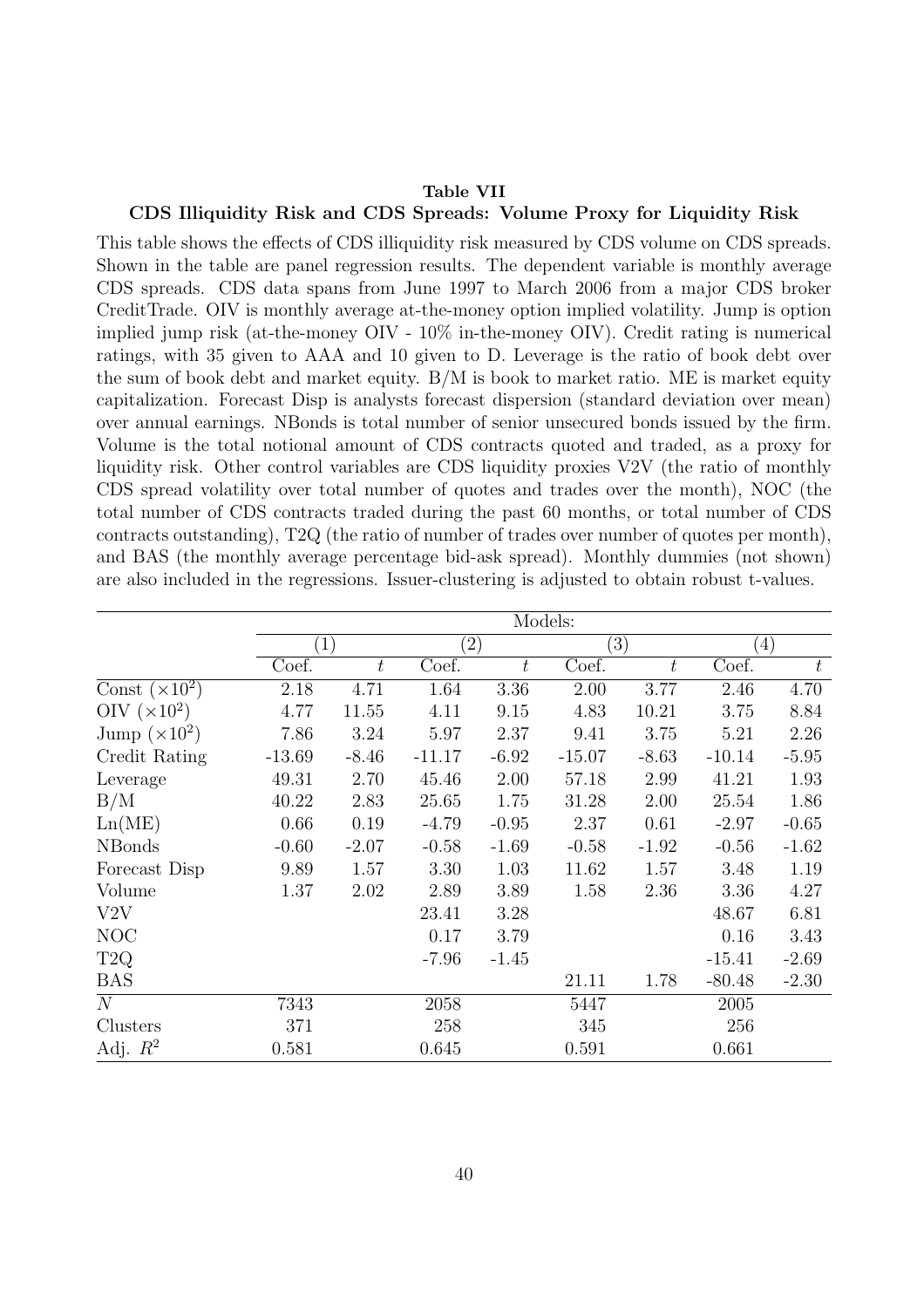#### Figure 1. Market average CDS spreads

The figure reports the time series of the cross-sectional average of CDS spreads in the data sample. The sample includes only U.S. dollar denominated contracts for U.S. corporations with reference issues being senior unsecured bonds and maturity around 5 years, from CreditTrade.